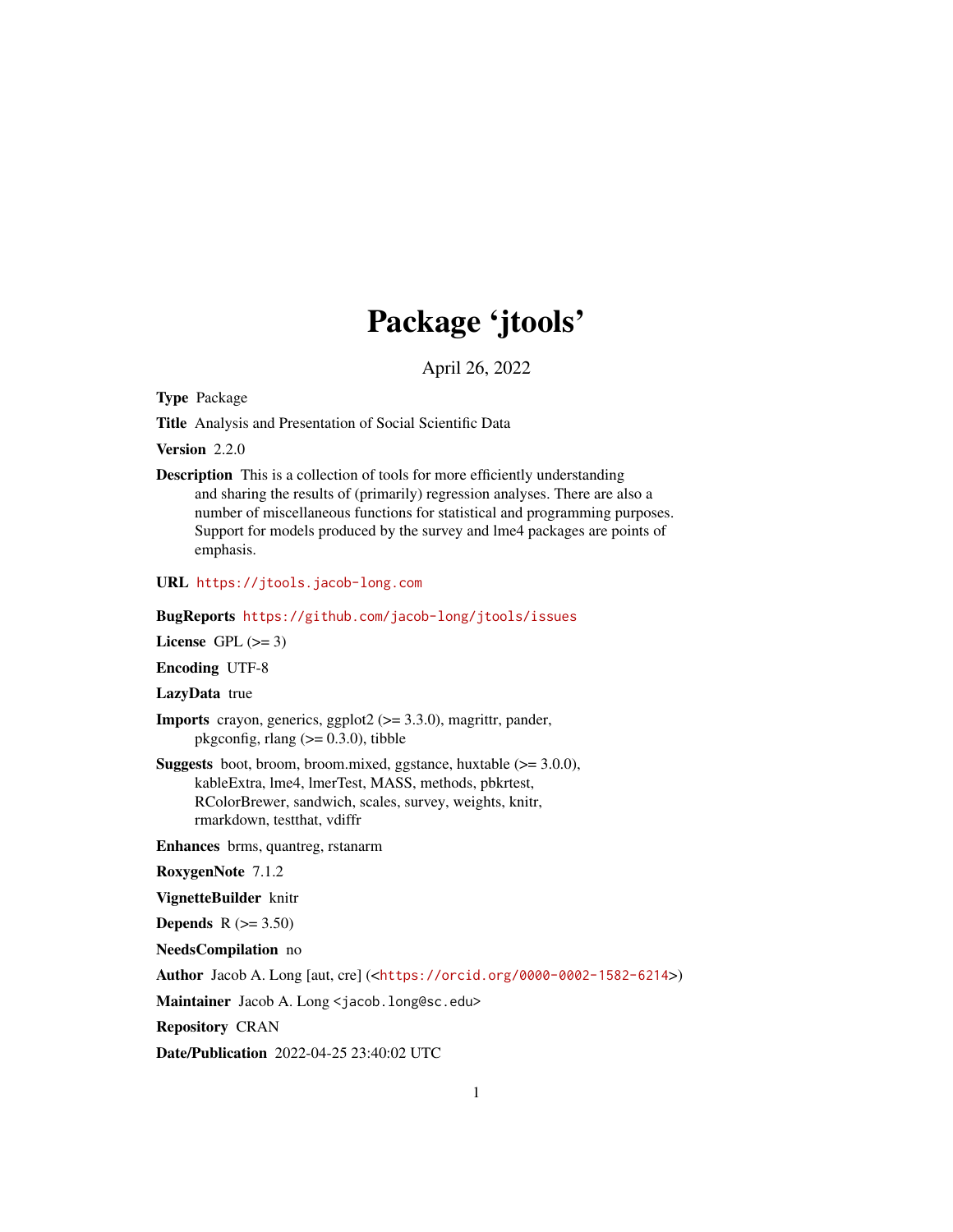# R topics documented:

|        | 3              |
|--------|----------------|
|        | 3              |
|        | $\overline{4}$ |
|        | 6              |
|        | 11             |
|        | 14             |
|        | 15             |
|        | 16             |
|        | 17             |
|        | 18             |
| 21     |                |
| 21     |                |
|        | 22             |
| 23     |                |
|        | 24             |
|        | 27             |
|        | 28             |
|        | 29             |
|        | 29             |
|        | 31             |
|        | 32             |
|        | 35             |
|        | 37             |
|        | 39             |
|        | 40             |
|        | 42             |
|        | 42             |
|        | 46             |
|        | 49             |
|        | 53             |
|        | 56             |
|        | 58             |
|        | 60             |
|        | 62             |
|        | 64             |
| 65     |                |
|        | 66             |
|        | 67             |
|        | 69             |
| wtd.sd | 71             |
|        | 71             |
|        | 72             |
|        |                |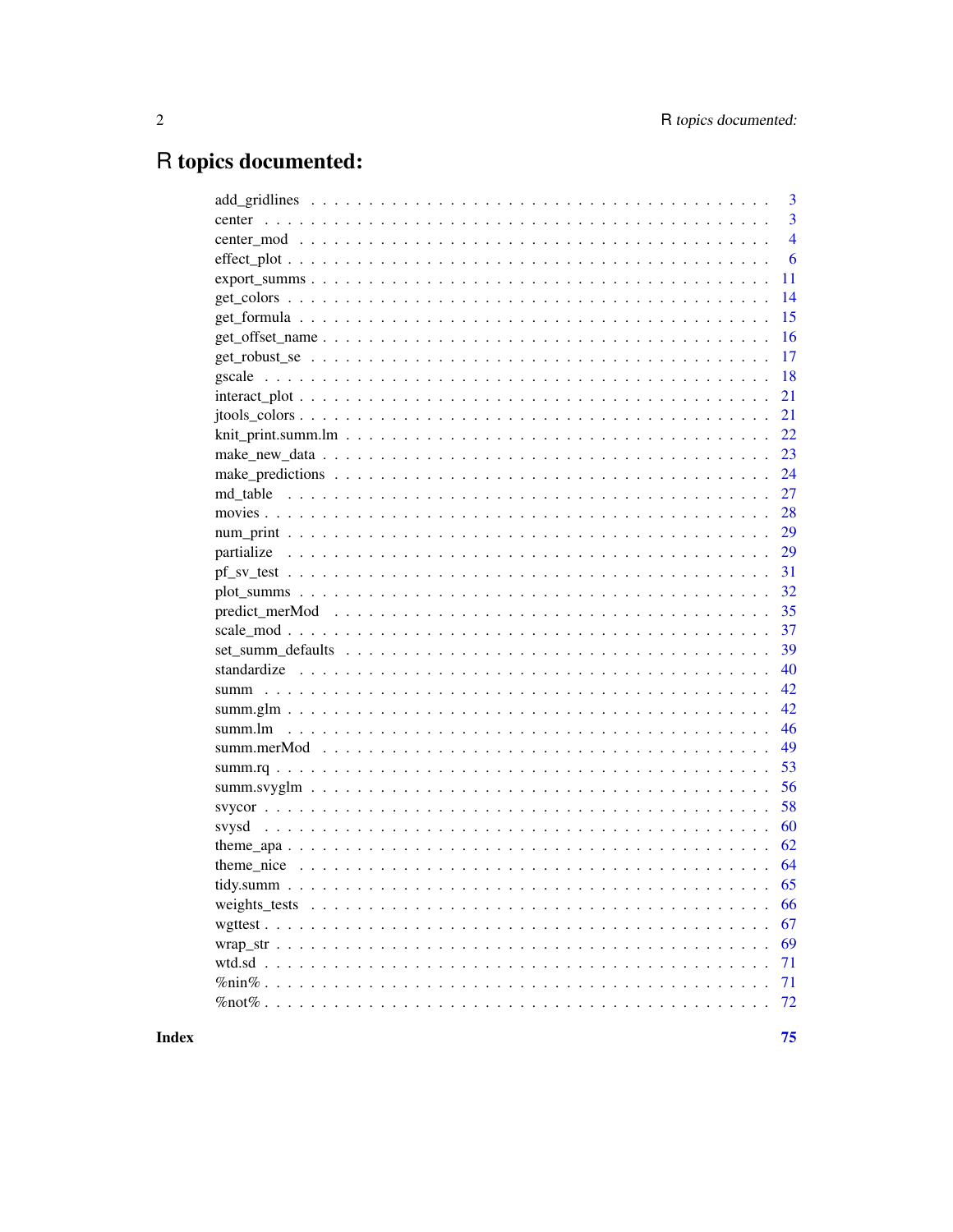<span id="page-2-0"></span>

These are convenience wrappers for editing [ggplot2::theme\(\)](#page-0-0)'s panel.grid.major and panel.grid.minor parameters with sensible defaults.

#### Usage

```
add\_gridlines(x = TRUE, y = TRUE, minor = TRUE)add_x_gridlines(minor = TRUE)
add_y_gridlines(minor = TRUE)
drop\_gridlines(x = TRUE, y = TRUE, minor-only = FALSE)drop_x_gridlines(minor.only = FALSE)
drop_y_gridlines(minor.only = FALSE)
```
# Arguments

| x           | Apply changes to the x axis?              |
|-------------|-------------------------------------------|
|             | Apply changes to the y axis?              |
| minor       | Add minor gridlines in addition to major? |
| minor. only | Remove only the minor gridlines?          |

<span id="page-2-1"></span>

center *Mean-center vectors, data frames, and survey designs*

#### Description

This function is a wrapper around [gscale\(\)](#page-17-1) that is configured to mean-center variables without affecting the scaling of those variables.

#### Usage

```
center(
  data = NULL,vars = NULL,
 binary.inputs = "center",
 binary.factors = FALSE,
 weights = NULL
)
```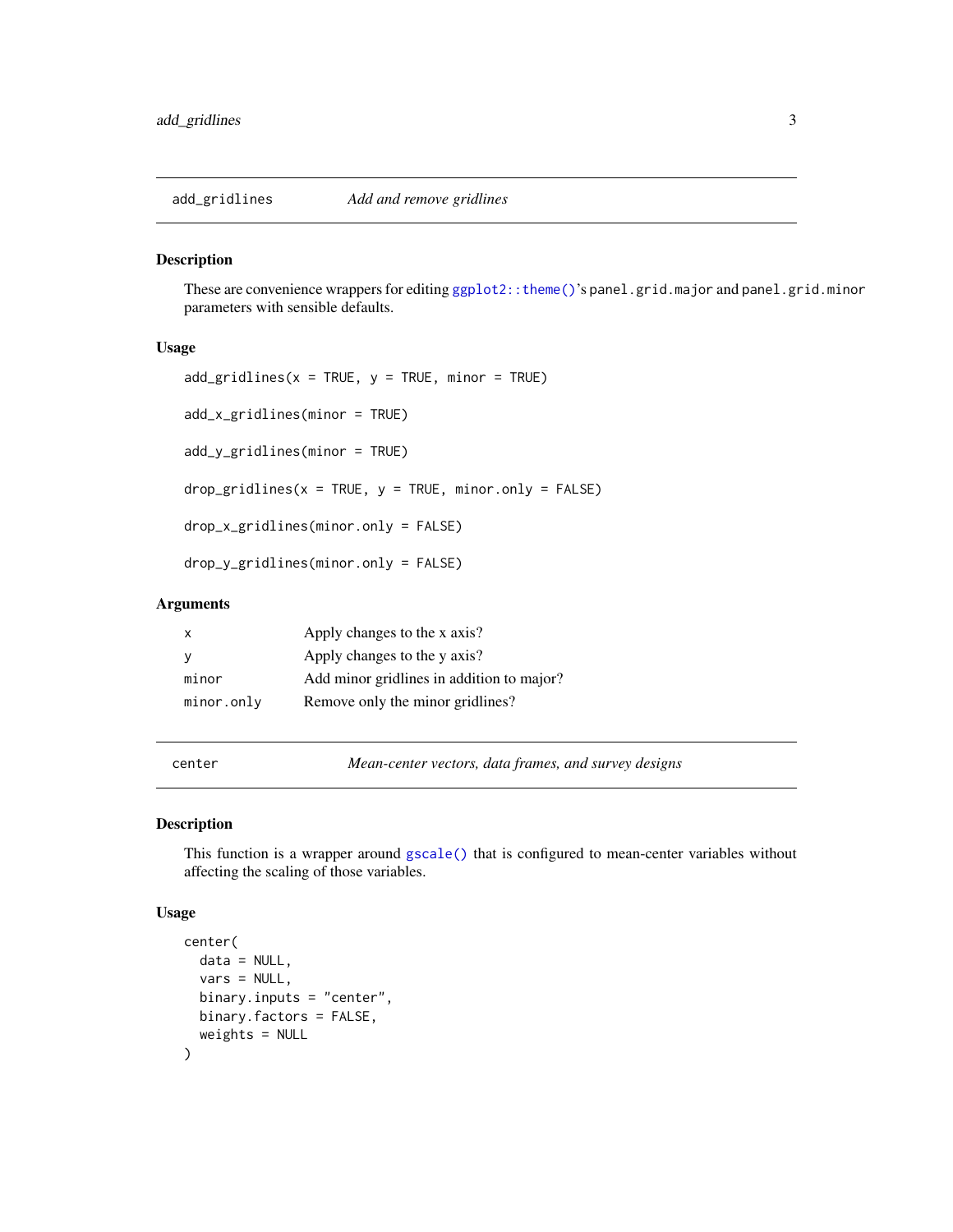# <span id="page-3-0"></span>Arguments

| data          | A data frame or survey design. Only needed if you would like to rescale multiple<br>variables at once. If $x = NULL$ , all columns will be rescaled. Otherwise, x should<br>be a vector of variable names. If x is a numeric vector, this argument is ignored. |
|---------------|----------------------------------------------------------------------------------------------------------------------------------------------------------------------------------------------------------------------------------------------------------------|
| vars          | If data is a data. frame or similar, you can scale only select columns by providing<br>a vector column names to this argument.                                                                                                                                 |
| binary.inputs | Options for binary variables. Default is center; $0/1$ keeps original scale; $-0.5/0.5$<br>rescales 0 as -0.5 and 1 as 0.5; center subtracts the mean; and full subtracts<br>the mean and divides by 2 sd.                                                     |
|               | binary factors Coerce two-level factors to numeric and apply scaling functions to them? De-<br>fault is FALSE.                                                                                                                                                 |
| weights       | A vector of weights equal in length to x. If iterating over a data frame, the<br>weights will need to be equal in length to all the columns to avoid errors. You<br>may need to remove missing values before using the weights.                                |

# Details

Some more information can be found in the documentation for [gscale\(\)](#page-17-1)

#### Value

A transformed version of the data argument.

# See Also

Other standardization: [center\\_mod\(](#page-3-1)), [gscale\(](#page-17-1)), [scale\\_mod\(](#page-36-1)), [standardize\(](#page-39-1))

# Examples

# Standardize just the "qsec" variable in mtcars standardize(mtcars, vars = "qsec")

<span id="page-3-1"></span>center\_mod *Center variables in fitted regression models*

# Description

center\_mod (previously known as center\_lm) takes fitted regression models and mean-centers the continuous variables in the model to aid interpretation, especially in the case of models with interactions. It is a wrapper to [scale\\_mod](#page-36-1).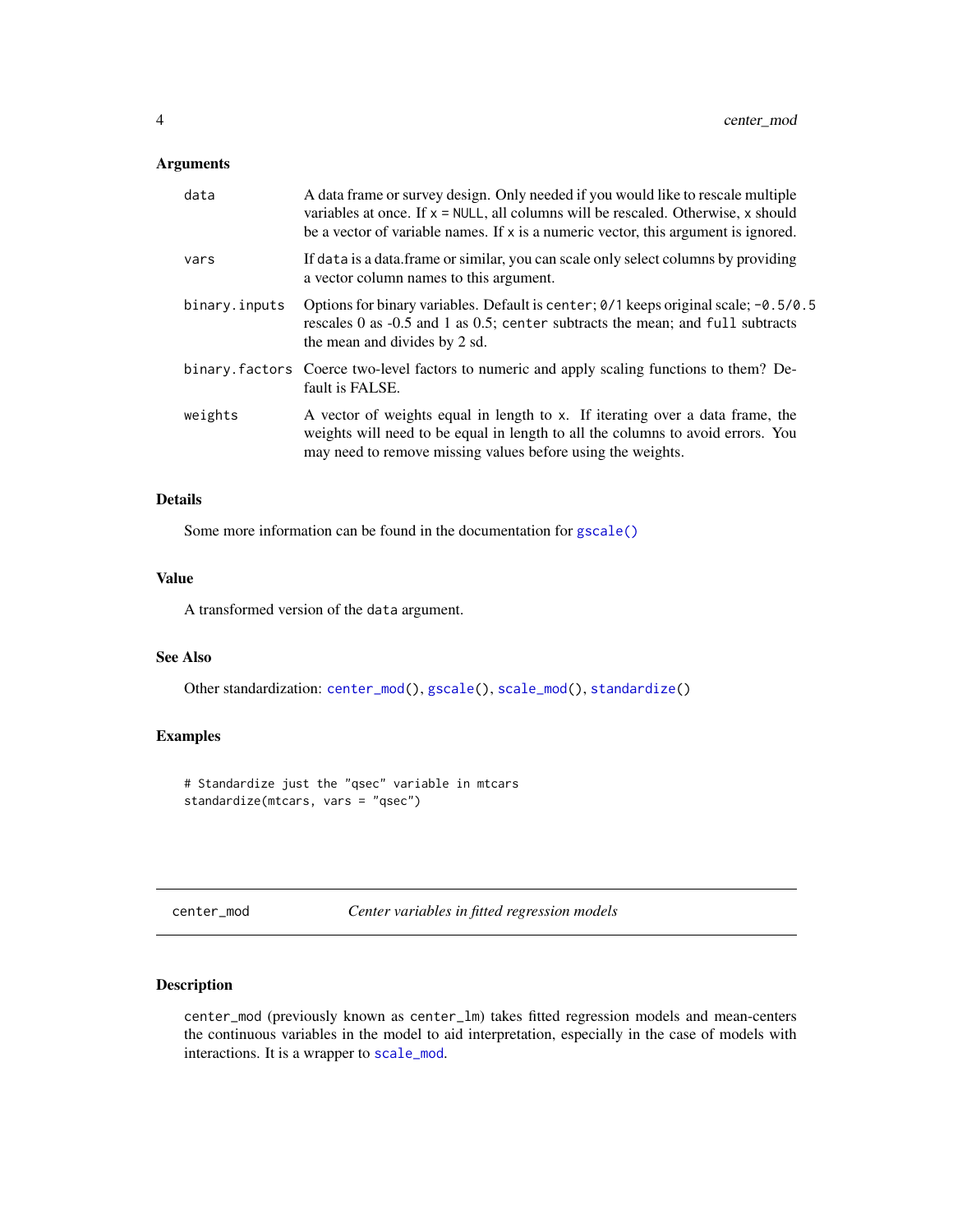# center\_mod 5

# Usage

```
center_mod(
  model,
 binary.inputs = "0/1",center.response = FALSE,
  data = NULL,
  apply.weighted.contrasts = getOption("jtools-weighted.contrasts", FALSE),
  ...
\mathcal{L}
```
# Arguments

| model                    | A regression model of type 1m, g1m, or svyg1m; others may work as well but<br>have not been tested.                                                                                                                                                                                                                                                                                                                                                                                                                                                                         |
|--------------------------|-----------------------------------------------------------------------------------------------------------------------------------------------------------------------------------------------------------------------------------------------------------------------------------------------------------------------------------------------------------------------------------------------------------------------------------------------------------------------------------------------------------------------------------------------------------------------------|
| binary.inputs            | Options for binary variables. Default is 0/1; 0/1 keeps original scale; -0.5, 0.5<br>rescales 0 as -0.5 and 1 as 0.5; center subtracts the mean; and full treats them<br>like other continuous variables.                                                                                                                                                                                                                                                                                                                                                                   |
| center.response          |                                                                                                                                                                                                                                                                                                                                                                                                                                                                                                                                                                             |
|                          | Should the response variable also be centered? Default is FALSE.                                                                                                                                                                                                                                                                                                                                                                                                                                                                                                            |
| data                     | If you provide the data used to fit the model here, that data frame is used to re-fit<br>the model instead of the stats::model.frame() of the model. This is particu-<br>larly useful if you have variable transformations or polynomial terms specified<br>in the formula.                                                                                                                                                                                                                                                                                                 |
| apply.weighted.contrasts |                                                                                                                                                                                                                                                                                                                                                                                                                                                                                                                                                                             |
|                          | Factor variables cannot be scaled, but you can set the contrasts such that the<br>intercept in a regression model will reflect the true mean (assuming all other<br>variables are centered). If set to TRUE, the argument will apply weighted ef-<br>fects coding to all factors. This is similar to the R default effects coding, but<br>weights according to how many observations are at each level. An adapted ver-<br>sion of contr. wec() from the wec package is used to do this. See that package's<br>documentation and/or Grotenhuis et al. (2016) for more info. |
| .                        | Arguments passed on to gscale().                                                                                                                                                                                                                                                                                                                                                                                                                                                                                                                                            |
|                          |                                                                                                                                                                                                                                                                                                                                                                                                                                                                                                                                                                             |

# Details

This function will mean-center all continuous variables in a regression model for ease of interpretation, especially for those models that have interaction terms. The mean for svyglm objects is calculated using svymean, so reflects the survey-weighted mean. The weight variables in svyglm are not centered, nor are they in other lm family models.

This function re-estimates the model, so for large models one should expect a runtime equal to the first run.

## Value

The functions returns a lm or glm object, inheriting from whichever class was supplied.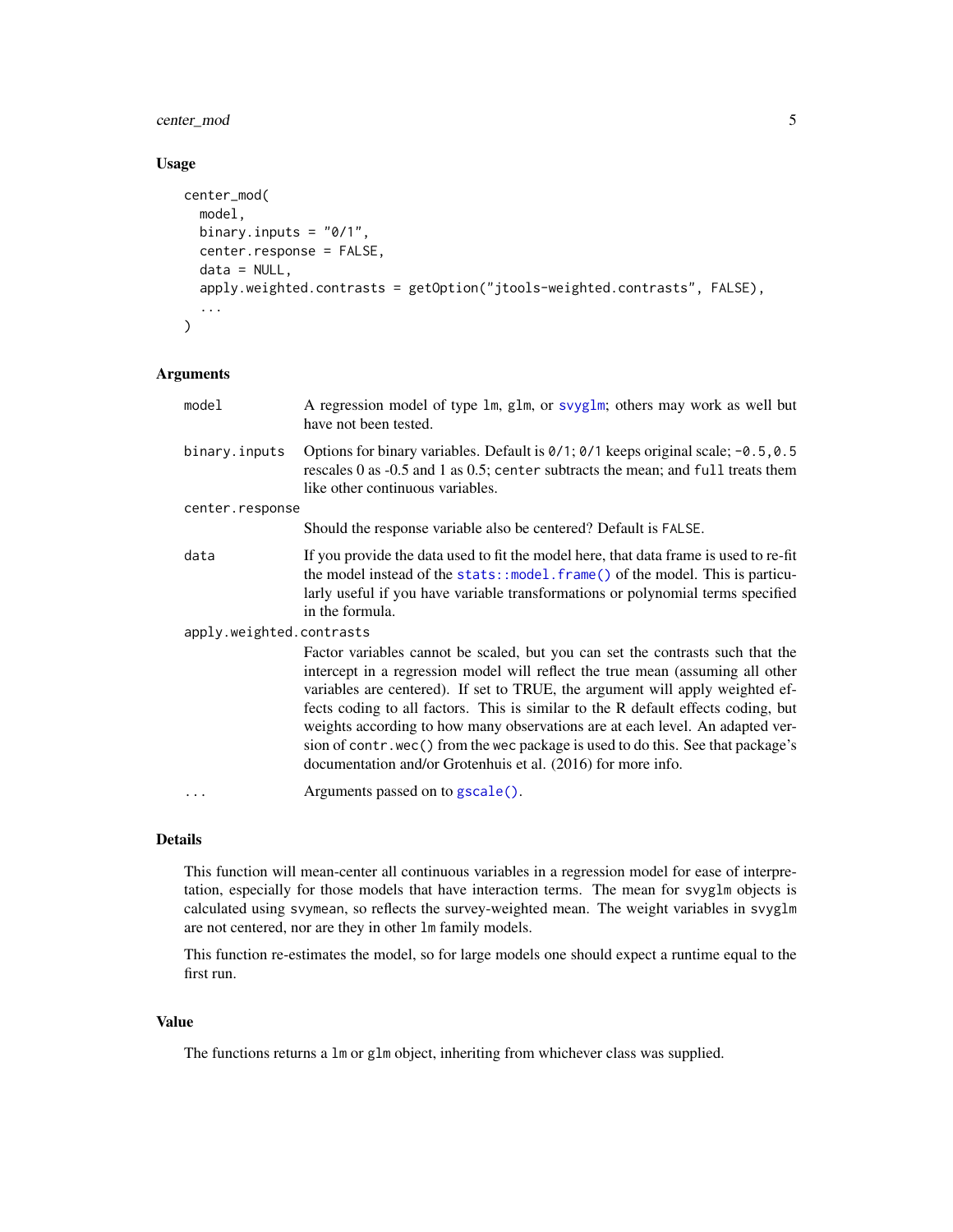#### <span id="page-5-0"></span>Author(s)

Jacob Long <jacob.long@sc.edu>

#### References

Bauer, D. J., & Curran, P. J. (2005). Probing interactions in fixed and multilevel regression: Inferential and graphical techniques. *Multivariate Behavioral Research*, *40*(3), 373-400.

Cohen, J., Cohen, P., West, S. G., & Aiken, L. S. (2003). *Applied multiple regression/correlation analyses for the behavioral sciences* (3rd ed.). Mahwah, NJ: Lawrence Erlbaum Associates, Inc.

#### See Also

[sim\\_slopes](#page-20-1) performs a simple slopes analysis.

[interact\\_plot](#page-20-2) creates attractive, user-configurable plots of interaction models.

Other standardization: [center\(](#page-2-1)), [gscale\(](#page-17-1)), [scale\\_mod\(](#page-36-1)), [standardize\(](#page-39-1))

#### Examples

```
fit \leq lm(formula = Murder \sim Income * Illiteracy,
          data = as.data.frame(state.x77))
fit_center <- center_mod(fit)
# With weights
fitw \leq lm(formula = Murder \sim Income \star Illiteracy,
           data = as.data.frame(state.x77),
           weights = Population)
fitw_center <- center_mod(fitw)
# With svyglm
if (requireNamespace("survey")) {
library(survey)
data(api)
dstrat \leq svydesign(id = \sim1, strata = \simstype, weights = \simpw,
                     data = apistrat, fpc =\sim fpc)
regmodel <- svyglm(api00 ~ ell * meals, design = dstrat)
regmodel_center <- center_mod(regmodel)
}
```
<span id="page-5-1"></span>effect\_plot *Plot simple effects in regression models*

#### Description

effect\_plot() plots regression paths. The plotting is done with ggplot2 rather than base graphics, which some similar functions use.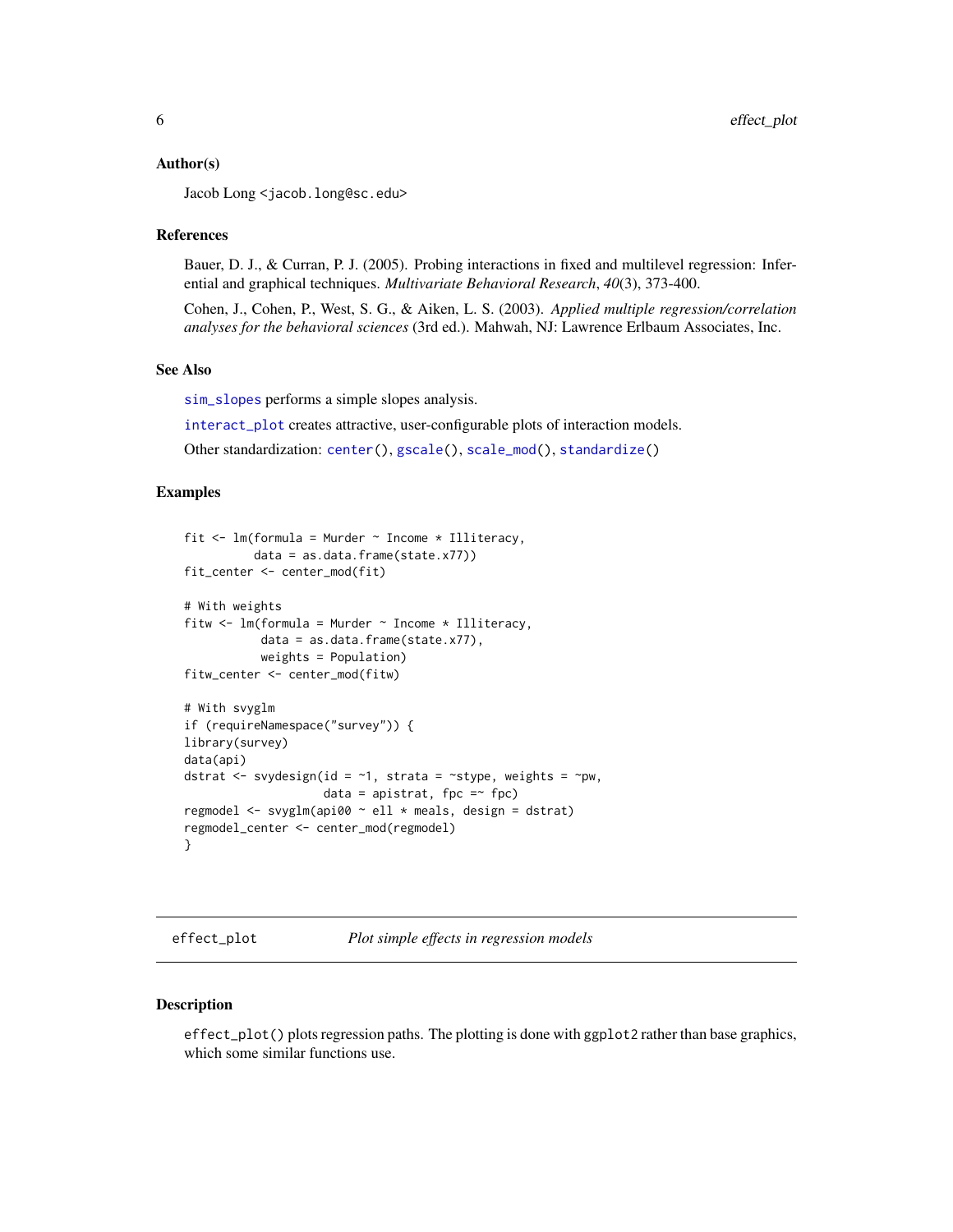# effect\_plot 7

# Usage

```
effect_plot(
  model,
 pred,
 pred.values = NULL,
  centered = "all",plot.points = FALSE,
  interval = FALSE,
 data = NULL,at = NULL,int.type = c("confidence", "prediction"),
  int.width = 0.95,
 outcome.scale = "response",
  robust = FALSE,cluster = NULL,
  vcov = NULL,set.offset = 1,
  x.label = NULL,
 yu.label = NULL,
 pred.labels = NULL,
 main.title = NULL,
  colors = "black",
  line.thickness = 1.1,
 point.size = 1.5,
 point.alpha = 0.6,
  jitter = 0,
  rug = FALSE,rug.sides = "lb",
  force.cat = FALSE,cat.geom = c("point", "line", "bar"),
  cat.interval.geom = c("errorbar", "linerange"),
  cat.pred.point.size = 3.5,
  partial.residuals = FALSE,
 color.class = colors,
  ...
\mathcal{L}
```

| model       | A regression model. The function is tested with lm, glm, svyglm, merMod, rq,<br>brmsfit, stanreg models. Models from other classes may work as well but are<br>not officially supported. The model should include the interaction of interest. |
|-------------|------------------------------------------------------------------------------------------------------------------------------------------------------------------------------------------------------------------------------------------------|
| pred        | The name of the predictor variable involved in the interaction. This can be a<br>bare name or string. Note that it is evaluated using rlang, so programmers can<br>use the !! syntax to pass variables instead of the verbatim names.          |
| pred.values | Values of pred to use instead of the equi-spaced series by default (for continuous<br>variables) or all unique values (for non-continuous variables).                                                                                          |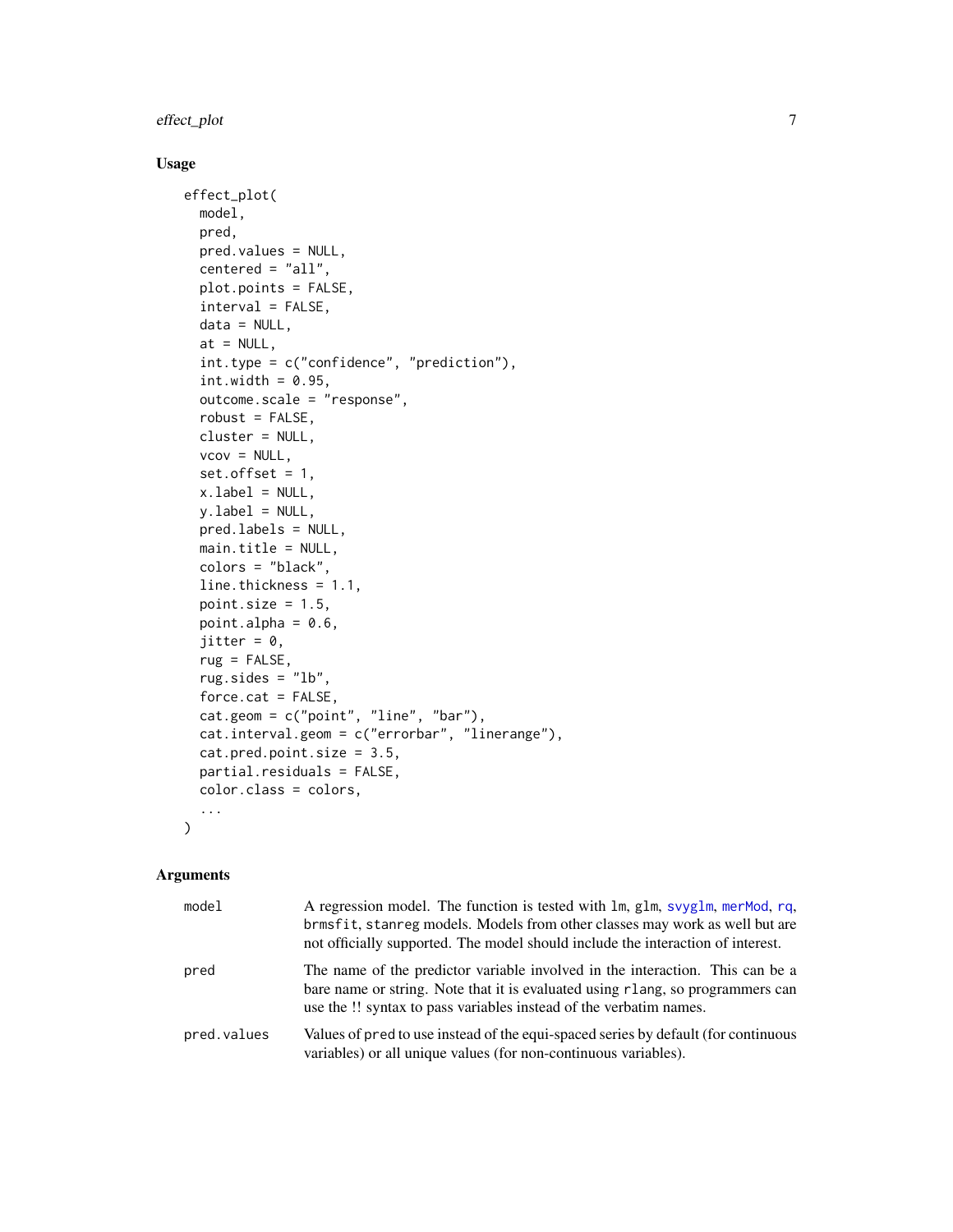| centered      | A vector of quoted variable names that are to be mean-centered. If "all", all<br>non-focal predictors are centered. You may instead pass a character vector of<br>variables to center. User can also use "none" to base all predictions on variables<br>set at 0. The response variable, pred, weights, and offset variables are never<br>centered.                                                                                                                                                                       |
|---------------|---------------------------------------------------------------------------------------------------------------------------------------------------------------------------------------------------------------------------------------------------------------------------------------------------------------------------------------------------------------------------------------------------------------------------------------------------------------------------------------------------------------------------|
| plot.points   | Logical. If TRUE, plots the actual data points as a scatterplot on top of the inter-<br>action lines. The color of the dots will be based on their moderator value.                                                                                                                                                                                                                                                                                                                                                       |
| interval      | Logical. If TRUE, plots confidence/prediction intervals around the line using<br>geom_ribbon.                                                                                                                                                                                                                                                                                                                                                                                                                             |
| data          | Optional, default is NULL. You may provide the data used to fit the model. This<br>can be a better way to get mean values for centering and can be crucial for mod-<br>els with variable transformations in the formula $(e.g., log(x))$ or polynomial<br>terms (e.g., $poly(x, 2)$ ). You will see a warning if the function detects prob-<br>lems that would likely be solved by providing the data with this argument and<br>the function will attempt to retrieve the original data from the global environ-<br>ment. |
| at            | If you want to manually set the values of other variables in the model, do so<br>by providing a named list where the names are the variables and the list values<br>are vectors of the values. This can be useful especially when you are exploring<br>interactions or other conditional predictions.                                                                                                                                                                                                                     |
| int.type      | Type of interval to plot. Options are "confidence" or "prediction". Default is<br>confidence interval.                                                                                                                                                                                                                                                                                                                                                                                                                    |
| int.width     | How large should the interval be, relative to the standard error? The default,<br>.95, corresponds to roughly 1.96 standard errors and a .05 alpha level for values<br>outside the range. In other words, for a confidence interval, .95 is analogous to<br>a 95% confidence interval.                                                                                                                                                                                                                                    |
| outcome.scale | For nonlinear models (i.e., GLMs), should the outcome variable be plotted on<br>the link scale (e.g., log odds for logit models) or the original scale (e.g., predicted<br>probabilities for logit models)? The default is "response", which is the original<br>scale. For the link scale, which will show straight lines rather than curves, use<br>"link".                                                                                                                                                              |
| robust        | Should robust standard errors be used to find confidence intervals for supported<br>models? Default is FALSE, but you should specify the type of sandwich stan-<br>dard errors if you'd like to use them (i.e., "HC0", "HC1", and so on). If TRUE,<br>defaults to "HC3" standard errors.                                                                                                                                                                                                                                  |
| cluster       | For clustered standard errors, provide the column name of the cluster variable in<br>the input data frame (as a string). Alternately, provide a vector of clusters.                                                                                                                                                                                                                                                                                                                                                       |
| <b>VCOV</b>   | Optional. You may supply the variance-covariance matrix of the coefficients<br>yourself. This is useful if you are using some method for robust standard error<br>calculation not supported by the sandwich package.                                                                                                                                                                                                                                                                                                      |
| set.offset    | For models with an offset (e.g., Poisson models), sets an offset for the predicted<br>values. All predicted values will have the same offset. By default, this is set to<br>1, which makes the predicted values a proportion. See details for more about<br>offset support.                                                                                                                                                                                                                                               |
| x.label       | A character object specifying the desired x-axis label. If NULL, the variable name<br>is used.                                                                                                                                                                                                                                                                                                                                                                                                                            |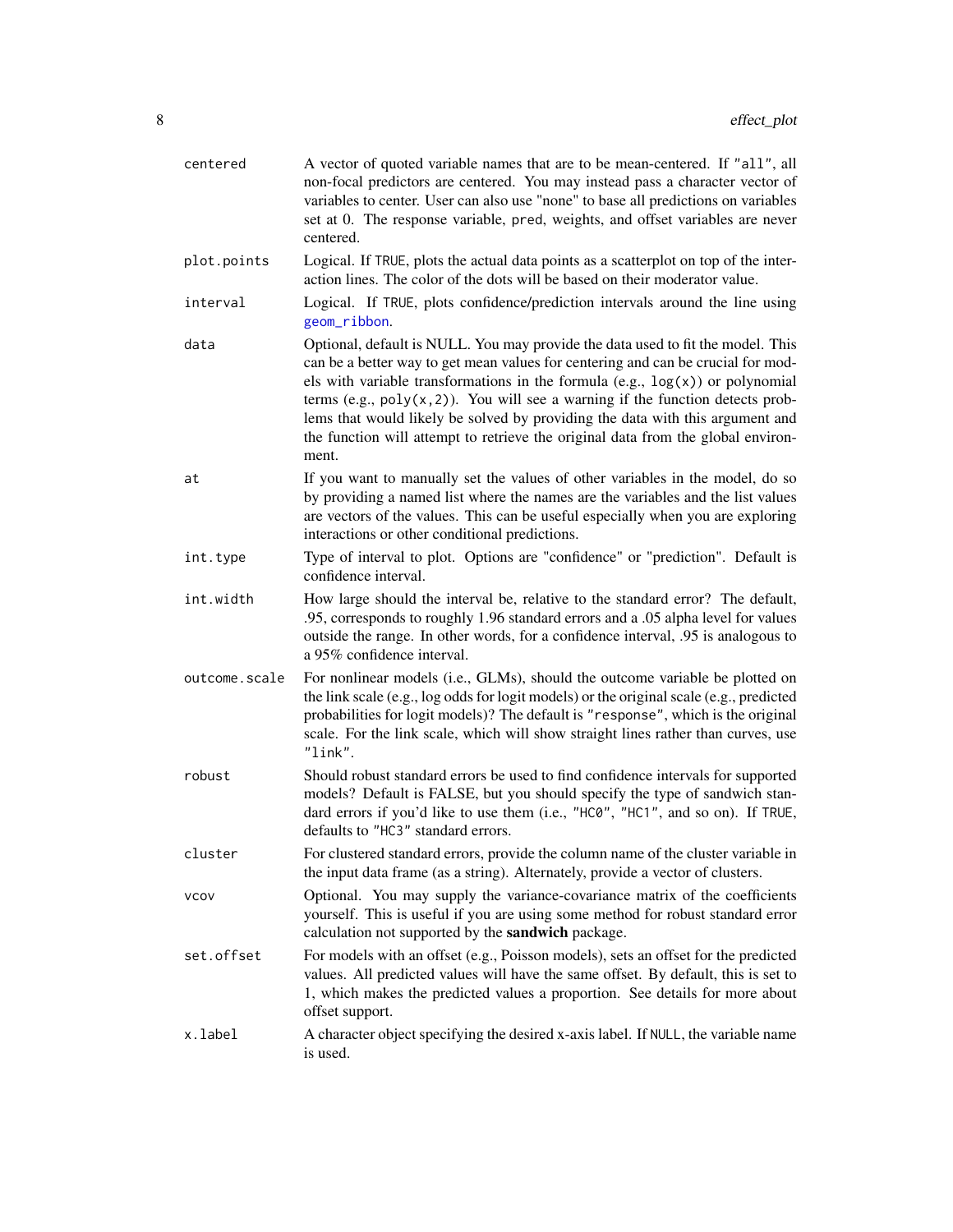| y.label     | A character object specifying the desired x-axis label. If NULL, the variable name<br>is used.                                                                                                                                                                                                                                                                                                                                                                                                                                                                                                                                                              |
|-------------|-------------------------------------------------------------------------------------------------------------------------------------------------------------------------------------------------------------------------------------------------------------------------------------------------------------------------------------------------------------------------------------------------------------------------------------------------------------------------------------------------------------------------------------------------------------------------------------------------------------------------------------------------------------|
| pred.labels | A character vector of labels for categorical predictors. If NULL, the default, the<br>factor labels are used.                                                                                                                                                                                                                                                                                                                                                                                                                                                                                                                                               |
| main.title  | A character object that will be used as an overall title for the plot. If NULL, no<br>main title is used.                                                                                                                                                                                                                                                                                                                                                                                                                                                                                                                                                   |
| colors      | See jtools_colors for details on the types of arguments accepted. Default is<br>"black". This affects the coloration of the line as well as confidence intervals<br>and points.                                                                                                                                                                                                                                                                                                                                                                                                                                                                             |
|             | line. thickness How thick should the plotted lines be? Default is 1.1; ggplot's default is 1.                                                                                                                                                                                                                                                                                                                                                                                                                                                                                                                                                               |
| point.size  | What size should be used for observed data when plot.points is TRUE? De-<br>fault is 1.5.                                                                                                                                                                                                                                                                                                                                                                                                                                                                                                                                                                   |
| point.alpha | What should the alpha aesthetic for plotted points of observed data be? Default<br>is 0.6, and it can range from 0 (transparent) to 1 (opaque).                                                                                                                                                                                                                                                                                                                                                                                                                                                                                                             |
| jitter      | How much should plot.points observed values be "jittered" via ggplot2::position_jitter()?<br>When there are many points near each other, jittering moves them a small amount<br>to keep them from totally overlapping. In some cases, though, it can add confu-<br>sion since it may make points appear to be outside the boundaries of observed<br>values or cause other visual issues. Default is 0, but try various small values<br>$(e.g., 0.1)$ and increase as needed if your points are overlapping too much. If the<br>argument is a vector with two values, then the first is assumed to be the jitter for<br>width and the second for the height. |
| rug         | Show a rug plot in the margins? This uses ggplot2:: geom_rug() to show the<br>distribution of the predictor (top/bottom) and/or response variable (left/right) in<br>the original data. Default is FALSE.                                                                                                                                                                                                                                                                                                                                                                                                                                                   |
| rug.sides   | On which sides should rug plots appear? Default is "lb", meaning both left and<br>bottom. "t" and/or "b" show the distribution of the predictor while "l" and/or "r"<br>show the distribution of the response.                                                                                                                                                                                                                                                                                                                                                                                                                                              |
| force.cat   | Force the continuous pred to be treated as categorical? default is FALSE, but<br>this can be useful for things like dummy 0/1 variables.                                                                                                                                                                                                                                                                                                                                                                                                                                                                                                                    |
| cat.geom    | If pred is categorical (or force.cat is TRUE), what type of plot should this<br>be? There are several options here since the best way to visualize categorical<br>interactions varies by context. Here are the options:                                                                                                                                                                                                                                                                                                                                                                                                                                     |
|             | • "point": The default. Simply plot the point estimates. You may want to<br>use point. shape = TRUE with this and you should also consider interval<br>= TRUE to visualize uncertainty.                                                                                                                                                                                                                                                                                                                                                                                                                                                                     |
|             | • "line": This connects observations across levels of the pred variable with<br>a line. This is a good option when the pred variable is ordinal (ordered).<br>You may still consider point. shape = TRUE and interval = TRUE is still a<br>good idea.                                                                                                                                                                                                                                                                                                                                                                                                       |
|             | • "bar": A bar chart. Some call this a "dynamite plot." Many applied re-<br>searchers advise against this type of plot because it does not represent the<br>distribution of the observed data or the uncertainty of the predictions very<br>well. It is best to at least use the $interval = TRUE$ argument with this geom.                                                                                                                                                                                                                                                                                                                                 |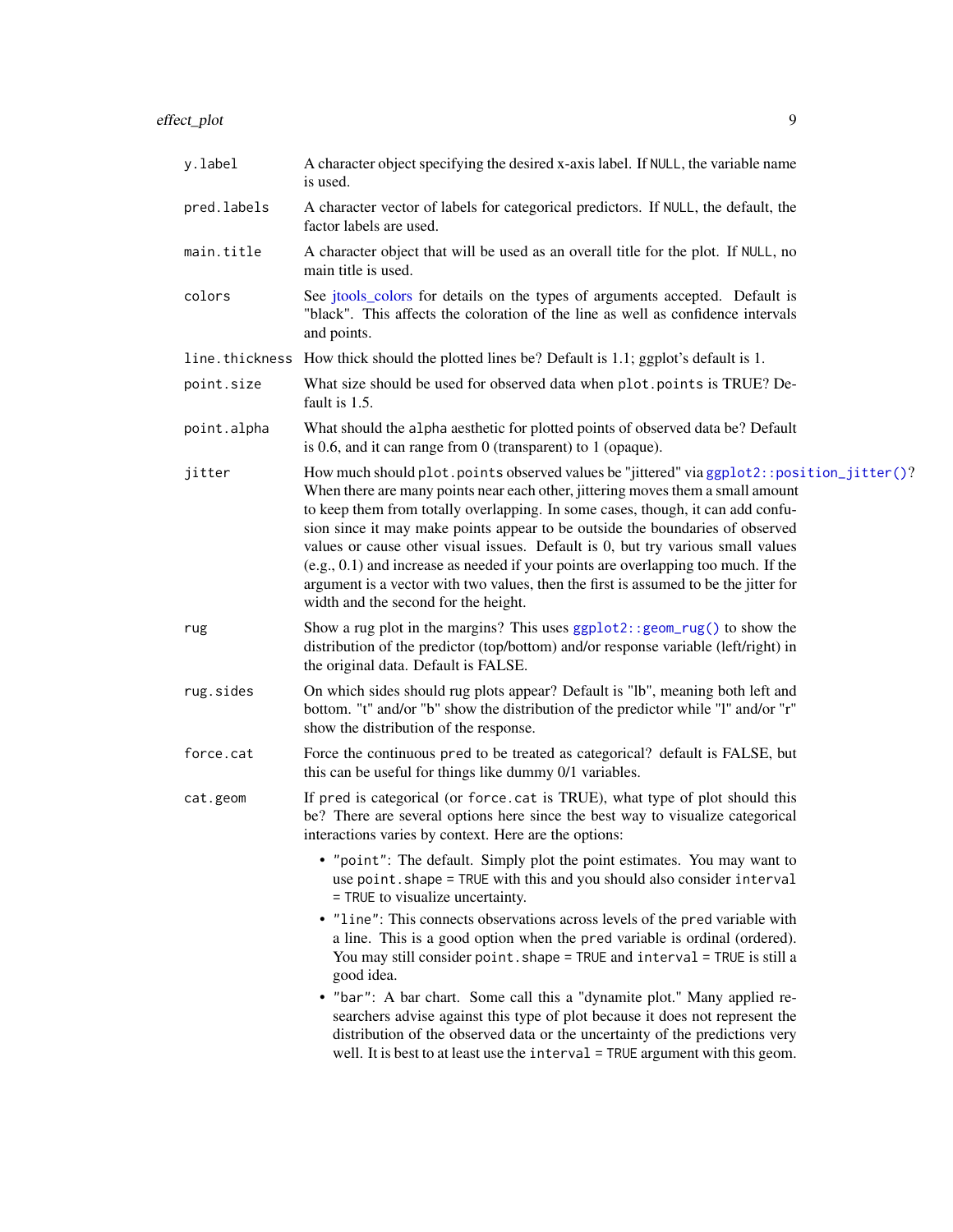| cat.interval.geom |                     |                                                                                                                                         |  |
|-------------------|---------------------|-----------------------------------------------------------------------------------------------------------------------------------------|--|
|                   |                     | For categorical by categorical interactions. One of "errorbar" or "linerange". If                                                       |  |
|                   |                     | the former, $ggplot2$ : : $geom_errorbar()$ is used. If the latter, $ggplot2$ : : $geom_linerange()$<br>is used.                        |  |
|                   | cat.pred.point.size |                                                                                                                                         |  |
|                   |                     | (for categorical pred) If TRUE and geom is "point" or "line", sets the size                                                             |  |
|                   |                     | of the predicted points. Default is 3.5. Note the distinction from point.size,<br>which refers to the observed data points.             |  |
|                   | partial.residuals   |                                                                                                                                         |  |
|                   |                     | Instead of plotting the observed data, you may plot the partial residuals (control-<br>ling for the effects of variables besides pred). |  |
|                   | color.class         | Deprecated. Now known as colors.                                                                                                        |  |
|                   | $\ddotsc$           | extra arguments passed to make_predictions()                                                                                            |  |
|                   |                     |                                                                                                                                         |  |

### Details

This function provides a means for plotting effects for the purpose of exploring regression estimates. You must have the package ggplot2 installed to benefit from these plotting functions.

By default, all numeric predictors other than the one specified in the pred argument are meancentered, which usually produces more intuitive plots. This only affects the y-axis in linear models, but may be especially important/influential in non-linear/generalized linear models.

This function supports nonlinear and generalized linear models and by default will plot them on their original scale (outcome.scale = "response").

While mixed effects models from  $\text{Im}e4$  are supported, only the fixed effects are plotted.  $\text{Im}e4$  does not provide confidence intervals, so they are not supported with this function either.

Note: to use transformed predictors, e.g.,  $log(x)$ , or polynomials, e.g.,  $poly(x, 2)$ , provide the raw variable name  $(x)$  to the pred = argument. You will need to input the data frame used to fit the model with the data = argument.

#### Value

The functions returns a ggplot object, which can be treated like a user-created plot and expanded upon as such.

#### Author(s)

Jacob Long <jacob.long@sc.edu>

# See Also

interact\_plot from the interactions package plots interaction effects, producing plots like this function but with separate lines for different levels of a moderator. cat\_plot from interactions does the same for categorical by categorical interactions.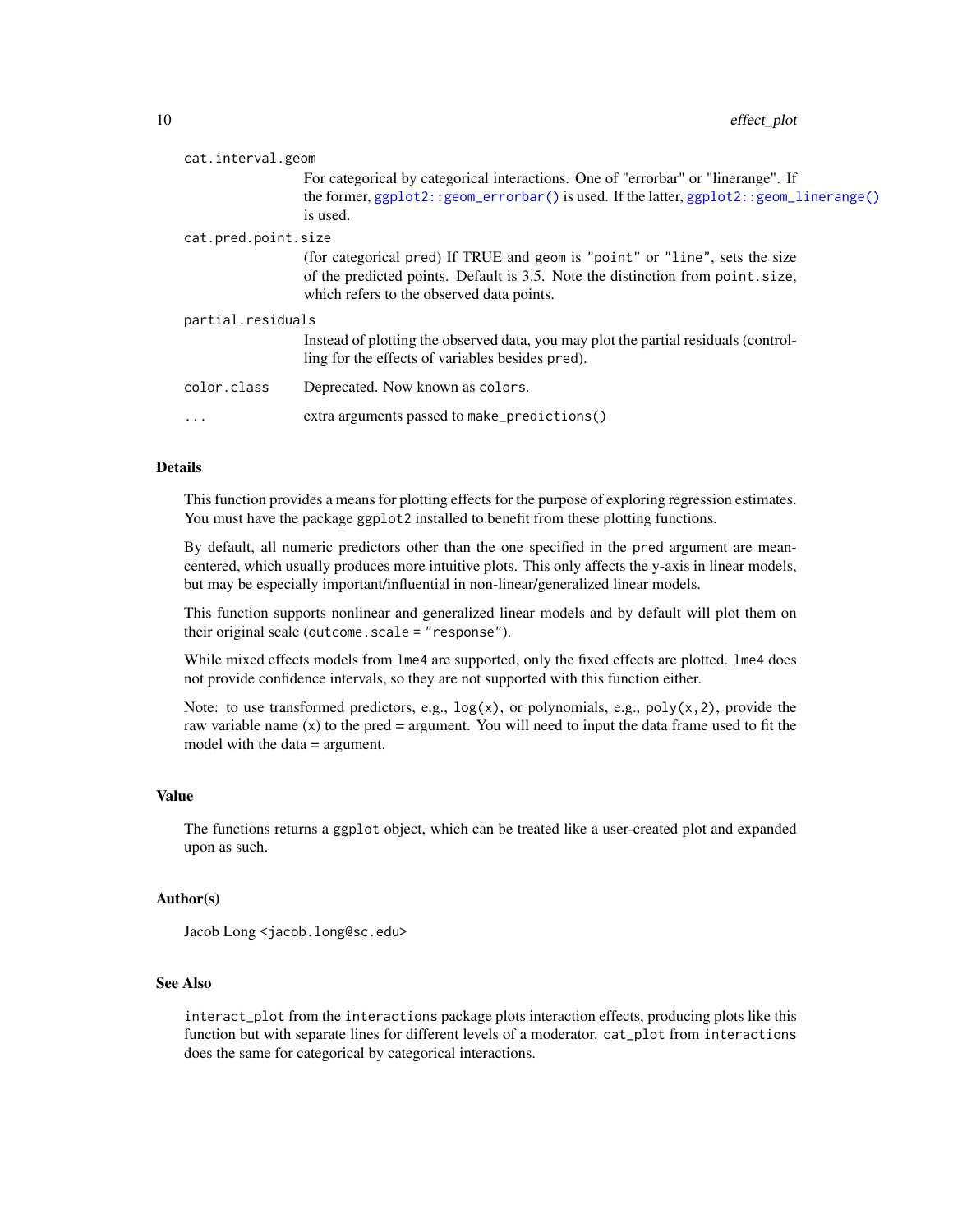# <span id="page-10-0"></span>export\_summs 11

#### Examples

```
# Using a fitted lm model
states <- as.data.frame(state.x77)
states$HSGrad <- states$`HS Grad`
fit <- lm(Income ~ HSGrad + Murder,
  data = states)
effect_plot(model = fit, pred = Murder)
# Using polynomial predictor, plus intervals
fit \leq lm(accel \sim poly(mag, 3) + dist, data = attenu)
effect_plot(fit, pred = mag, interval = TRUE,
  int.type = "confidence", int.width = .8, data = attenu) # note data arg.
# With svyglm
if (requireNamespace("survey")) {
library(survey)
data(api)
dstrat \leq svydesign(id = \sim1, strata = \simstype, weights = \simpw,
                     data = apistrat, fpc = \simfpc)
regmodel <- svyglm(api00 ~ ell + meals, design = dstrat)
effect_plot(regmodel, pred = ell, interval = TRUE)
}
# With lme4
## Not run:
library(lme4)
data(VerbAgg)
mv \leq glmer(r2 \sim Anger + mode + (1 | item), data = VerbAgg,
            family = binomial,
            control = glmerControl("bobyqa"))
effect_plot(mv, pred = Anger)
## End(Not run)
```
export\_summs *Export regression summaries to tables*

#### Description

This function allows users to use the features of [summ\(\)](#page-41-1) (e.g., standardization, robust standard errors) in the context of shareable HTML, LaTeX, and Microsoft Word tables. It relies heavily on [huxtable::huxreg\(\)](#page-0-0) to do the table formatting. This is particularly useful for putting the results of multiple models into a single table.

#### Usage

```
export_summs(
  ...,
```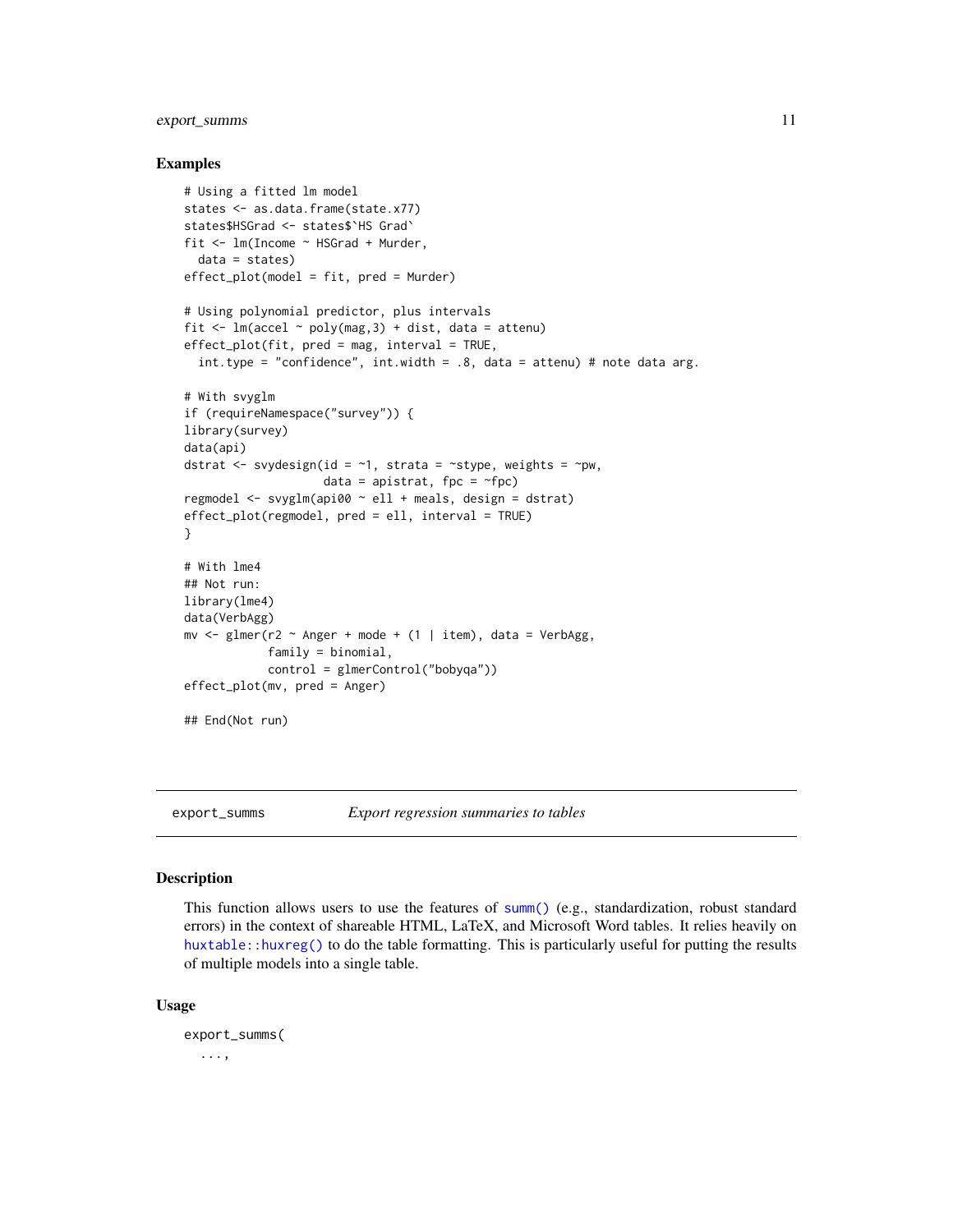```
error_{format} = "({std_error})",error_pos = c("below", "right", "same"),
 ci<sup>= 0.95</sup>,
 statistics = NULL,
 model.names = NULL,
 coefs = NULL,
  to.file = NULL,
  file.name = NULL
)
```
# Arguments

| $\ddots$     | At minimum, a regression object(s). See details for more arguments.                                                                                                                                                                                                                                                                                                                            |
|--------------|------------------------------------------------------------------------------------------------------------------------------------------------------------------------------------------------------------------------------------------------------------------------------------------------------------------------------------------------------------------------------------------------|
| error_format | Which of standard error, confidence intervals, test statistics, or p values should<br>be used to express uncertainty of estimates for regression coefficients? See de-<br>tails for more info. Default: "(std.error)"                                                                                                                                                                          |
| error_pos    | Where should the error statistic defined in error_style be placed relative to<br>the coefficient estimate? Default: "below"                                                                                                                                                                                                                                                                    |
| ci_level     | If reporting confidence intervals, what should the confidence level be? By de-<br>fault, it is .95 if confidence intervals are requested in error_format.                                                                                                                                                                                                                                      |
| statistics   | Which model summary statistics should be included? See huxreg for more on<br>usage. The default for this function depends on the model type. See details for<br>more on the defaults by model type.                                                                                                                                                                                            |
| model.names  | If you want to give your model(s) names at the top of each column, provide<br>them here as a character vector. Otherwise, they will just be labeled by number.<br>Default: NULL                                                                                                                                                                                                                |
| coefs        | If you want to include only a subset of the coefficients in the table, specify them<br>here in a character vector. If you want the table to show different names for the<br>coefficients, give a named vector where the names are the preferred coefficient<br>names. See details for more.                                                                                                    |
| to.file      | Export the table to a Microsoft Word, PDF, or HTML document? This func-<br>tionality relies on huxtable's quick_functions (huxtable::quick_docx(),<br>huxtable::quick_pdf(),huxtable::quick_html(),huxtable::quick_xlsx()).<br>Acceptable arguments are "Word" or "docx" (equivalent), "pdf", "html", or "xlsx".<br>All are case insensitive. Default is NULL, meaning the table is not saved. |
| file.name    | File name with (optionally) file path to save the file. Ignored if to file is<br>FALSE. Default: NULL                                                                                                                                                                                                                                                                                          |

# Details

There are many optional parameters not documented above. Any argument that you would want to pass to [summ\(\)](#page-41-1), for instance, will be used. Of particular interest may be the robust and scale arguments. Note that some summ arguments may not have any bearing on the table output.

The default model summary statistics reporting follows this logic:

• summ. $lm = c(N = "nobs", R2 = "r,squared"),$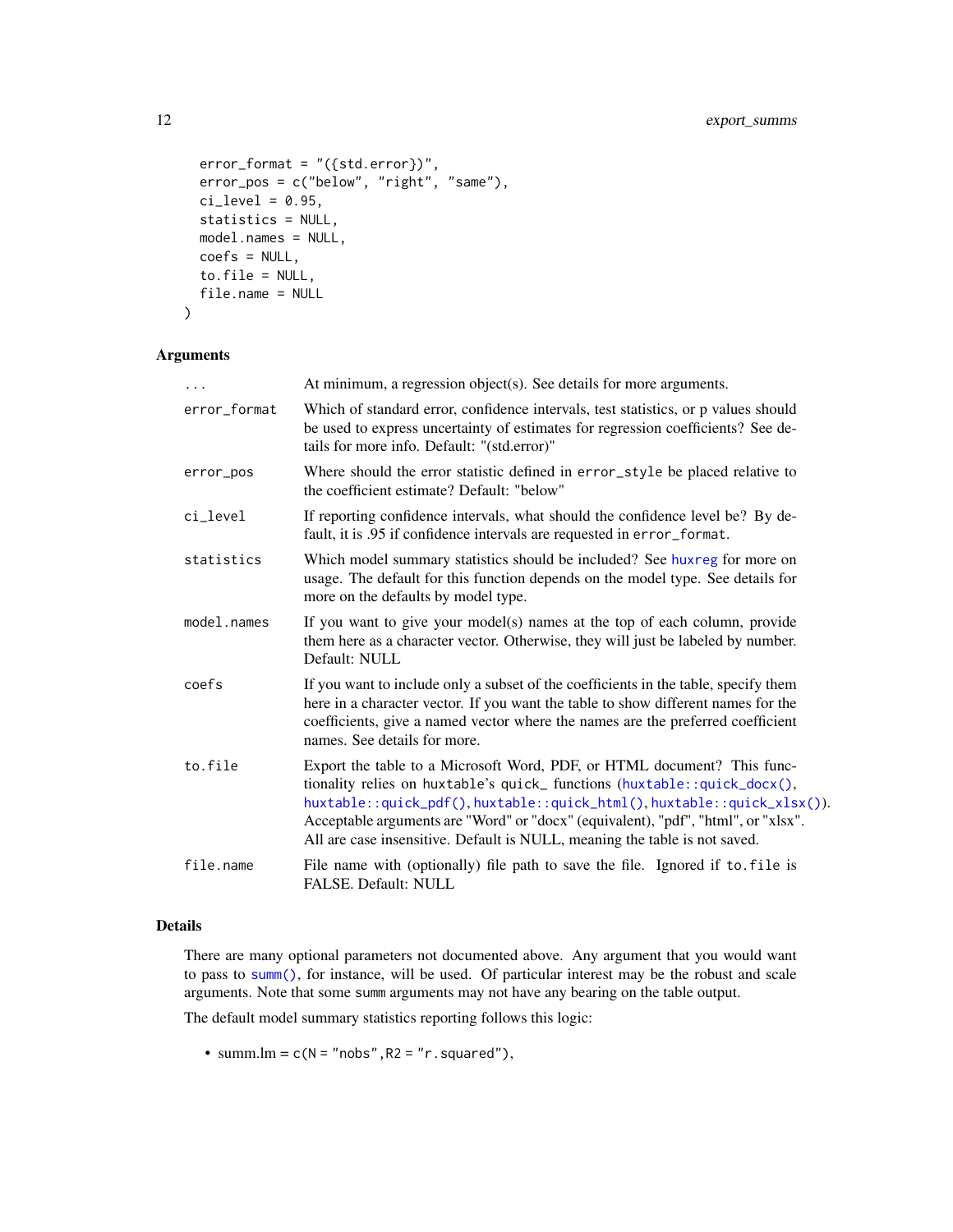#### export\_summs 13

- $summ,glm = c(N = "nobs", AIC = "AIC", BIC = "BIC", 'Pseudo R2' = "pseudo.r.squared"),$
- summ.svyglm =  $c(N = "nobs", R2 = "r,squared"),$
- summ.merMod =  $c(N = "nobs", AIC = "AIC", BIC = "BIC", 'R2 (fixed)' = "r,squared.fixed", 'R2$  $(total)' = "r.squared")$
- summ.rq = c( $N = "nobs", \text{tau} = "tau", R1 = "r.1", AIC = "AIC", BIC = "BIC")$

Be sure to look at the [summ\(\)](#page-41-1) documentation for more on the calculation of these and other statistics, especially for mixed models.

If you set statistics = "all", then the statistics argument passed to huxreg will be NULL, which reports whichever model statistics are available via glance. If you want no model summary statistics, set the argument to character $(0)$ .

You have a few options for the error\_format argument. You can include anything returned by [broom::tidy\(\)](#page-0-0) (see also [tidy.summ\(\)](#page-64-1)). For the most part, you will be interested in std.error (standard error), statistic (test statistic, e.g. t-value or z-value), p.value, or conf.high and conf.low, which correspond to the upper and lower bounds of the confidence interval for the estimate. Note that the default ci\_level argument is .95, but you can alter that as desired.

To format the error statistics, simply put the statistics desired in curly braces wherever you want them in a character string. For example, if you want the standard error in parentheses, the argument would be "({std.error})", which is the default. Some other ideas:

- "({statistic})", which gives you the test statistic in parentheses.
- "({statistic},  $p = \{p.value\}$ )", which gives the test statistic followed by a "p =" p value all in parentheses. Note that you'll have to pay special attention to rounding if you do this to keep cells sufficiently narrow.
- "[{conf.low},{conf.high}]", which gives the confidence interval in the standard bracket notation. You could also explicitly write the confidence level, e.g., "CI [{conf.low},{conf.high}]".

For coefs, the argument is slightly different than what is default in huxreg. If you provide a named vector of coefficients, then the table will refer to the selected coefficients by the names of the vector rather than the coefficient names. For instance, if I want to include only the coefficients for the hp and mpg but have the table refer to them as "Horsepower" and "Miles/gallon", I'd provide the argument like this:  $c('Horsepower'' = "hp", "Miles/gallon" = "mpg")$ 

You can also pass any argument accepted by the huxtable:: $huxreg()$  function. A few that are likely to be oft-used are documented above, but visit huxreg's documentation for more info.

For info on converting the [huxtable::huxtable\(\)](#page-0-0) object to HTML or LaTeX, see huxtable's documentation.

# Value

A huxtable.

#### See Also

[summ](#page-41-1) [huxreg](#page-0-0)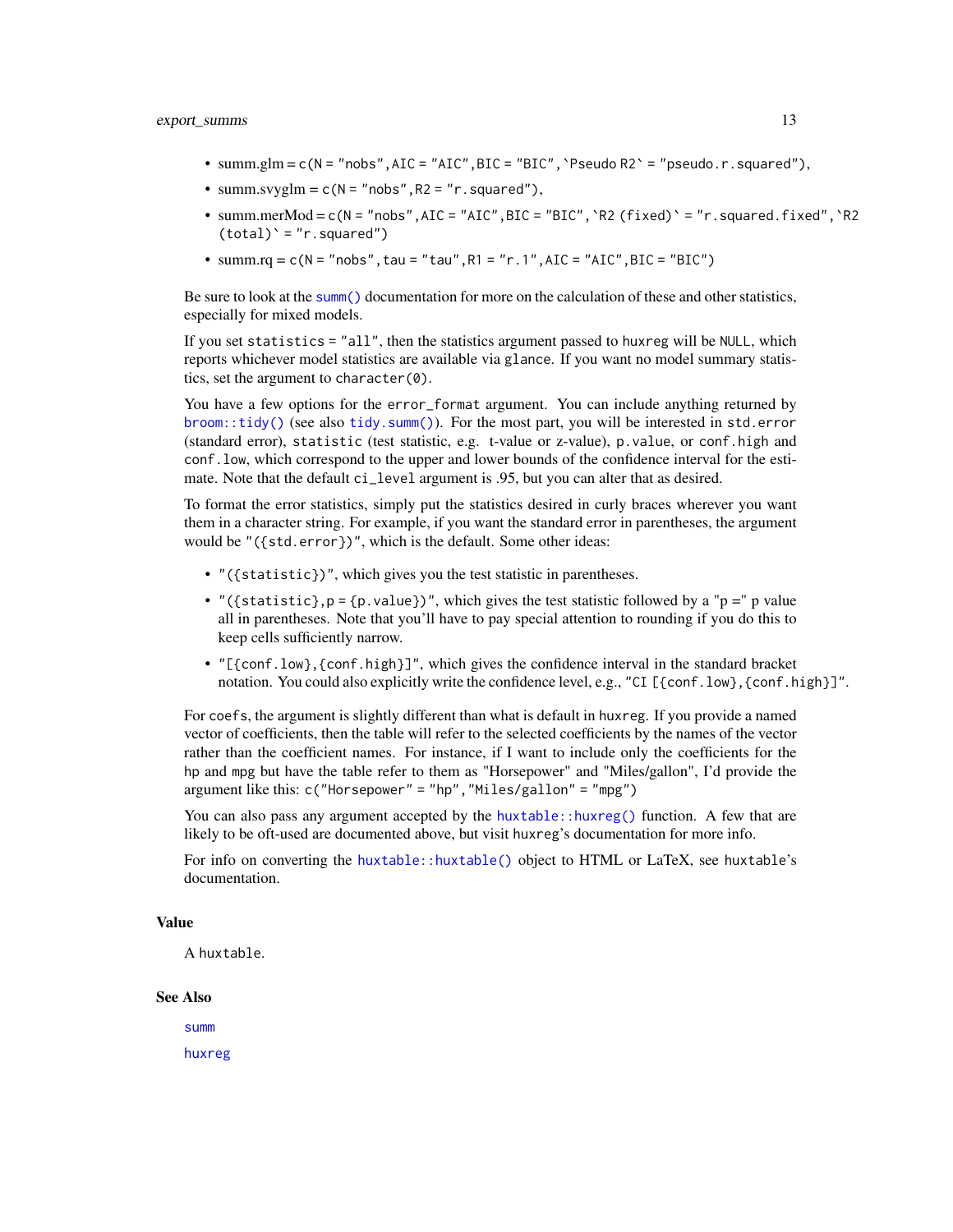#### Examples

```
states <- as.data.frame(state.x77)
fit1 <- lm(Income ~ Frost, data = states)
fit2 <- lm(Income ~ Frost + Illiteracy, data = states)
fit3 <- lm(Income ~ Frost + Illiteracy + Murder, data = states)
if (requireNamespace("huxtable")) {
  # Export all 3 regressions with "Model #" labels,
  # standardized coefficients, and robust standard errors
  export_summs(fit1, fit2, fit3,
               model.names = c("Model 1","Model 2","Model 3"),
               coefs = c("Frost Days" = "Frost",
                         "% Illiterate" = "Illiteracy",
                         "Murder Rate" = "Murder"),
               scale = TRUE, robust = TRUE)
}
```
get\_colors *Get colors for plotting functions*

#### Description

This is a helper function that provides hex color codes for jtools, interactions, and perhaps other packages.

# Usage

get\_colors(colors, num.colors = 1, reverse = FALSE, gradient = FALSE)

| colors     | The name of the desired color class or a vector of colors. See details of jtools_colors. |
|------------|------------------------------------------------------------------------------------------|
| num.colors | How many colors should be returned? Default is 1.                                        |
| reverse    | Should the colors be returned in reverse order, compared to normal? Default is<br>FALSE. |
| gradient   | Return endpoints for a gradient? Default is FALSE. If TRUE, num. colors is<br>ignored.   |

<span id="page-13-0"></span>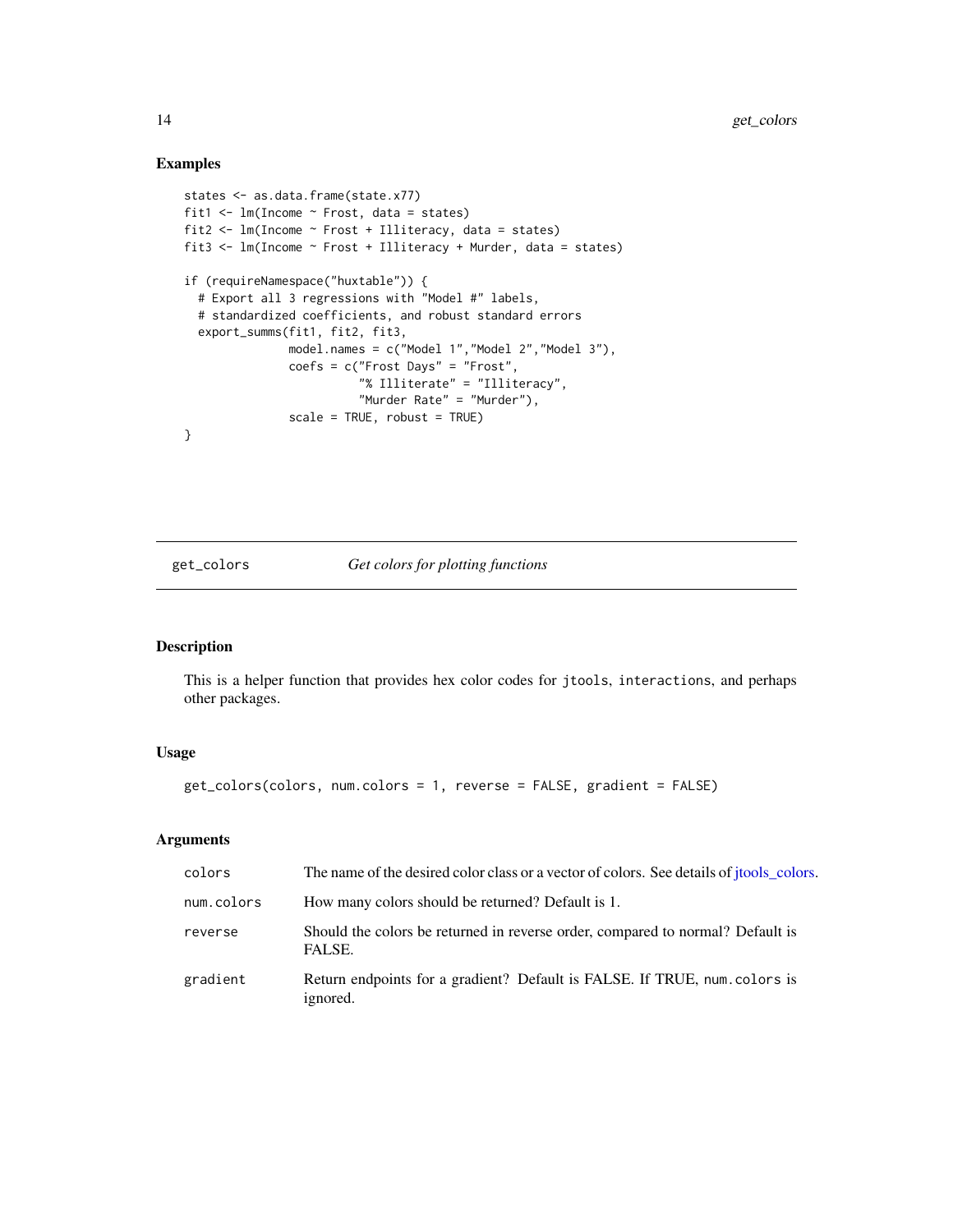<span id="page-14-0"></span>

This function is primarily an internal helper function in jtools and related packages to standardize the different types of formula objects used by different types of models.

#### Usage

```
get_formula(model, ...)
## Default S3 method:
get_formula(model, ...)
## S3 method for class 'brmsfit'
get_formula(model, resp = NULL, dpar = NULL, ...)## S3 method for class 'panelmodel'
get_formula(model, ...)
```
# Arguments

| model    | The fitted model object.                                                                                                                                                                                                                                                                   |
|----------|--------------------------------------------------------------------------------------------------------------------------------------------------------------------------------------------------------------------------------------------------------------------------------------------|
| $\cdots$ | Ignored.                                                                                                                                                                                                                                                                                   |
| resp     | For brmsfit objects, the response variable for which the formula is desired.<br>brmsfit objects may have multiple formulas, so this selects a particular one. If<br>NULL, the first formula is chosen (unless dpar is specified).                                                          |
| dpar     | For brmsfit objects, the distributional variable for which the formula is desired.<br>If NULL, no distributional parameter is used. If there are multiple responses with<br>distributional parameters, then resp should be specified or else the first formula<br>will be used by default. |

# Value

A formula object.

# Examples

```
data(mtcars)
fit \leq lm(mpg \sim cyl, data = mtcars)
get_formula(fit)
```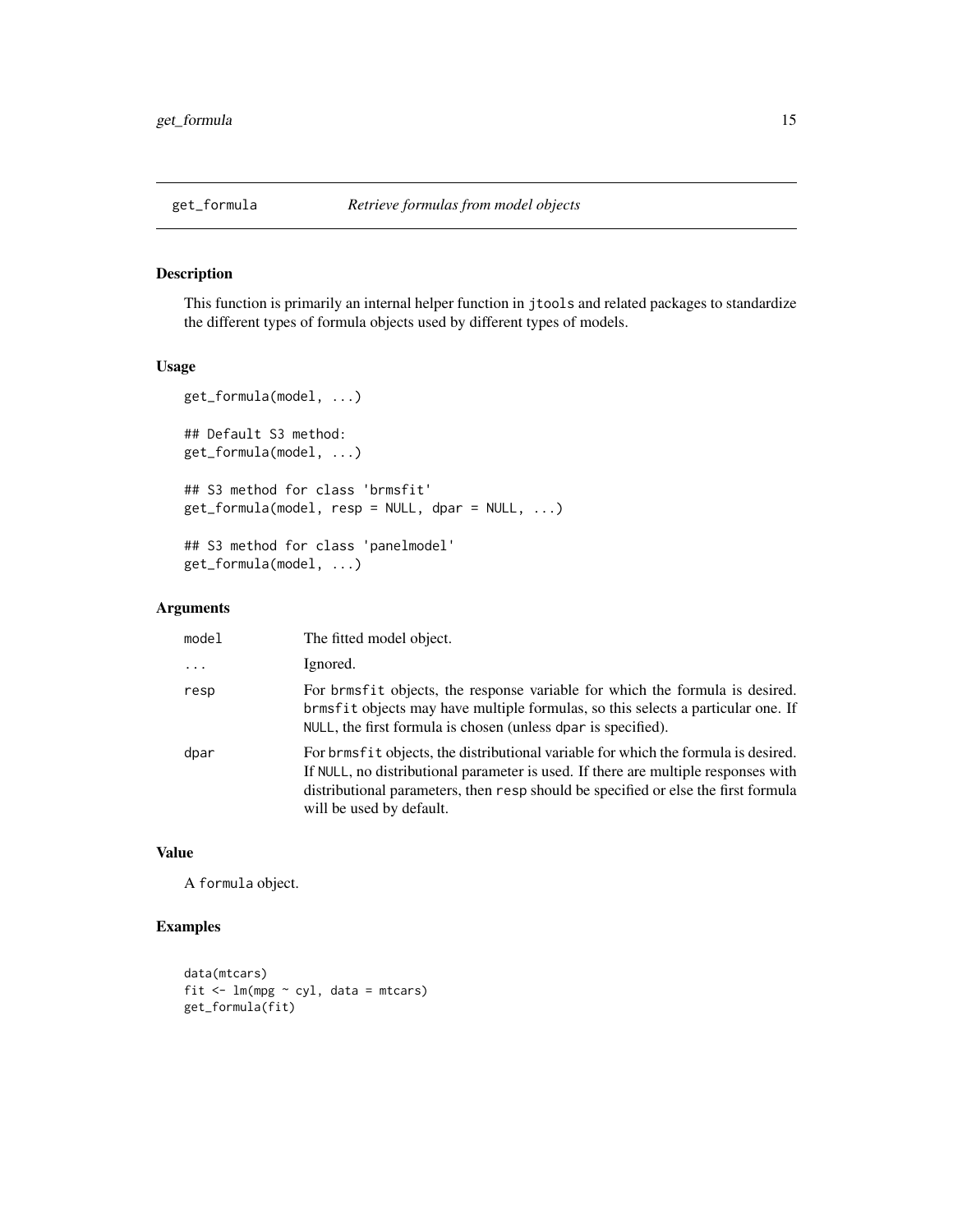<span id="page-15-0"></span>

These functions get information and data from regression models.

# Usage

```
get_offset_name(model)
get_weights(model, data)
get_data(model, formula = NULL, warn = TRUE, ...)get_response_name(model, ...)
```
#### Arguments

| model    | The model (e.g., 1m, g1m, merMod, svyg1m)                                                                                                                                                                                                    |
|----------|----------------------------------------------------------------------------------------------------------------------------------------------------------------------------------------------------------------------------------------------|
| data     | For get_weights(), the data used to fit the model.                                                                                                                                                                                           |
| formula  | The formula for model, if desired. Otherwise get_formula() is called.                                                                                                                                                                        |
| warn     | For get_data(), should there be a warning when model frame() won't work<br>because of variable transformations? Default is TRUE but this may not be<br>desired when get_data() is used inside of another function or used multiple<br>times. |
| $\cdots$ | Arguments passed to get_formula()                                                                                                                                                                                                            |

# Value

- get\_data(): The data used to fit the model.
- get\_response\_name(): The name of the response variable.
- get\_offset\_name(): The name of the offset variable.
- get\_weights(): A list with weights\_name, the name of the weighting variable, and weights, the weights themselves (or all 1 when there are no weights).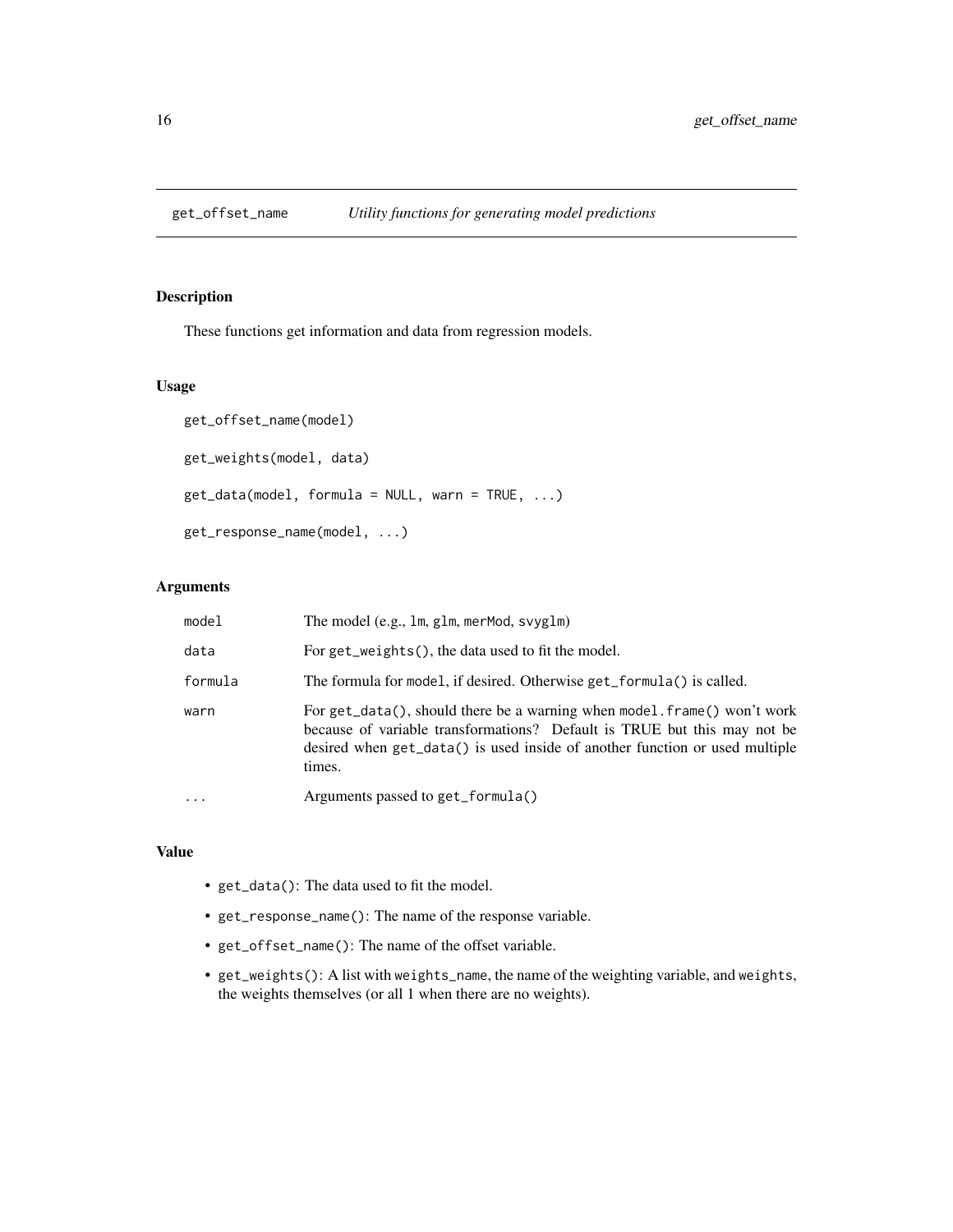<span id="page-16-0"></span>

This function wraps around several sandwich and lmtest functions to calculate robust standard errors and returns them in a useful format.

#### Usage

```
get_robust_se(
 model,
  type = "HC3",cluster = NULL,
  data = model.frame(model),
  vcov = NULL
)
```
# Arguments

| model       | A regression model, preferably of class 1 m or g1 m                                                                                                                                                                                            |
|-------------|------------------------------------------------------------------------------------------------------------------------------------------------------------------------------------------------------------------------------------------------|
| type        | One of "HC3", "const", "HC", "HC0", "HC1", "HC2", "HC4", "HC4m", "HC5".<br>See sandwich: : vcovHC() for some more details on these choices. Note that<br>some of these do not work for clustered standard errors (see sandwich:: $vcovCL()$ ). |
| cluster     | If you want clustered standard errors, either a string naming the column in data<br>that represents the clusters or a vector of clusters that is the same length as the<br>number of rows in data.                                             |
| data        | The data used to fit the model. Default is to just get the model. frame from<br>model.                                                                                                                                                         |
| <b>VCOV</b> | You may provide the variance-covariance matrix yourself and this function will<br>just calculate standard errors, etc. based on that. Default is NULL.                                                                                         |

#### Value

A list with the following:

- coefs: a coefficient table with the estimates, standard errors, t-statistics, and p-values from lmtest.
- ses: The standard errors from coefs.
- ts: The t-statistics from coefs.
- ps: The p-values from coefs.
- type: The argument to robust.
- use\_cluster: TRUE or FALSE indicator of whether clusters were used.
- cluster: The clusters or name of cluster variable used, if any.
- vcov: The robust variance-covariance matrix.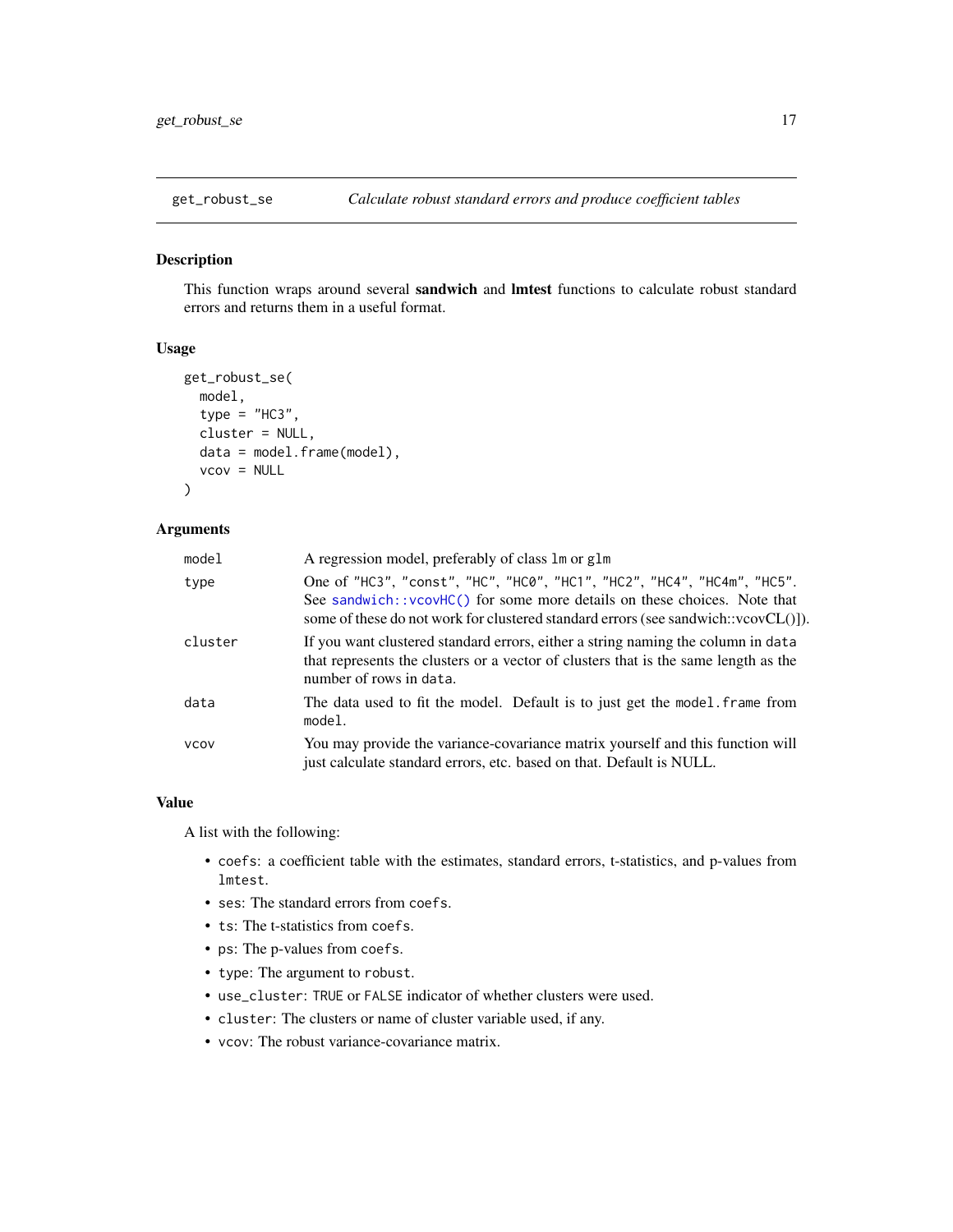<span id="page-17-1"></span><span id="page-17-0"></span>gscale standardizes variables by dividing them by 2 standard deviations and mean-centering them by default. It contains options for handling binary variables separately. gscale() is a fork of rescale from the arm package—the key feature difference is that gscale() will perform the same functions for variables in [svydesign](#page-0-0) objects. gscale() is also more user-friendly in that it is more flexible in how it accepts input.

# Usage

```
gscale(
 data = NULL,
 vars = NULL,
 binary.inputs = "center",
 binary.factors = FALSE,
 n.sd = 2,center.only = FALSE,
  scale.only = FALSE,
 weights = NULL,apply.weighted.contrasts = getOption("jtools-weighted.contrasts", FALSE),
 x = NULL,messages = FALSE
)
```

| data          | A data frame or survey design. Only needed if you would like to rescale multiple<br>variables at once. If $x = NULL$ , all columns will be rescaled. Otherwise, x should<br>be a vector of variable names. If x is a numeric vector, this argument is ignored. |
|---------------|----------------------------------------------------------------------------------------------------------------------------------------------------------------------------------------------------------------------------------------------------------------|
| vars          | If data is a data frame or similar, you can scale only select columns by providing<br>a vector column names to this argument.                                                                                                                                  |
| binary.inputs | Options for binary variables. Default is center; $\theta/1$ keeps original scale; -0.5/0.5<br>rescales 0 as -0.5 and 1 as 0.5; center subtracts the mean; and full subtracts<br>the mean and divides by 2 sd.                                                  |
|               | binary. factors Coerce two-level factors to numeric and apply scaling functions to them? De-<br>fault is FALSE.                                                                                                                                                |
| n.sd          | By how many standard deviations should the variables be divided by? De-<br>fault for gscale is 2, like arm's rescale. 1 is the more typical standardization<br>scheme.                                                                                         |
| center.only   | A logical value indicating whether you would like to mean -center the values,<br>but not scale them.                                                                                                                                                           |
| scale.only    | A logical value indicating whether you would like to scale the values, but not<br>mean-center them.                                                                                                                                                            |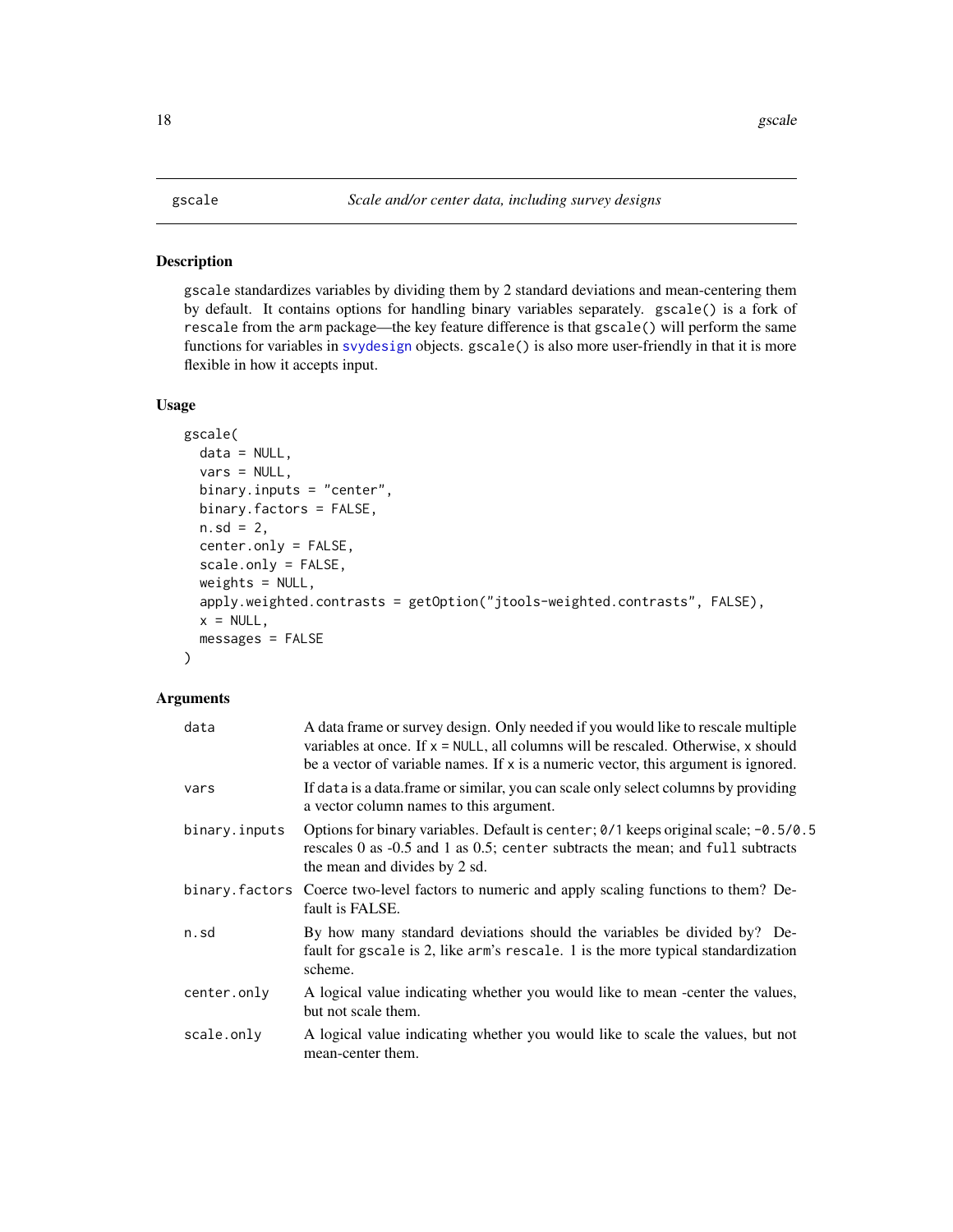| weights                  | A vector of weights equal in length to x. If iterating over a data frame, the<br>weights will need to be equal in length to all the columns to avoid errors. You<br>may need to remove missing values before using the weights.                                                                                                                                                                                                                                                                                                                                             |
|--------------------------|-----------------------------------------------------------------------------------------------------------------------------------------------------------------------------------------------------------------------------------------------------------------------------------------------------------------------------------------------------------------------------------------------------------------------------------------------------------------------------------------------------------------------------------------------------------------------------|
| apply.weighted.contrasts |                                                                                                                                                                                                                                                                                                                                                                                                                                                                                                                                                                             |
|                          | Factor variables cannot be scaled, but you can set the contrasts such that the<br>intercept in a regression model will reflect the true mean (assuming all other<br>variables are centered). If set to TRUE, the argument will apply weighted ef-<br>fects coding to all factors. This is similar to the R default effects coding, but<br>weights according to how many observations are at each level. An adapted ver-<br>sion of contr. wec() from the wec package is used to do this. See that package's<br>documentation and/or Grotenhuis et al. (2016) for more info. |
| x                        | Deprecated. Pass numeric vectors to data. Pass vectors of column names to<br>vars.                                                                                                                                                                                                                                                                                                                                                                                                                                                                                          |
| messages                 | Print messages when variables are not processed due to being non-numeric or<br>all missing? Default is FALSE.                                                                                                                                                                                                                                                                                                                                                                                                                                                               |

#### Details

This function is adapted from the rescale function of the arm package. It is named gscale() after the popularizer of this scaling method, Andrew Gelman. By default, it works just like rescale. But it contains many additional options and can also accept multiple types of input without breaking a sweat.

Only numeric variables are altered when in a data.frame or survey design. Character variables, factors, etc. are skipped.

For those dealing with survey data, if you provide a survey.design object you can rest assured that the mean-centering and scaling is performed with help from the [svymean\(\)](#page-0-0) and [svyvar\(\)](#page-0-0) functions, respectively. It was among the primary motivations for creating this function. gscale() will not center or scale the weights variables defined in the survey design unless the user specifically requests them in the  $x =$  argument.

# Author(s)

Jacob Long <jacob.long@sc.edu>

#### References

Gelman, A. (2008). Scaling regression inputs by dividing by two standard deviations. *Statistics in Medicine*, *27*, 2865–2873. [http://www.stat.columbia.edu/~gelman/research/published/](http://www.stat.columbia.edu/~gelman/research/published/standardizing7.pdf) [standardizing7.pdf](http://www.stat.columbia.edu/~gelman/research/published/standardizing7.pdf)

Grotenhuis, M. te, Pelzer, B., Eisinga, R., Nieuwenhuis, R., Schmidt-Catran, A., & Konig, R. (2017). When size matters: Advantages of weighted effect coding in observational studies. *International Journal of Public Health*, *62*, 163–167. https://doi.org/10.1007/s00038-016-0901-1 ( open access)

#### See Also

[j\\_summ](#page-41-2) is a replacement for the summary function for regression models. On request, it will center and/or standardize variables before printing its output.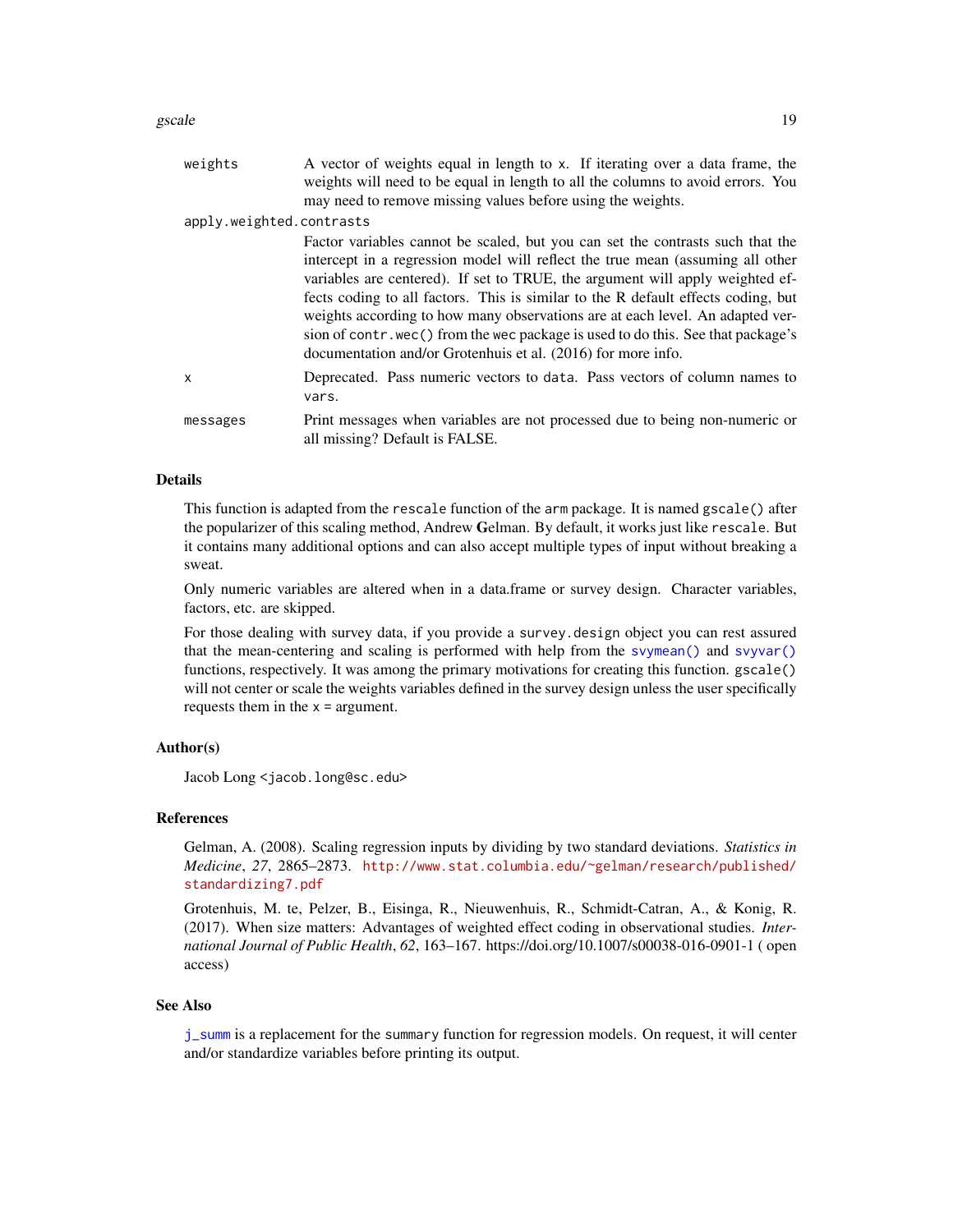Other standardization: [center\\_mod\(](#page-3-1)), [center\(](#page-2-1)), [scale\\_mod\(](#page-36-1)), [standardize\(](#page-39-1))

#### Examples

```
x \le - rnorm(10, 2, 1)
x2 \le - rbinom(10, 1, .5)
# Basic use
gscale(x)
# Normal standardization
\text{gscale}(x, n.sd = 1)# Scale only
gscale(x, scale.only = TRUE)
# Center only
gscale(x, center.only = TRUE)
# Binary inputs
gscale(x2, binary.inputs = "0/1")
\text{gscale}(x2, \text{ binary. inputs} = "full") # treats it like a continous var
gscale(x2, binary.inputs = " -0.5/0.5") # keep scale, center at zero
\text{gscale}(x2, \text{ binary.} inputs = "center") # mean center it
# Data frame as input
# loops through each numeric column
\text{gscale}(data = \text{mtcars}, \text{binary.inputs} = "-0.5/0.5")# Specified vars in data frame
gscale(mtcars, vars = c("hp", "wt", "vs"), binary.inputs = "center")
# Weighted inputs
wts <- runif(10, 0, 1)
\text{gscale}(x, \text{ weights} = \text{wts})# If using a weights column of data frame, give its name
mtcars$weights <- runif(32, 0, 1)
gscale(mtcars, weights = weights) # will skip over mtcars$weights
# If using a weights column of data frame, can still select variables
\text{gscale}(\text{mtcars}, \text{vars} = c("hp", "wt", "vs"), \text{weights} = \text{weights})# Survey designs
if (requireNamespace("survey")) {
  library(survey)
  data(api)
  ## Create survey design object
  dstrat <- svydesign(id = \sim1, strata = \simstype, weights = \simpw,
                         data = apistrat, fpc=~fpc)
  # Creating test binary variable
  dstrat$variables$binary <- rbinom(200, 1, 0.5)
  \text{gscale}(\text{data} = \text{dstrat}, \text{binary. inputs} = "0.5/0.5")gscale(data = dstrat, vars = c("api00","meals","binary"),
         binary.inputs = " -0.5/0.5")}
```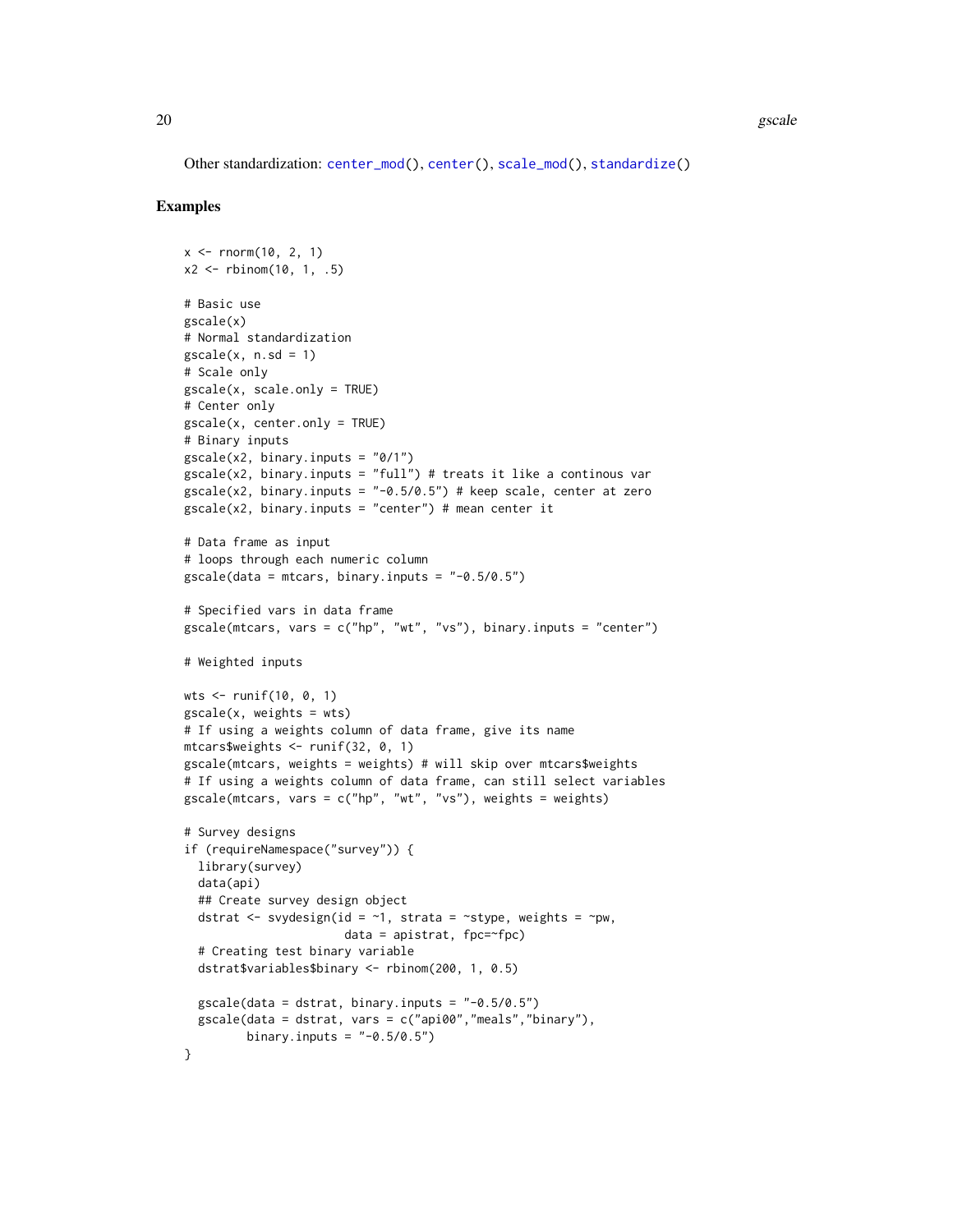<span id="page-20-2"></span><span id="page-20-0"></span>interact\_plot *Deprecated interaction functions*

#### <span id="page-20-1"></span>Description

These functions are now part of the interactions package.

# Usage

```
interact_plot(...)
cat\_plot(...)sim_slopes(...)
johnson_neyman(...)
probe_interaction(...)
```
#### Arguments

... arguments are ignored

<span id="page-20-3"></span>jtools\_colors *Color palettes in* jtools *functions*

# **Description**

jtools combines several options into the colors argument in plotting functions.

# Details

The argument to colors in functions like effect\_plot, plot\_coefs, and others is very flexible but may also cause confusion.

If you provide an argument of length 1, it is assumed that you are naming a palette. jtools provides 6 color palettes design for qualitative data. 4 of the 6 are based on Paul Tol's suggestions (see references) and are meant to both optimize your ability to quickly differentiate the colors and to be distinguishable to colorblind people. These are called "Qual1", "Qual2", "Qual3", "CUD", "CUD Bright", and "Rainbow". Each of the "Qual" schemes comes from Paul Tol. "Rainbow" is Paul Tol's compromise rainbow color scheme that is fairly differentiable for colorblind people and when rendered in grayscale. "CUD Bright" is a brightened and reordered version of Okabe and Ito's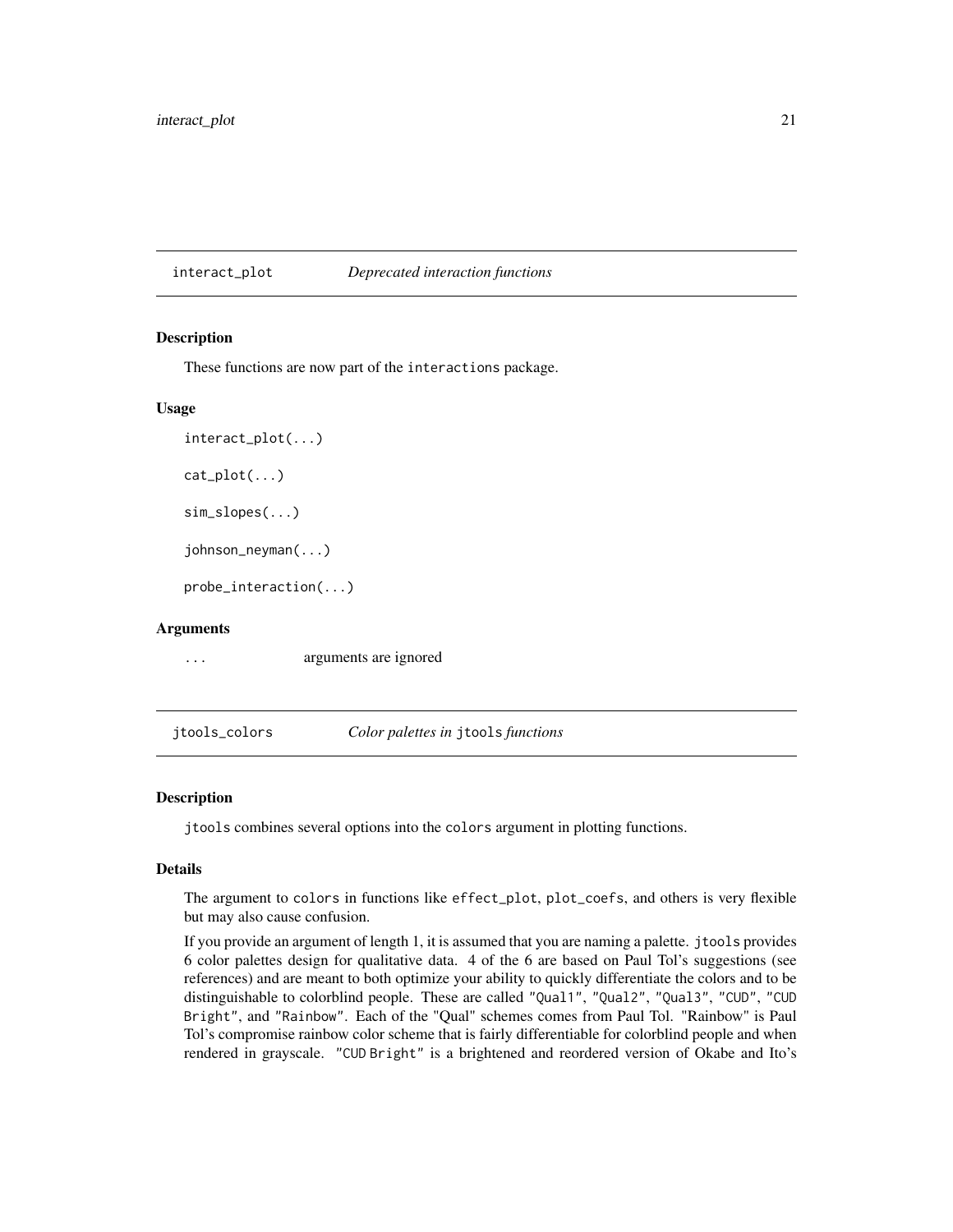<span id="page-21-0"></span>suggestions for 'Color Universal Design' while "CUD" is their exact scheme (see references). "CUD Bright" is the default for qualitative scales in jtools functions.

You may also provide any color palette supported by RColorBrewer. See all of those options at [RColorBrewer::brewer.pal\(\)](#page-0-0)'s documentation. If you provide one of RColorBrewer's sequential palettes, like "Blues", jtools automatically requests one more color than needed from brewer.pal and then drops the lightest color. My experience is that those scales tend to give one color that is too light to easily differentiate against a white background.

For **gradients**, you can use any of the RColorBrewer sequential palette names and get comparable results on a continuous scale. There are also some jtools-specific gradient schemes: "blue", "blue2", "green", "red", "purple", "seagreen". If you want something a little non-standard, I'd suggest taking a look at "blue2" or "seagreen".

Lastly, you may provide colors by name. This must be a vector of the same length as whatever it is the colors will correspond to. The format must be one understood by ggplot2's manual scale functions. This basically means it needs to be in hex format (e.g., "#000000") or one of the many names R understands (e.g., "red"; use colors() to see all of those options).

#### References

Paul Tol's site is what is used to derive 4 of the 6 jtools-specific qualitative palettes: [https:](https://personal.sron.nl/~pault/) [//personal.sron.nl/~pault/](https://personal.sron.nl/~pault/)

Okabe and Ito's palette inspired "CUD Bright", though "CUD Bright" is not exactly the same. "CUD" is the same. See [https://web.archive.org/web/20190216090108/jfly.iam.u-tokyo.](https://web.archive.org/web/20190216090108/jfly.iam.u-tokyo.ac.jp/color/) [ac.jp/color/](https://web.archive.org/web/20190216090108/jfly.iam.u-tokyo.ac.jp/color/) for more.

knit\_print.summ.lm *knitr methods for summ*

#### **Description**

There's no reason for end users to utilize these functions, but CRAN requires it to be documented.

#### Usage

```
knit_print.summ.lm(x, options = NULL, ...)
knit_print.summ.glm(x, \text{ options} = \text{NULL}, \ldots)knit_print.summ.svyglm(x, options = NULL, ...)
knit_print.summ.merMod(x, options = NULL, \dots)
knit_print.summ.rq(x, options = NULL, \ldots)
```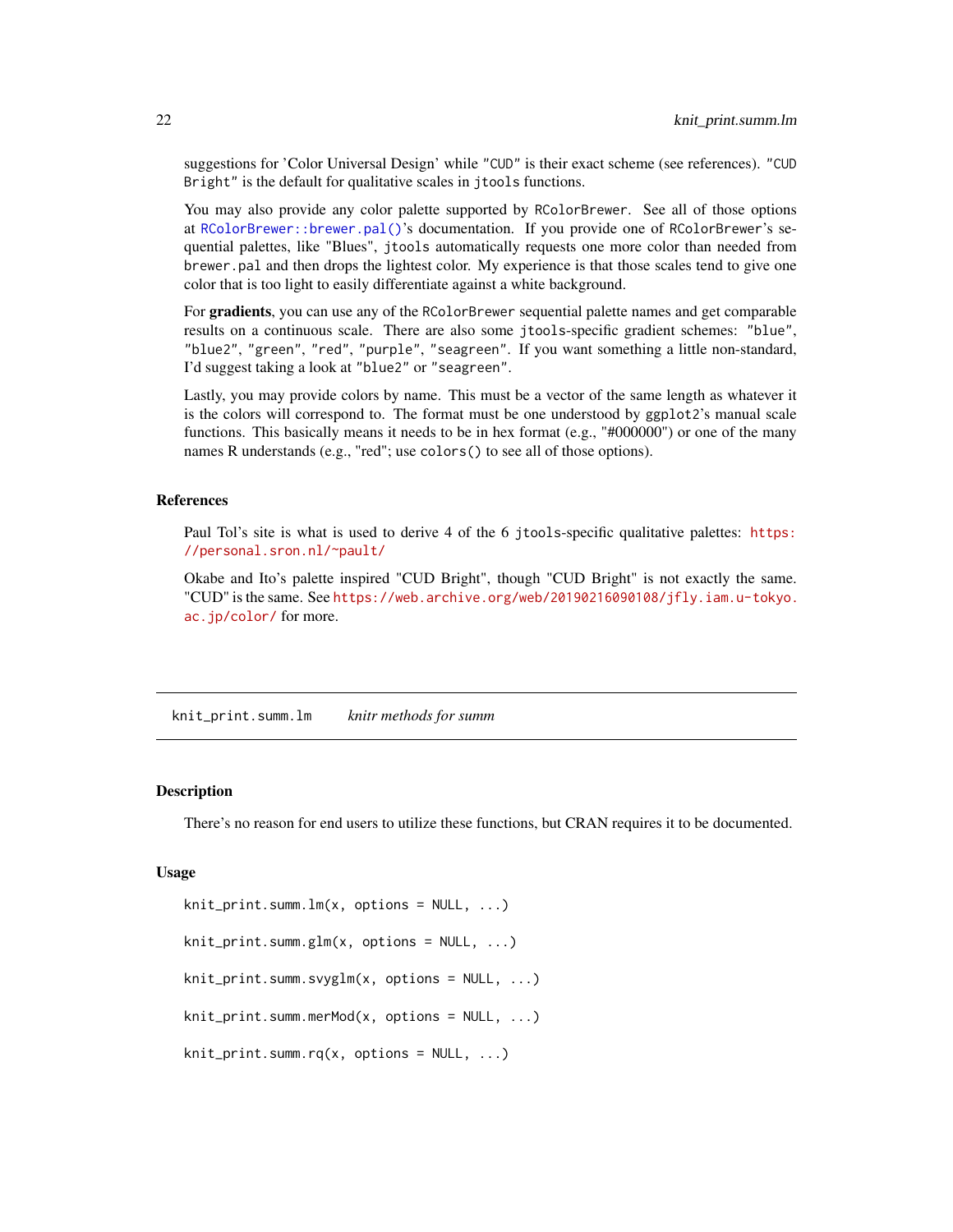<span id="page-22-0"></span>make\_new\_data 23

#### Arguments

| x       | The summ object |
|---------|-----------------|
| options | Chunk options.  |
|         | Ignored.        |

<span id="page-22-1"></span>make\_new\_data *Make new data for generating predicted data from regression models.*

# Description

This is a convenience function that helps automate the process of generating predicted data from regression model from a predictor(s). It is designed to give you the data frame for the predict method's newdata argument.

# Usage

```
make_new_data(
 model,
 pred,
 pred.values = NULL,
 at = NULL,data = NULL,
 center = TRUE,
  set.offset = NULL,
 num.preds = 100,...
```

```
\mathcal{L}
```

| model       | The model (e.g., 1m, g1m, merMod, svyg1m)                                                                                                                                                                                                                                                             |
|-------------|-------------------------------------------------------------------------------------------------------------------------------------------------------------------------------------------------------------------------------------------------------------------------------------------------------|
| pred        | The name of the focal predictor as a string. This is the variable for which, if you<br>are plotting, you'd likely have along the x-axis (with the dependent variable as<br>the y-axis).                                                                                                               |
| pred.values | The values of pred you want to include. Default is NULL, which means a<br>sequence of equi-spaced values over the range of a numeric predictor or each<br>level of a non-numeric predictor.                                                                                                           |
| at          | If you want to manually set the values of other variables in the model, do so<br>by providing a named list where the names are the variables and the list values<br>are vectors of the values. This can be useful especially when you are exploring<br>interactions or other conditional predictions. |
| data        | The data frame used in fitting the model. Default is NULL, in which case the<br>data will be retrieved via model. frame or, if there are variable transformations<br>in the formula, by looking in the environment for the data.                                                                      |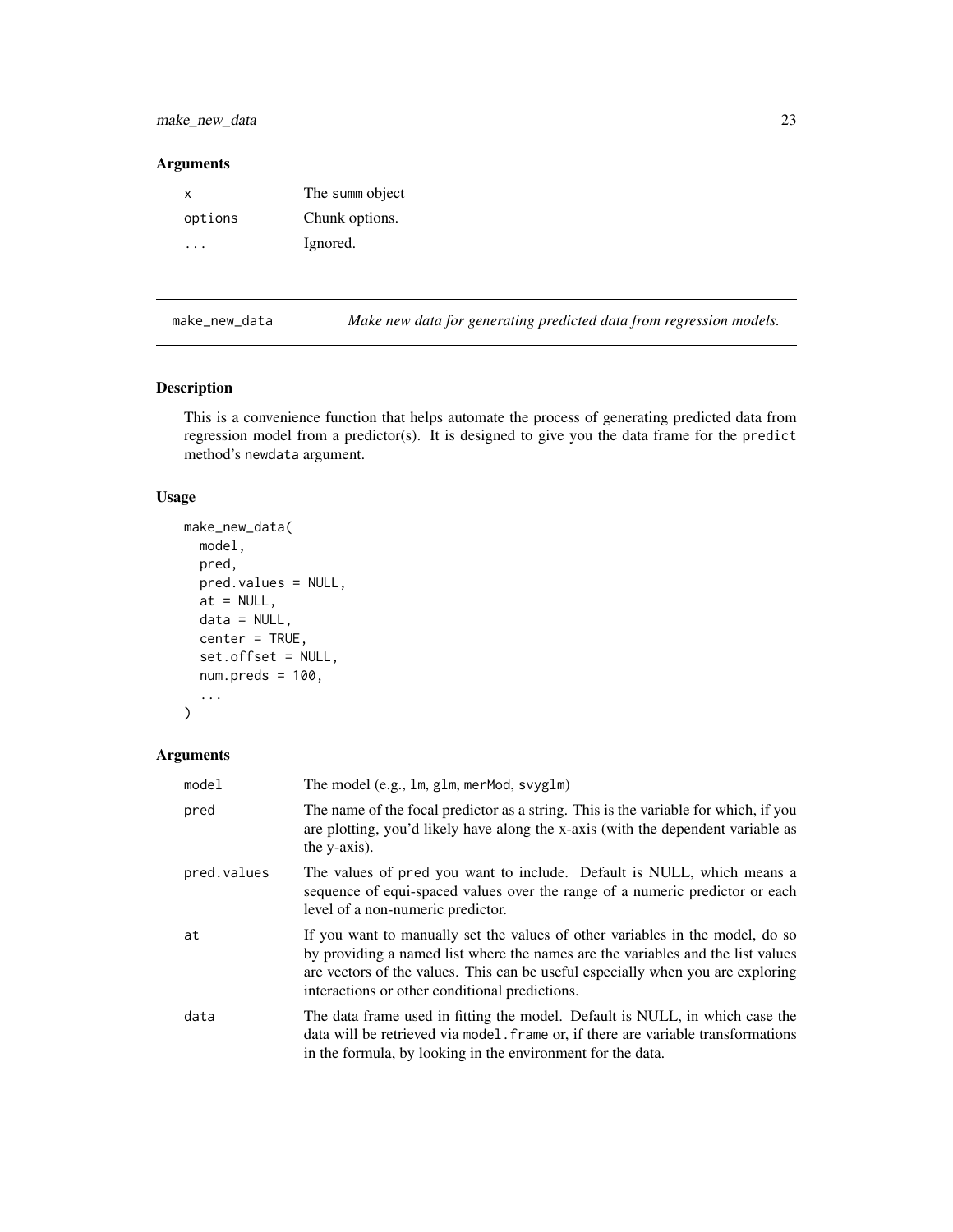<span id="page-23-0"></span>

| center     | Set numeric covariates to their mean? Default is TRUE. You may also just<br>provide a vector of names (as strings) of covariates to center. Note that for<br>syyglm models, the survey-weighted means are used. For models with weights,<br>these are weighted means. |
|------------|-----------------------------------------------------------------------------------------------------------------------------------------------------------------------------------------------------------------------------------------------------------------------|
| set.offset | If the model has an offset, the value to use for the offset variable. Default is<br>NULL, in which case the median of the offset variable is used.                                                                                                                    |
| num.preds  | The number of predictions to generate. Default is 100. Ignored if pred. values<br>is not NULL.                                                                                                                                                                        |
| $\ddots$ . | Extra arguments passed to get_formula()                                                                                                                                                                                                                               |

# Details

Please bear in mind that this does not generate the predictions. You will need to do that with a predict function for your model or another interface, such as the prediction package's titular function.

#### Value

A data frame.

#### Examples

```
fit <- lm(Income ~ Frost + Illiteracy + Murder, data = as.data.frame(state.x77))
# Basic use
new_data <- make_new_data(fit, pred = "Frost")
# Set covariate to specific value
new_data <- make_new_data(fit, pred = "Frost", at = list(Murder = 5))
# Set covariate to several specific values
new_data <- make_new_data(fit, pred = "Frost", at = list(Murder = c(5, 10, 15)))
```
make\_predictions *Generate predicted data for plotting results of regression models*

# Description

This is an alternate interface to the underlying tools that make up [effect\\_plot\(\)](#page-5-1) as well as interactions::interact\_plot() and interactions::cat\_plot() from the interactions package. make\_predictions() creates the data to be plotted and adds information to the original data to make it more amenable for plotting with the predicted data.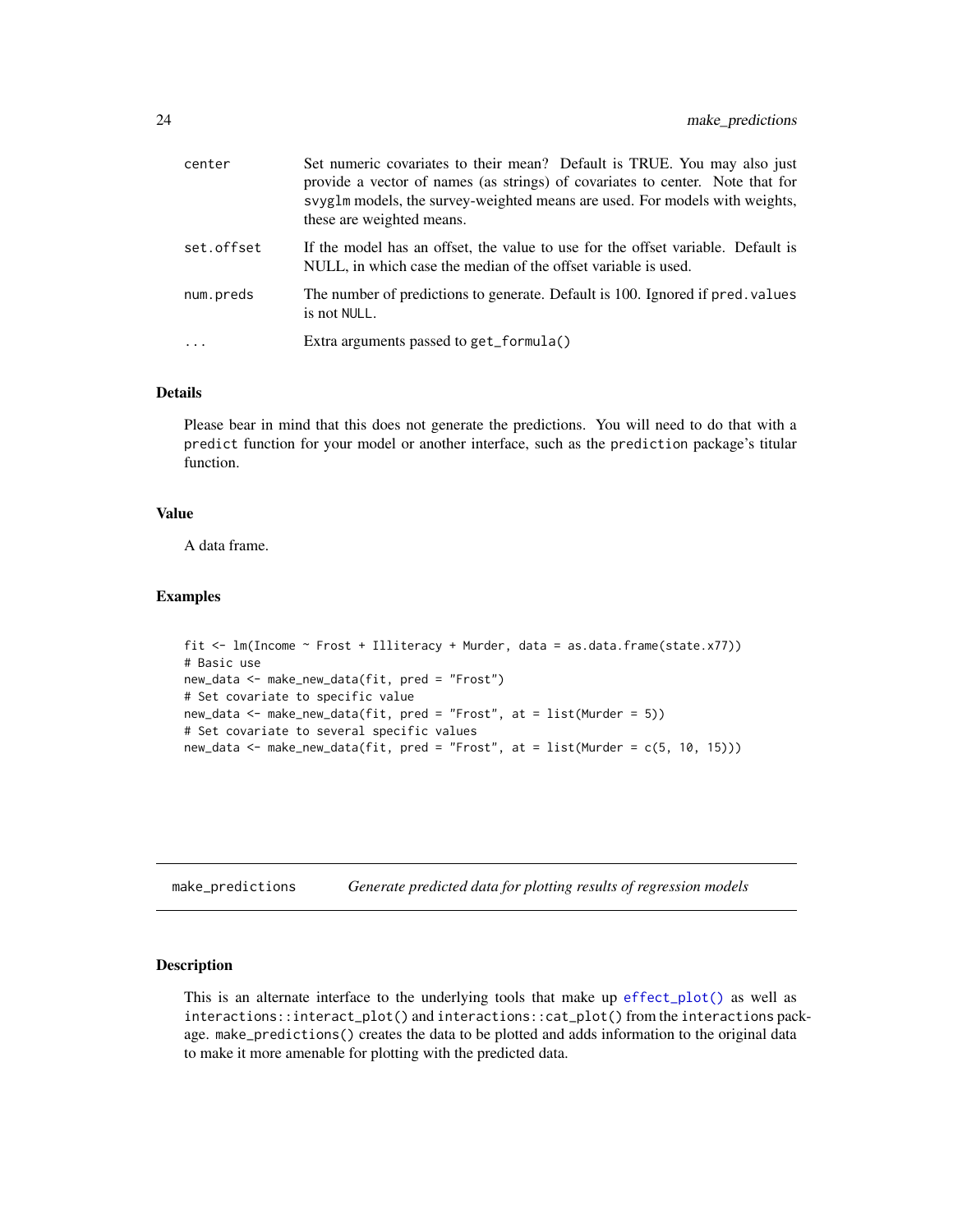make\_predictions 25

# Usage

```
make_predictions(model, ...)
## Default S3 method:
make_predictions(
 model,
 pred,
 pred.values = NULL,
 at = NULL,data = NULL,
 center = TRUE,
 interval = TRUE,
 int.type = c("confidence", "prediction"),
  int.width = 0.95,
 outcome.scale = "response",
 robust = FALSE,cluster = NULL,
 vcov = NULL,set.offset = NULL,
 new_data = NULL,
 return.orig.data = FALSE,
 partial.residuals = FALSE,
  ...
\mathcal{L}
```

| model       | The model (e.g., 1m, g1m, merMod, svyg1m)                                                                                                                                                                                                                                                                                                                                                                                                                                                                                 |
|-------------|---------------------------------------------------------------------------------------------------------------------------------------------------------------------------------------------------------------------------------------------------------------------------------------------------------------------------------------------------------------------------------------------------------------------------------------------------------------------------------------------------------------------------|
| $\cdots$    | Ignored.                                                                                                                                                                                                                                                                                                                                                                                                                                                                                                                  |
| pred        | The name of the focal predictor as a string. This is the variable for which, if you<br>are plotting, you'd likely have along the x-axis (with the dependent variable as<br>the y-axis).                                                                                                                                                                                                                                                                                                                                   |
| pred.values | The values of pred you want to include. Default is NULL, which means a<br>sequence of equi-spaced values over the range of a numeric predictor or each<br>level of a non-numeric predictor.                                                                                                                                                                                                                                                                                                                               |
| at          | If you want to manually set the values of other variables in the model, do so<br>by providing a named list where the names are the variables and the list values<br>are vectors of the values. This can be useful especially when you are exploring<br>interactions or other conditional predictions.                                                                                                                                                                                                                     |
| data        | Optional, default is NULL. You may provide the data used to fit the model. This<br>can be a better way to get mean values for centering and can be crucial for mod-<br>els with variable transformations in the formula $(e.g., log(x))$ or polynomial<br>terms (e.g., $poly(x, 2)$ ). You will see a warning if the function detects prob-<br>lems that would likely be solved by providing the data with this argument and<br>the function will attempt to retrieve the original data from the global environ-<br>ment. |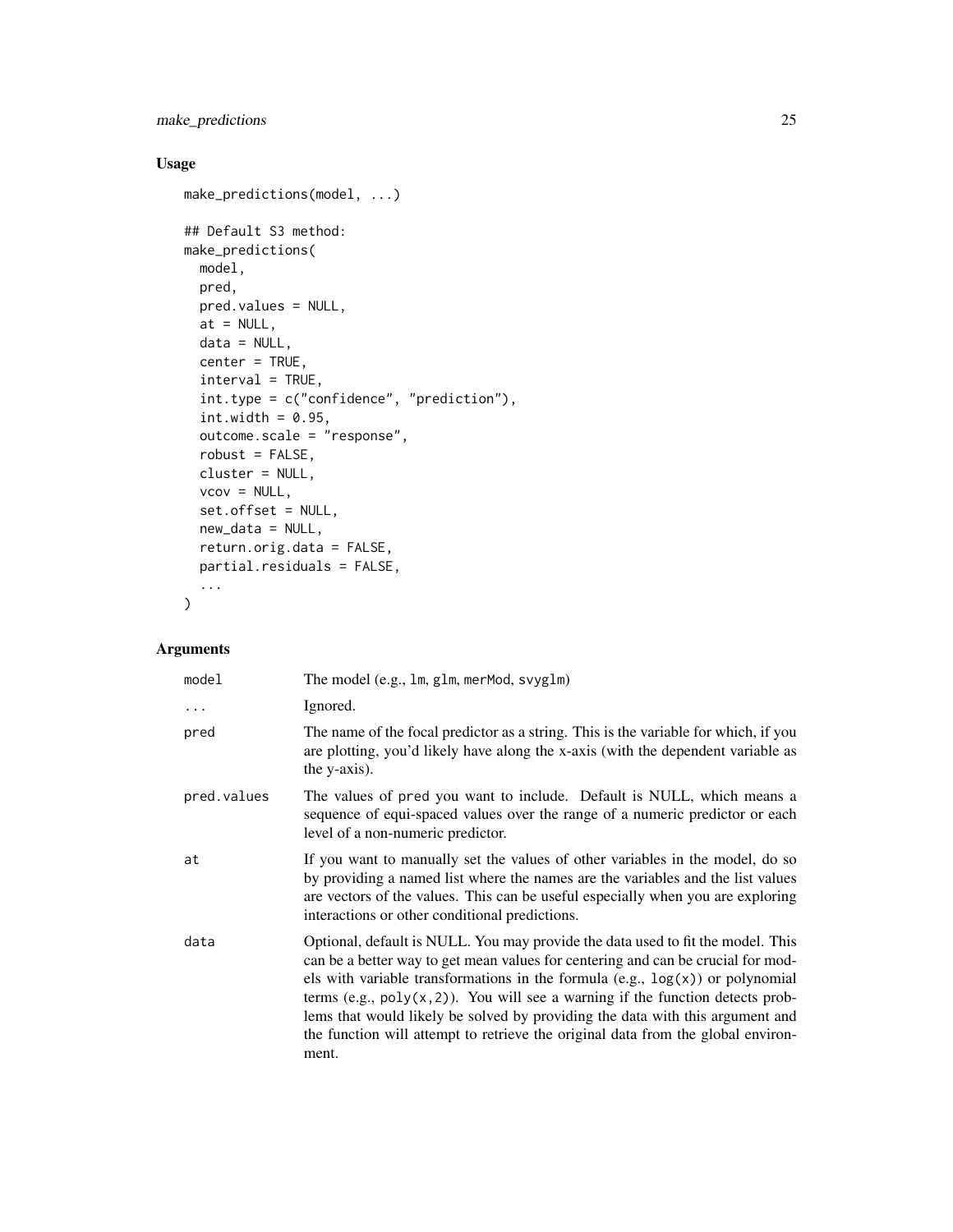| center            | Set numeric covariates to their mean? Default is TRUE. You may also just<br>provide a vector of names (as strings) of covariates to center. Note that for<br>svyglm models, the survey-weighted means are used. For models with weights,<br>these are weighted means.                                                                                        |
|-------------------|--------------------------------------------------------------------------------------------------------------------------------------------------------------------------------------------------------------------------------------------------------------------------------------------------------------------------------------------------------------|
| interval          | Logical. If TRUE, plots confidence/prediction intervals around the line using<br>geom_ribbon.                                                                                                                                                                                                                                                                |
| int.type          | Type of interval to plot. Options are "confidence" or "prediction". Default is<br>confidence interval.                                                                                                                                                                                                                                                       |
| int.width         | How large should the interval be, relative to the standard error? The default,<br>.95, corresponds to roughly 1.96 standard errors and a .05 alpha level for values<br>outside the range. In other words, for a confidence interval, 05 is analogous to<br>a 95% confidence interval.                                                                        |
| outcome.scale     | For nonlinear models (i.e., GLMs), should the outcome variable be plotted on<br>the link scale (e.g., log odds for logit models) or the original scale (e.g., predicted<br>probabilities for logit models)? The default is "response", which is the original<br>scale. For the link scale, which will show straight lines rather than curves, use<br>"link". |
| robust            | Should robust standard errors be used to find confidence intervals for supported<br>models? Default is FALSE, but you should specify the type of sandwich stan-<br>dard errors if you'd like to use them (i.e., "HC0", "HC1", and so on). If TRUE,<br>defaults to "HC3" standard errors.                                                                     |
| cluster           | For clustered standard errors, provide the column name of the cluster variable in<br>the input data frame (as a string). Alternately, provide a vector of clusters.                                                                                                                                                                                          |
| <b>VCOV</b>       | Optional. You may supply the variance-covariance matrix of the coefficients<br>yourself. This is useful if you are using some method for robust standard error<br>calculation not supported by the sandwich package.                                                                                                                                         |
| set.offset        | For models with an offset (e.g., Poisson models), sets an offset for the predicted<br>values. All predicted values will have the same offset. By default, this is set to<br>1, which makes the predicted values a proportion. See details for more about<br>offset support.                                                                                  |
| new_data          | If you would prefer to generate your own hypothetical (or not hypothetical) data<br>rather than have the function make a call to make_new_data(), you can provide<br>it.                                                                                                                                                                                     |
| return.orig.data  |                                                                                                                                                                                                                                                                                                                                                              |
|                   | Instead of returning a just the predicted data frame, should the original data be<br>returned as well? If so, then a list will be return with both the predicted data<br>(as the first element) and the original data (as the second element). Default is<br>FALSE.                                                                                          |
| partial.residuals | If return.orig.data is TRUE, should the observed dependent variable be re-<br>placed with the partial residual? This makes a call to partialize(), where you<br>can find more details.                                                                                                                                                                       |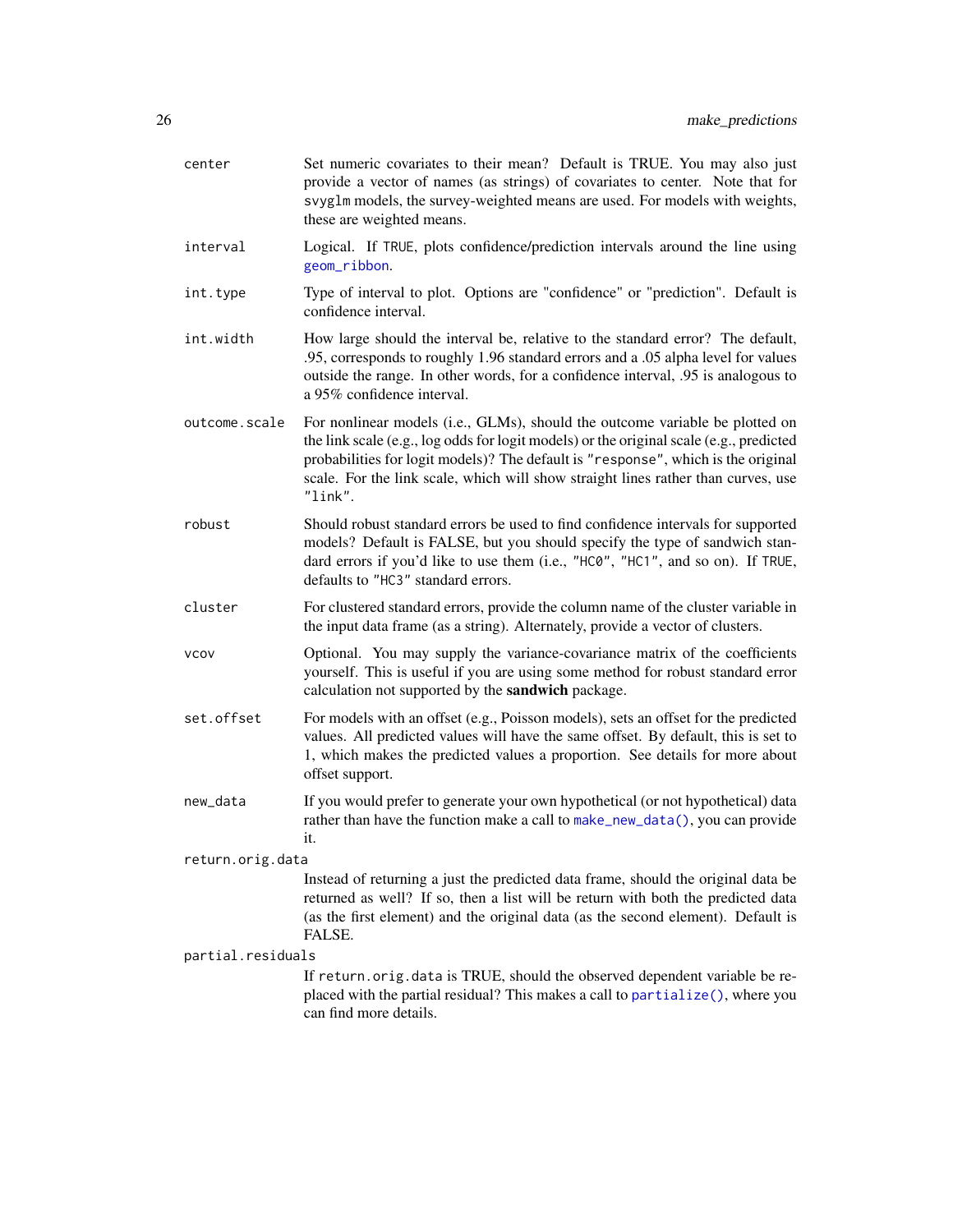<span id="page-26-0"></span>

This function takes data frame input and prints to the console as an ASCII/markdown table for better readability.

# Usage

```
md_table(
  x,
  format = getOption("md_table_format", "grid"),
  digits = getOption("jtools-digits", 2),
  sig.digits = TRUE,
  row.name s = row names(x),
  col.names = colnames(x),
  align = NULL
\overline{\phantom{a}}
```

| X          | A data frame or matrix.                                                                                                                                                                                               |
|------------|-----------------------------------------------------------------------------------------------------------------------------------------------------------------------------------------------------------------------|
| format     | The style, which can be one of the following: "multiline", "grid", "simple" (also<br>"pandoc"), "rmarkdown" (also "markdown"). Default: "markdown"                                                                    |
| digits     | How many digits to print for numbers. Default: 2                                                                                                                                                                      |
| sig.digits | Should each number be printed with digits number of digits or only when there<br>are at least that many significant digits? Default is TRUE, meaning only print<br>digits number of <i>significant</i> digits.        |
| row.names  | if FALSE, row names are suppressed. A character vector of row names can also<br>be specified here. By default, row names are included if rownames(t) is neither<br>NULL nor identical to $1: nrow(x)$ .               |
| col.names  | a character vector of column names to be used in the table                                                                                                                                                            |
| align      | Column alignment: a character vector consisting of " $l$ " (left), "c" (center)<br>and/or "r" (right). By default or if 'align = $NULL'$ , numeric columns are right-<br>aligned, and other columns are left-aligned. |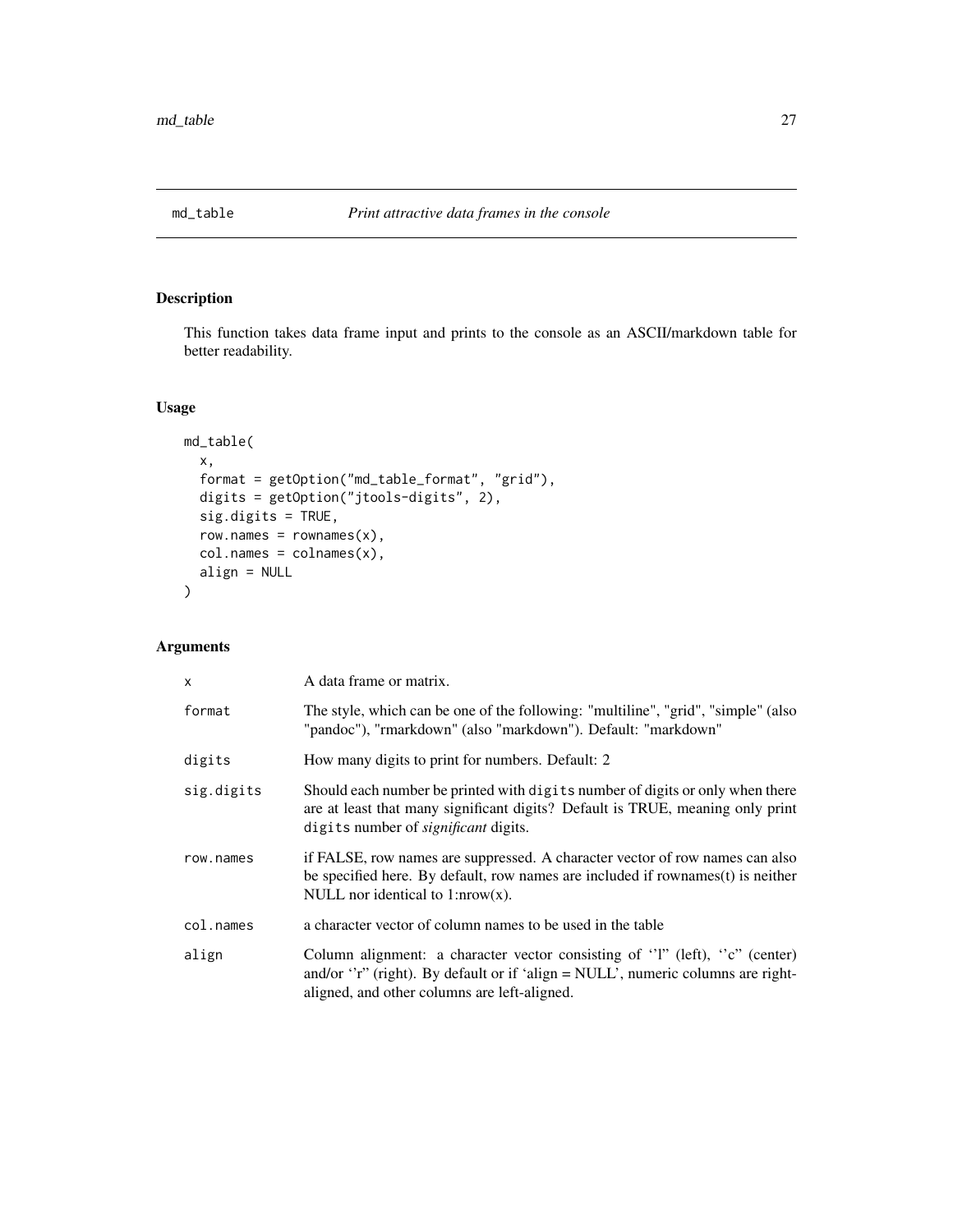<span id="page-27-0"></span>A dataset containing information about films, how popular they were, and the extent to which they feature women.

#### Usage

movies

# Format

A data frame with 841 rows and 24 variables:

title The movie's title year The year of the movie's US theatrical release release\_date The exact date of the movie's US theatrical release runtime The length of the movie in hours genre5 The movie's primary genre per IMDB, fit into one of 5 broad categories genre detailed The verbatim genre description per IMDB rated The movie's MPA rating (G, PG, PG-13, R, or NC-17) as an ordered factor director The name of the movie's director(s) writer The name of the movie's screenwriter(s) actors A comma-separated string of leading actors in the film language The movie's language(s), per IMDB country The country(ies) in which the movie was produced metascore The movie's score on MetaCritic, ranging from 0 to 100 imdb\_rating The movie's rating on IMDB, ranging from 0 to 10 imdb votes The number of users who submitted a rating on IMDB imdb\_id The unique identifier for the movie at IMDB studio The studio(s) who produced the movie bechdel\_binary A logical indicating whether the movie passed the Bechdel test bechdel\_ordinal A more granular measure of the bechdel test, indicating not just whether the movie passed or failed but how close it got to passing if it did fail us\_gross The movie's US gross in 2013 US dollars int\_gross The movie's international gross in 2013 US dollars budget The movie's budget in 2013 US dollars men\_lines The proportion of spoken lines that were spoken by male characters lines\_data The raw data used to calculate men\_lines; see Source for more information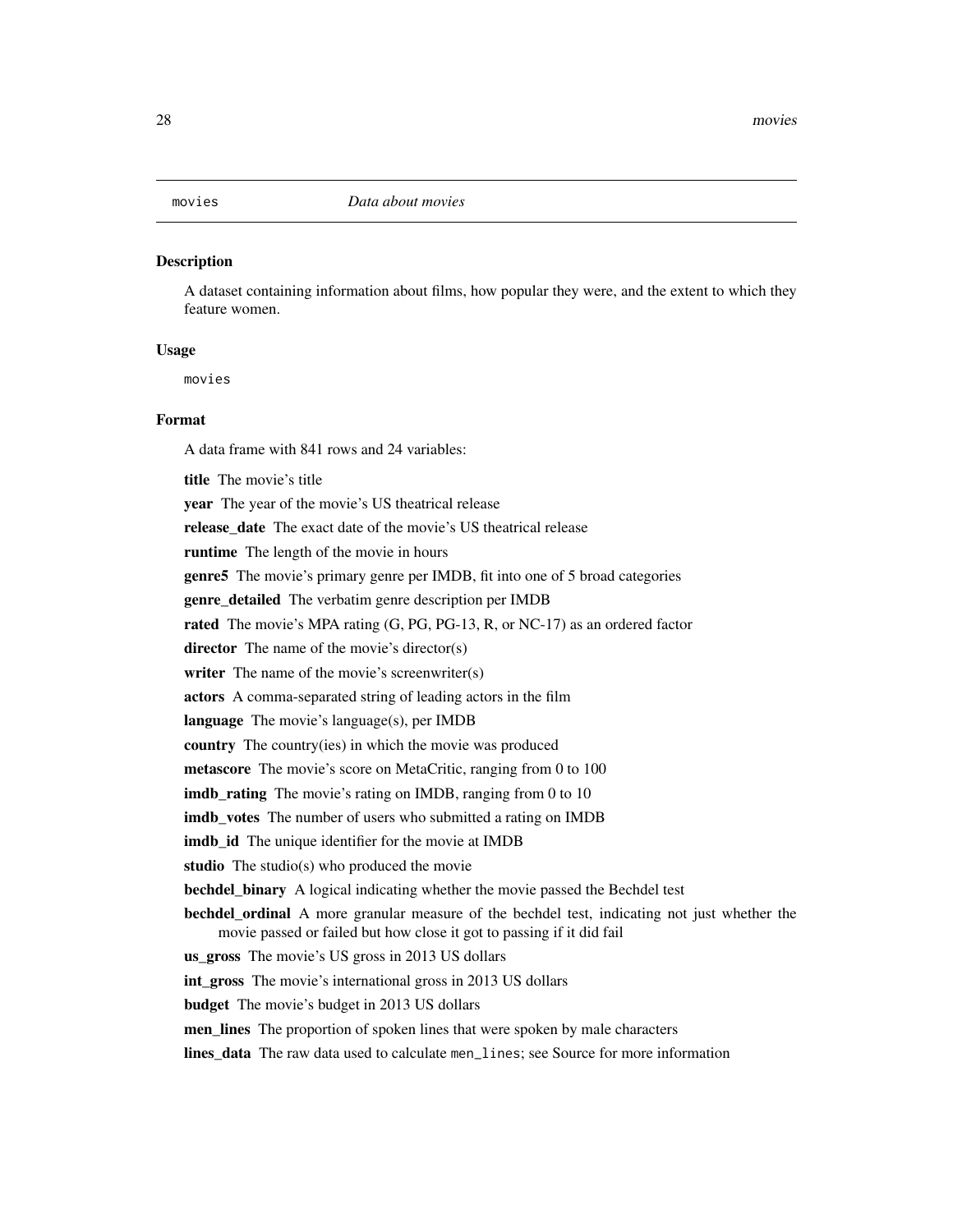# <span id="page-28-0"></span>num\_print 29

#### Source

These data are aggregated from several sources. Metadata is gathered from IMDB. Other information, particularly about the lines, is collected from [The Pudding.](https://github.com/matthewfdaniels/scripts/) The data regarding the Bechdel Test, as well as about finances, comes from FiveThirtyEight and its associated R package (fivethirtyeight and its dataset, bechdel).

num\_print *Numbering printing with signed zeroes and trailing zeroes*

#### Description

This function will print exactly the amount of digits requested as well as signed zeroes when appropriate (e.g, -0.00).

### Usage

```
num_print(x, digits = getOption("jtools-digits", 2), format = "f")
```
# Arguments

| X      | The number(s) to print                                                                          |
|--------|-------------------------------------------------------------------------------------------------|
| digits | Number of digits past the decimal to print                                                      |
| format | equal to "d" (for integers), "f", "e", "E", "g", "G", "fg" (for reals). Default is<br>$n \in n$ |

<span id="page-28-1"></span>partialize *Adjust observed data for partial residuals plots*

### Description

This function is designed to facilitate the creation of partial residual plots, in which you can plot observed data alongside model predictions. The difference is instead of the *actual* observed data, the outcome variable is adjusted for the effects of the covariates.

#### Usage

```
partialize(model, ...)
## Default S3 method:
partialize(
 model,
  vars = NULL,
  data = NULL,at = NULL,
```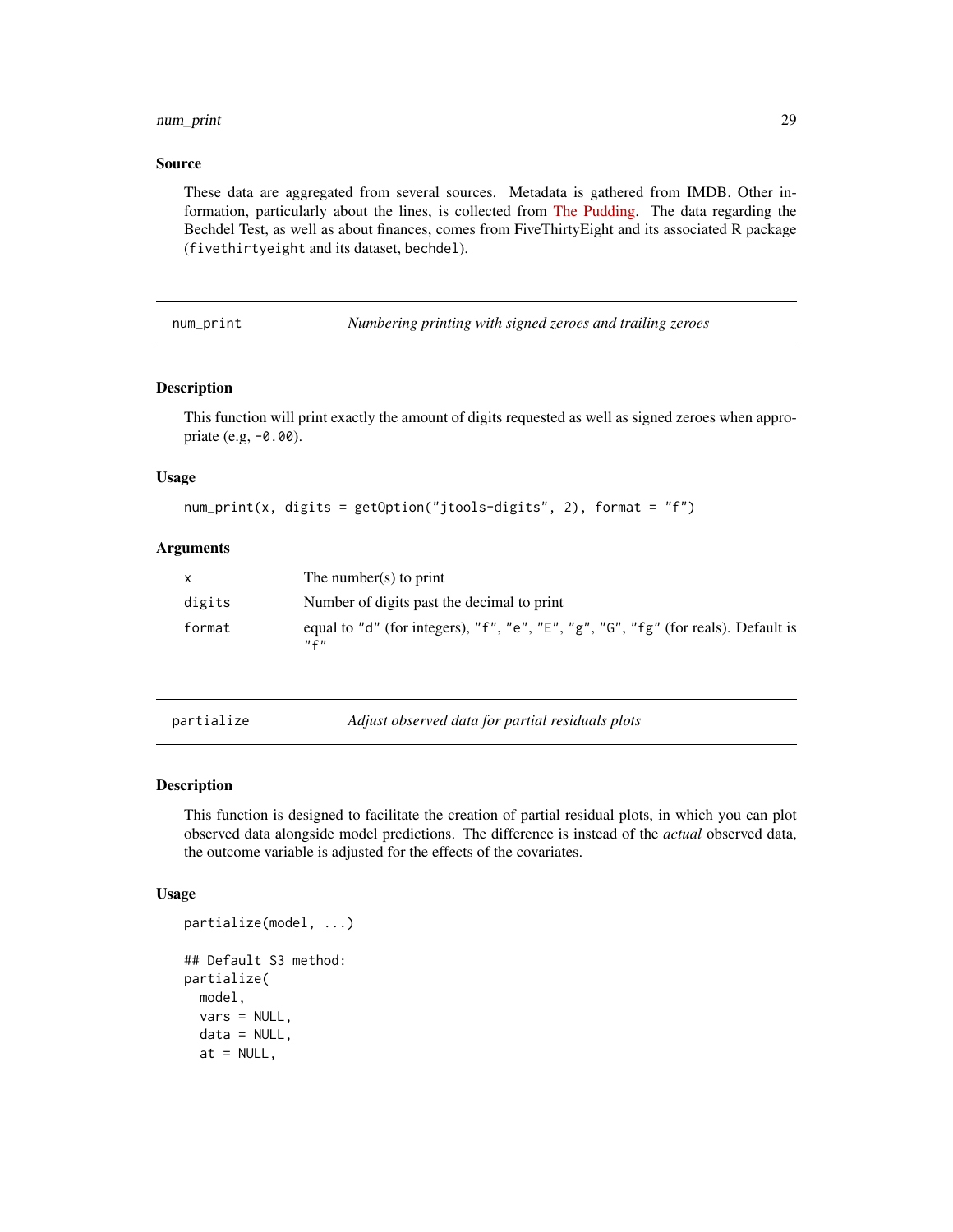```
center = TRUE,
  scale = c("response", "link"),
  set.offset = 1,
  ...
)
```
# Arguments

| model      | A regression model.                                                                                                                                                                                                                                                                                   |
|------------|-------------------------------------------------------------------------------------------------------------------------------------------------------------------------------------------------------------------------------------------------------------------------------------------------------|
| $\ddots$   | Ignored.                                                                                                                                                                                                                                                                                              |
| vars       | The variable(s) to <i>not</i> adjust for, as a string (or vector of strings). If I want to<br>show the effect of x adjusting for the effect of z, then I would make "x" the<br>vars argument.                                                                                                         |
| data       | Optionally, provide the data used to fit the model (or some other data frame with<br>the same variables). Otherwise, it will be retrieved from the model or the global<br>environment.                                                                                                                |
| at         | If you want to manually set the values of other variables in the model, do so<br>by providing a named list where the names are the variables and the list values<br>are vectors of the values. This can be useful especially when you are exploring<br>interactions or other conditional predictions. |
| center     | Set numeric covariates to their mean? Default is TRUE. You may also just<br>provide a vector of names (as strings) of covariates to center. Note that for<br>svyglm models, the survey-weighted means are used. For models with weights,<br>these are weighted means.                                 |
| scale      | For GLMs, should the outcome variable be returned on the link scale or response<br>scale? Default is "response".                                                                                                                                                                                      |
| set.offset | For models with an offset (e.g., Poisson models), sets an offset for the predicted<br>values. All predicted values will have the same offset. By default, this is set to<br>1, which makes the predicted values a proportion. See details for more about<br>offset support.                           |

# Details

The main use for working with partial residuals rather than the observed values is to explore patterns in the model fit with respect to one or more variables while "controlling out" the effects of others. Plotting a predicted line along with observed data may make a very well-fitting model look as if it is a poor fit if a lot of variation is accounted for by variables other than the one on the x-axis.

I advise consulting Fox and Weisberg (available free) for more details on what partial residuals are. This function is designed to produce data in a similar format to effects::Effect() when that function has residuals set to TRUE and is plotted. I wanted a more modular function to produce the data separately. To be clear, the developers of the effects package have nothing to do with this function; 'partialize" is merely designed to replicate some of that functionality.

# Value

data plus the residualized outcome variable.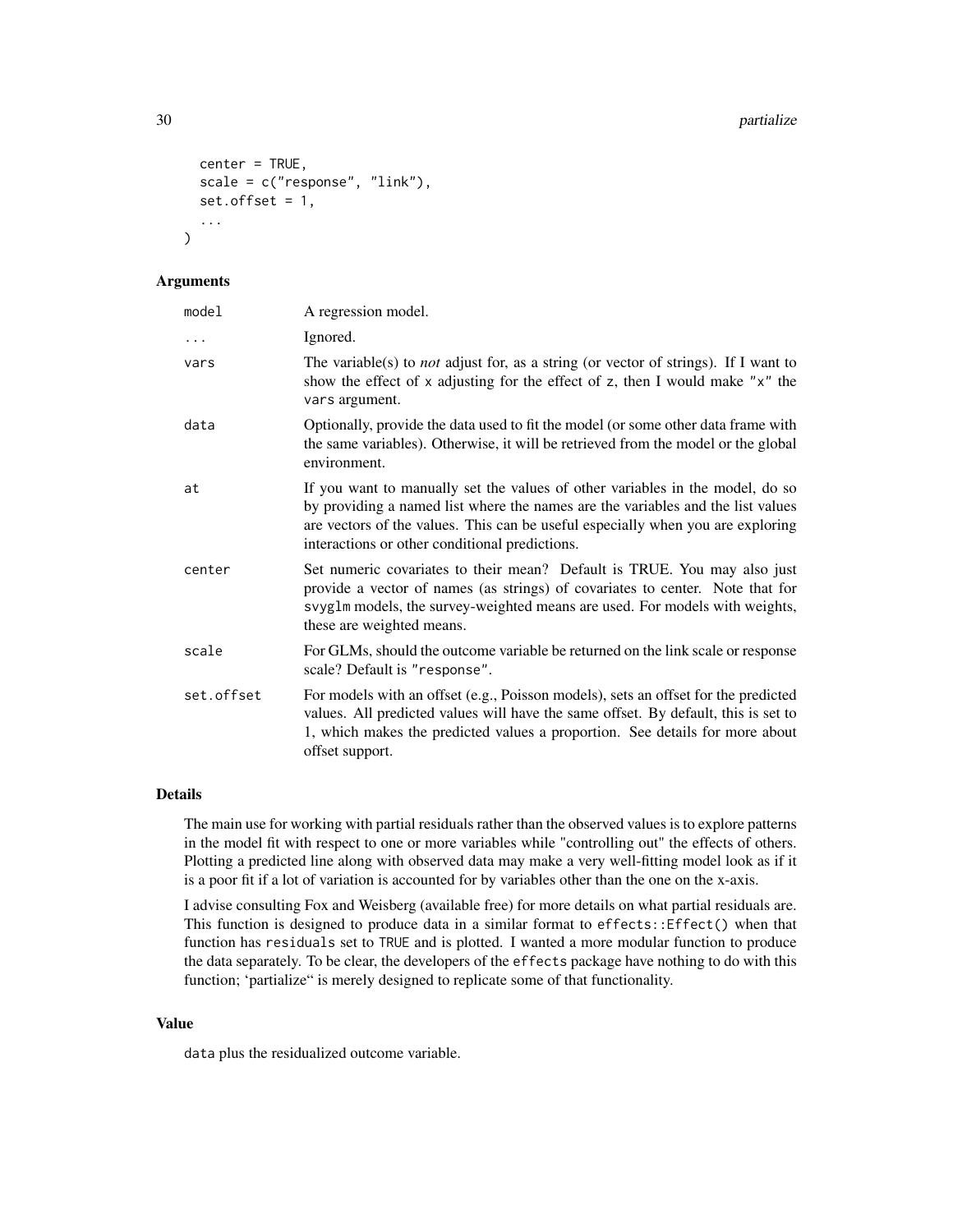# <span id="page-30-0"></span> $pf\_sv\_test$  31

#### References

Fox, J., & Weisberg, S. (2018). Visualizing fit and lack of fit in complex regression models with predictor effect plots and partial residuals. *Journal of Statistical Software*, *87*(9), 1–27. https://doi.org/10.18637/jss.v087.i09

pf\_sv\_test *Test whether sampling weights are needed*

# Description

Use the test proposed in Pfeffermann and Sverchkov (1999) to check whether a regression model is specified correctly without weights.

#### Usage

```
pf_sv_test(
 model,
  data = NULL,weights,
  sims = 1000,digits = getOption("jtools-digits", default = 3)
)
```
# Arguments

| model   | The fitted model, without weights                                                                                                                                                                                                                                |
|---------|------------------------------------------------------------------------------------------------------------------------------------------------------------------------------------------------------------------------------------------------------------------|
| data    | The data frame with the data fed to the fitted model and the weights                                                                                                                                                                                             |
| weights | The name of the weights column in model's data frame or a vector of weights<br>equal in length to the number of observations included in model.                                                                                                                  |
| sims    | The number of bootstrap simulations to use in estimating the variance of the<br>residual correlation. Default is 1000, but for publications or when computing<br>power/time is sufficient, a higher number is better.                                            |
| digits  | An integer specifying the number of digits past the decimal to report in the out-<br>put. Default is 3. You can change the default number of digits for all jtools<br>functions with options ("jtools-digits" = digits) where digits is the de-<br>sired number. |

#### Details

This is a test described by Pfeffermann and Sverchkov (1999) that is designed to help analysts decide whether they need to use sample weights in their regressions to avoid biased parameter estimation.

It first checks the correlation of the residuals of the model with the weights. It then uses bootstrapping to estimate the variance of the correlation, ending with a t-test of whether the correlation differs from zero. This is done for the squared residuals and cubed residuals as well. If anyone of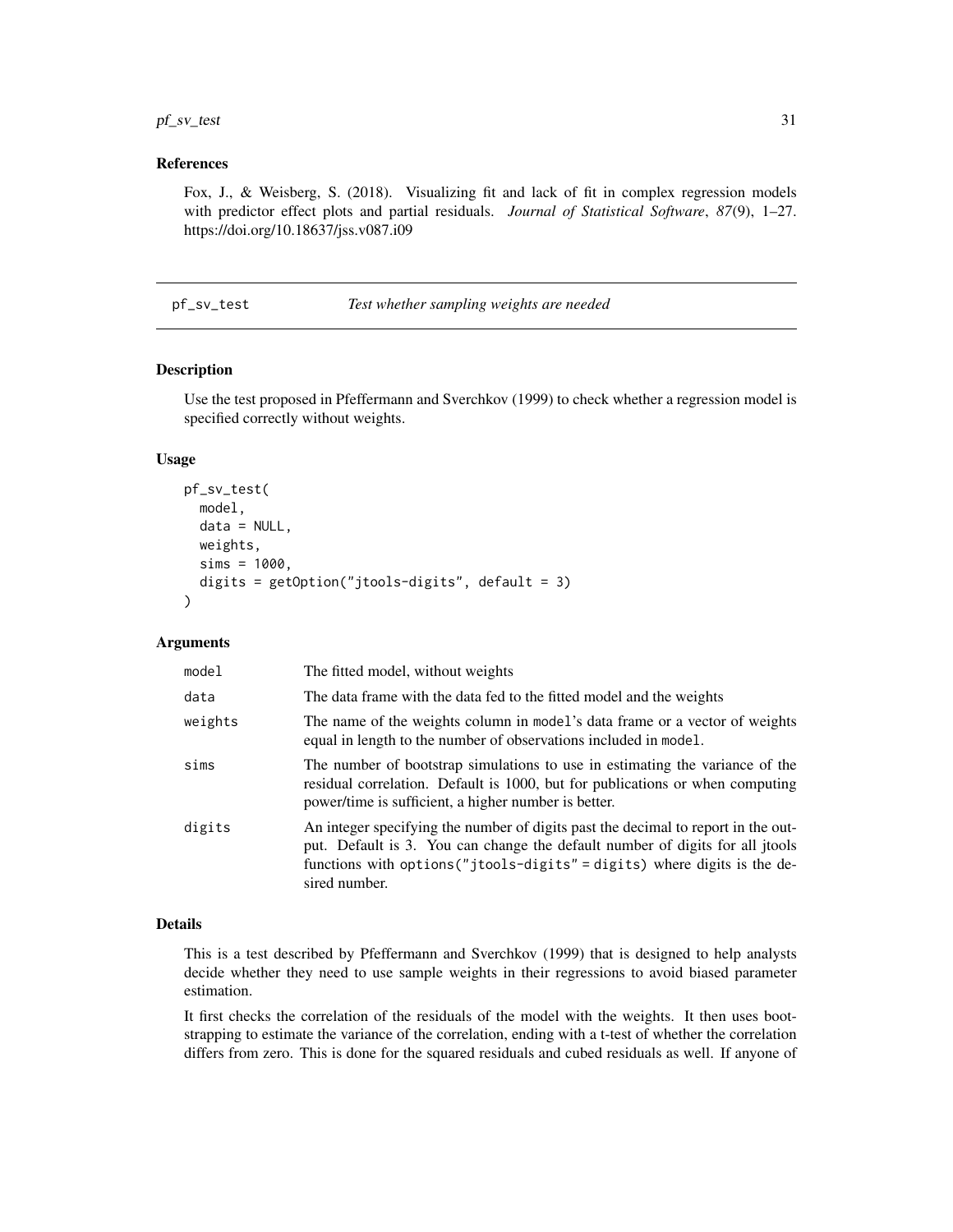them are statistically significant (at whatever level you feel appropriate), it is best to do a weighted regression. Note that in large samples, a very small correlation may have a low p-value without a large bias in the unweighted regression.

# References

Pfeffermann, D., & Sverchkov, M. (1999). Parametric and semi-parametric estimation of regression models fitted to survey data. *Sankhya: The Indian Journal of Statistics*, *61*. 166-186.

# See Also

Other survey tools: [svycor\(](#page-57-1)), [svysd\(](#page-59-1)), [weights\\_tests\(](#page-65-1)), [wgttest\(](#page-66-1))

## Examples

```
# Note: This is a contrived example to show how the function works,
# not a case with actual sammpling weights from a survey vendor
if (requireNamespace("boot")) {
  states <- as.data.frame(state.x77)
  set.seed(100)
  states$wts <- runif(50, 0, 3)
  fit <- lm(Murder ~ Illiteracy + Frost, data = states)
  pf_sv_test(model = fit, data = states, weights = wts, sims = 100)
}
```
plot\_summs *Plot Regression Summaries*

# **Description**

plot\_summs and plot\_coefs create regression coefficient plots with ggplot2.

# Usage

```
plot_summs(
  ...,
  ci\_level = 0.95,
  model.names = NULL,
  coefs = NULL,
  omit.coefs = "(Intercept)",
  inner_ci_level = NULL,
  colors = "CUD Bright",
  plot.distributions = FALSE,
  rescale.distributions = FALSE,
  exp = FALSE,point.shape = TRUE,
```
<span id="page-31-0"></span>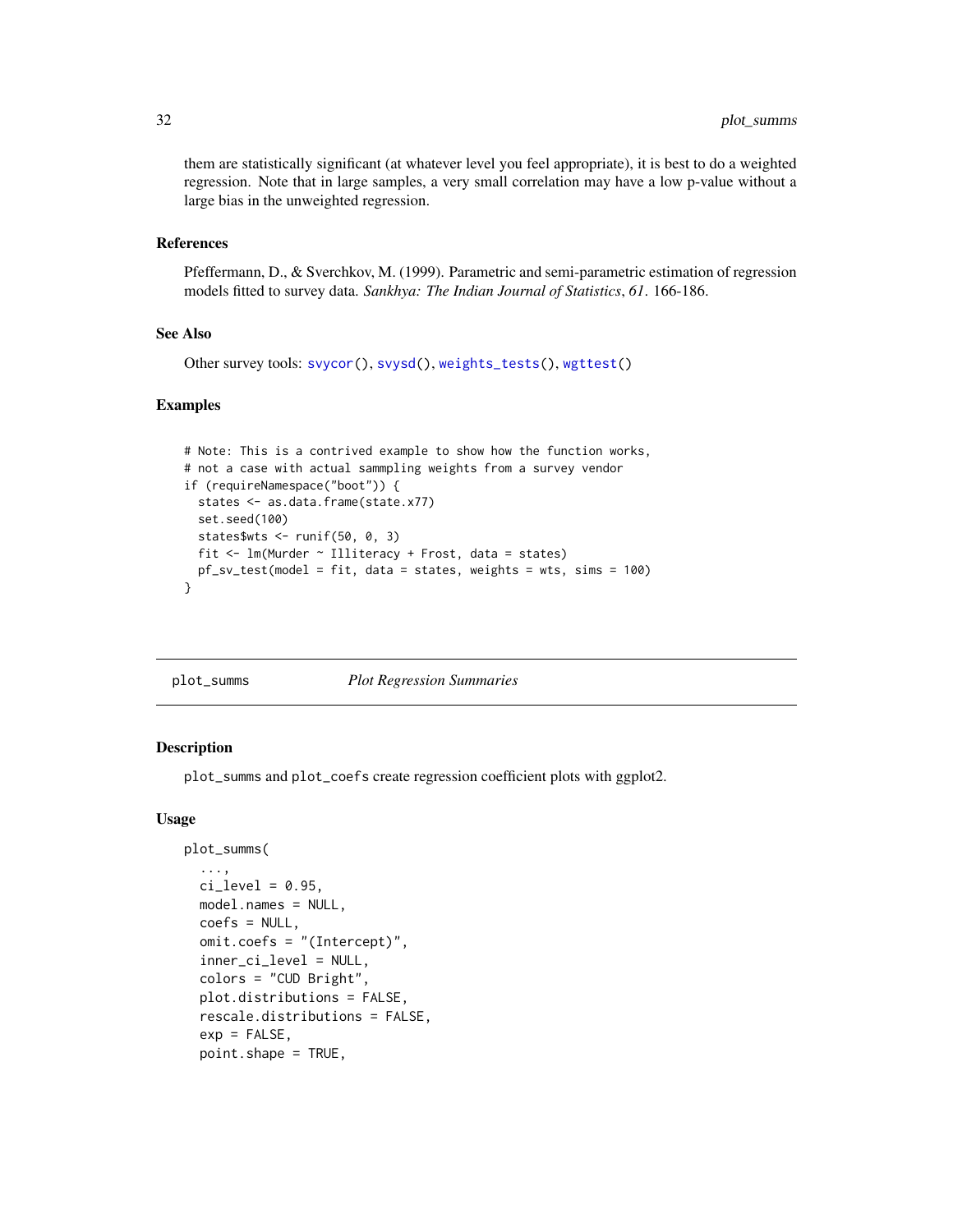# plot\_summs 33

```
point.size = 3,
  legend.title = "Model",
 groups = NULL,
 facet.rows = NULL,
  facet.cols = NULL,
 facet.label.pos = "top",
 color.class = colors,
 resp = NULL,dpar = NULL\mathcal{L}plot_coefs(
  ...,
 ci\_level = 0.95,
 inner_ci_level = NULL,
 model.names = NULL,
 coefs = NULL,
 omit.coefs = c("(Intercept)", "Intercept"),
 colors = "CUD Bright",
 plot.distributions = FALSE,
  rescale.distributions = FALSE,
  exp = FALSE,point.shape = TRUE,
  point.size = 3,
  legend.title = "Model",
 groups = NULL,facet.rows = NULL,
  facet.cols = NULL,
  facet.label.pos = "top",
 color.class = colors,
 resp = NULL,dpar = NULL
```
# $\mathcal{L}$

| $\cdot$     | regression model(s). You may also include arguments to be passed to $tidy()$ .                                                                                                                                                                                              |
|-------------|-----------------------------------------------------------------------------------------------------------------------------------------------------------------------------------------------------------------------------------------------------------------------------|
| ci_level    | The desired width of confidence intervals for the coefficients. Default: 0.95                                                                                                                                                                                               |
| model.names | If plotting multiple models simultaneously, you can provide a vector of names<br>here. If NULL, they will be named sequentially as "Model 1", "Model 2", and<br>so on. Default: NULL                                                                                        |
| coefs       | If you'd like to include only certain coefficients, provide them as a vector. If it<br>is a named vector, then the names will be used in place of the variable names.<br>See details for examples. Default: NULL                                                            |
| omit.coefs  | If you'd like to specify some coefficients to not include in the plot, provide them<br>as a vector. This argument is overridden by coefs if both are provided. By<br>default, the intercept term is omitted. To include the intercept term, just set<br>omit.coefs to NULL. |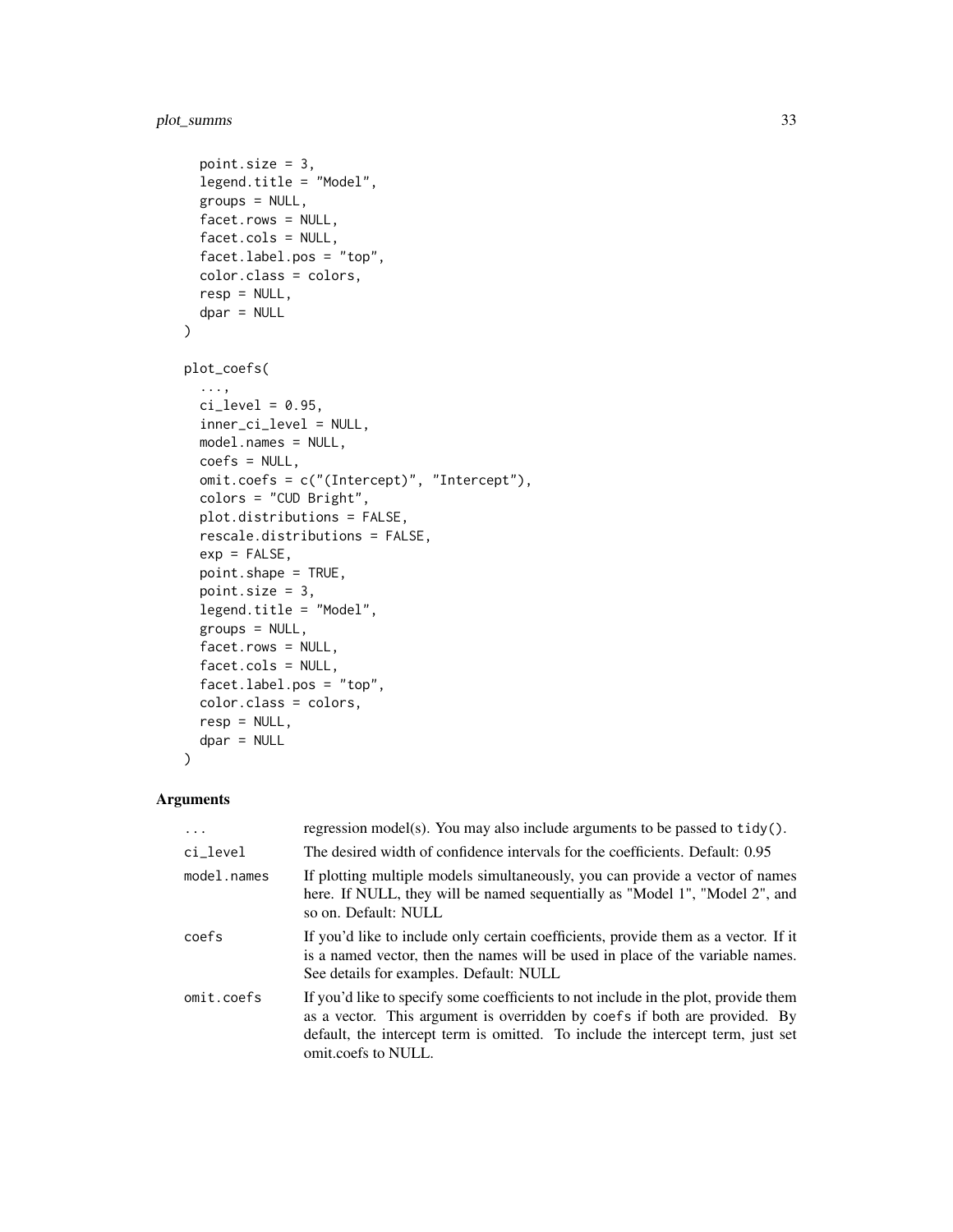|                       | inner_ci_level Plot a thicker line representing some narrower span than ci_level. Default is<br>NULL, but good options are .9, .8, or .5.                                                                                                                                                                                                                                                                  |  |
|-----------------------|------------------------------------------------------------------------------------------------------------------------------------------------------------------------------------------------------------------------------------------------------------------------------------------------------------------------------------------------------------------------------------------------------------|--|
| colors                | See jtools_colors for more on your color options. Default: 'CUD Bright'                                                                                                                                                                                                                                                                                                                                    |  |
| plot.distributions    |                                                                                                                                                                                                                                                                                                                                                                                                            |  |
|                       | Instead of just plotting the ranges, you may plot normal distributions represent-<br>ing the width of each estimate. Note that these are completely theoretical and<br>not based on a bootstrapping or MCMC procedure, even if the source model was<br>fit that way. Default is FALSE.                                                                                                                     |  |
| rescale.distributions |                                                                                                                                                                                                                                                                                                                                                                                                            |  |
|                       | If plot.distributions is TRUE, the default behavior is to plot each normal<br>density curve on the same scale. If some of the uncertainty intervals are much<br>wider/narrower than others, that means the wide ones will have such a low height<br>that you won't be able to see the curve. If you set this parameter to TRUE, each<br>curve will have the same maximum height regardless of their width. |  |
| exp                   | If TRUE, all coefficients are exponentiated (e.g., transforms logit coefficents<br>from log odds scale to odds). The reference line is also moved to 1 instead of 0.                                                                                                                                                                                                                                       |  |
| point.shape           | When using multiple models, should each model's point estimates use a different<br>point shape to visually differentiate each model from the others? Default is<br>TRUE. You may also pass a vector of shapes to specify shapes yourself.                                                                                                                                                                  |  |
| point.size            | Change the size of the points. Default is 3.                                                                                                                                                                                                                                                                                                                                                               |  |
| legend.title          | What should the title for the legend be? Default is "Model", but you can specify<br>it here since it is rather difficult to change later via ggplot2's typical methods.                                                                                                                                                                                                                                    |  |
| groups                | If you would like to have facets (i.e., separate panes) for different groups of<br>coefficients, you can specify those groups with a list here. See details for more<br>on how to do this.                                                                                                                                                                                                                 |  |
| facet.rows            | The number of rows in the facet grid (the nrow argument to ggplot2:: facet_wrap()).                                                                                                                                                                                                                                                                                                                        |  |
| facet.cols            | The number of columns in the facet grid (the nrow argument to $ggplot2$ : : facet_wrap()).                                                                                                                                                                                                                                                                                                                 |  |
| facet.label.pos       |                                                                                                                                                                                                                                                                                                                                                                                                            |  |
|                       | Where to put the facet labels. One of "top" (the default), "bottom", "left", or<br>"right".                                                                                                                                                                                                                                                                                                                |  |
| color.class           | Deprecated. Now known as colors.                                                                                                                                                                                                                                                                                                                                                                           |  |
| resp                  | For any models that are brmsfit and have multiple response variables, specify<br>them with a vector here. If the model list includes other types of models, you<br>do not need to enter resp for those models. For instance, if I want to plot a 1m<br>object and two brmsfit objects, you only need to provide a vector of length 2<br>for resp.                                                          |  |
| dpar                  | For any models that are brmsfit and have a distributional dependent variable,<br>that can be specified here. If NULL, it is assumed you want coefficients for the<br>location/mean parameter, not the distributional parameter(s).                                                                                                                                                                         |  |

# Details

A note on the distinction between plot\_summs and plot\_coefs: plot\_summs only accepts models supported by [summ\(\)](#page-41-1) and allows users to take advantage of the standardization and robust standard error features (among others as may be relevant). plot\_coefs supports any models that have a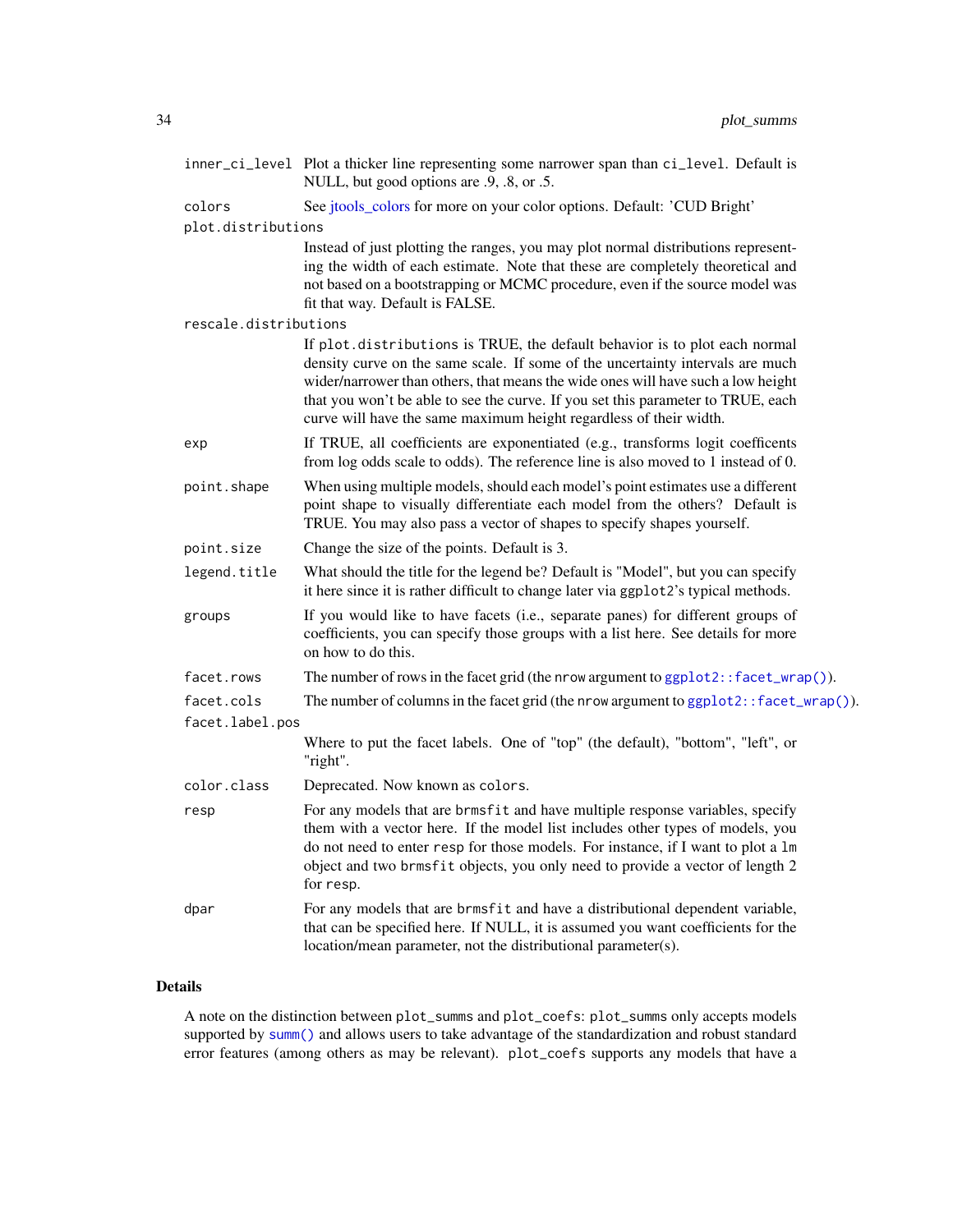#### <span id="page-34-0"></span>predict\_merMod 35

[broom::tidy\(\)](#page-0-0) method defined in the broom package, but of course lacks any additional features like robust standard errors. To get a mix of the two, you can pass summ objects to plot\_coefs too.

For coefs, if you provide a named vector of coefficients, then the plot will refer to the selected coefficients by the names of the vector rather than the coefficient names. For instance, if I want to include only the coefficients for the hp and mpg but have the plot refer to them as "Horsepower" and "Miles/gallon", I'd provide the argument like this: c("Horsepower" = "hp","Miles/gallon"  $=$  "mpg")

To use the groups argument, provide a (preferably named) list of character vectors. If I want separate panes with "Frost" and "Illiteracy" in one and "Population" and "Area" in the other, I'd make a list like this:

```
list(pane_1 = c("Frost","Illiteracy"),pane_2 = c("Population","Area"))
```
#### Value

A ggplot object.

#### Examples

```
states <- as.data.frame(state.x77)
fit1 <- lm(Income ~ Frost + Illiteracy + Murder +
          Population + Area + `Life Exp` + `HS Grad`,
          data = states, weights = runif(50, 0.1, 3))fit2 <- lm(Income ~ Frost + Illiteracy + Murder +
          Population + Area + `Life Exp` + `HS Grad`,
          data = states, weights = runif(50, 0.1, 3))fit3 <- lm(Income ~ Frost + Illiteracy + Murder +
          Population + Area + `Life Exp` + `HS Grad`,
          data = states, weights = runif(50, 0.1, 3))# Plot all 3 regressions with custom predictor labels,
# standardized coefficients, and robust standard errors
plot_summs(fit1, fit2, fit3,
          coefs = c("Frost Days" = "Frost", "% Illiterate" = "Illiteracy",
                     "Murder Rate" = "Murder"),
           scale = TRUE, robust = TRUE)
```
predict\_merMod *Alternative interface for* merMod *predictions*

#### **Description**

This function generates predictions for merMod models, but with the ability to get standard errors as well.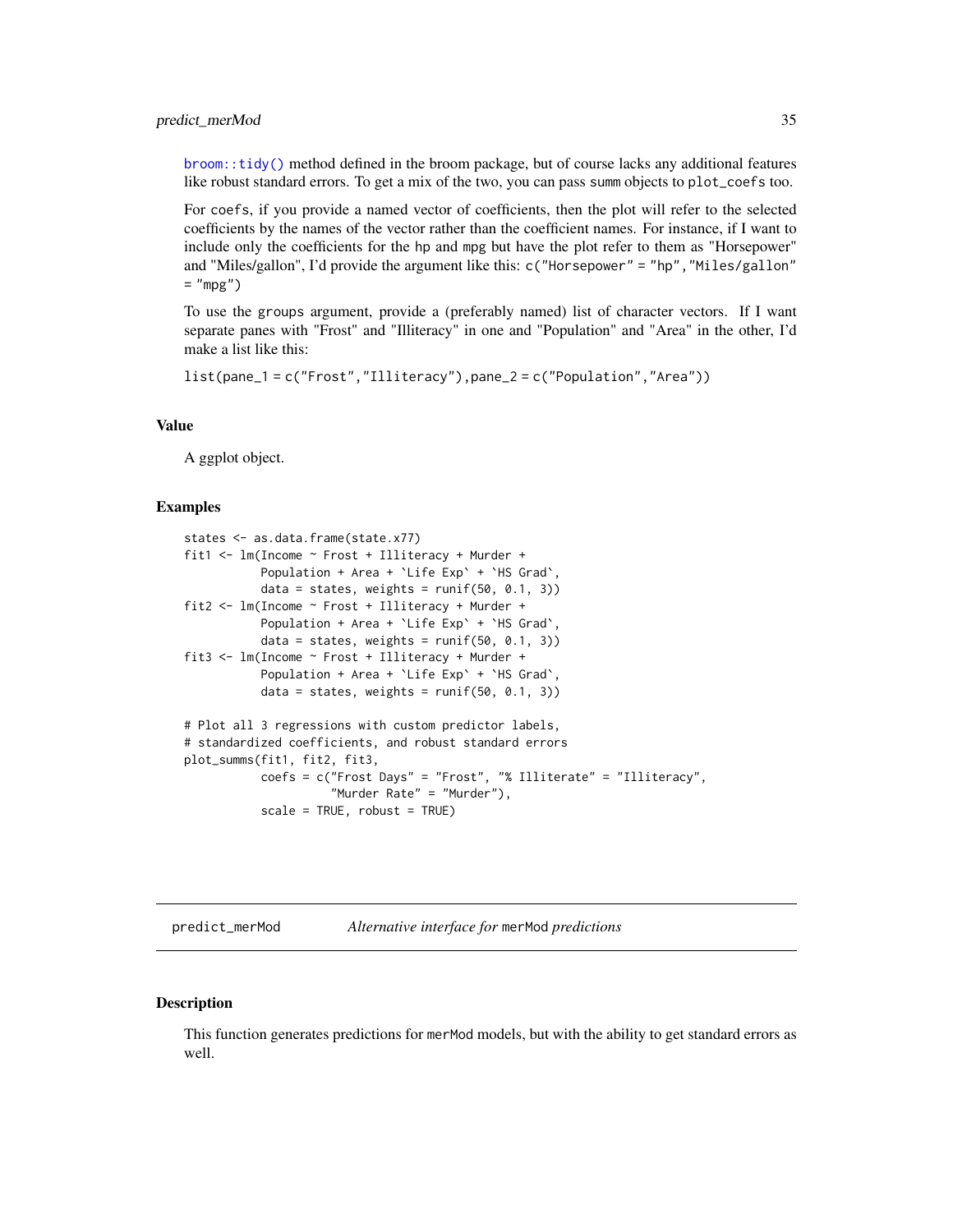# Usage

```
predict_merMod(
  object,
 newdata = NULL,se.fit = FALSE,
  use.re.var = FALSE,
  allow.new.levels = FALSE,
  type = c("link", "response", "terms"),
  na.action = na.pass,
  re.form = NULL,
  boot = FALSE,
  sims = 100,prog.arg = "none",
  ...
\mathcal{L}
```

| object                         | a fitted model object                                                                                                                                                                                                                                                                                                                                             |
|--------------------------------|-------------------------------------------------------------------------------------------------------------------------------------------------------------------------------------------------------------------------------------------------------------------------------------------------------------------------------------------------------------------|
| newdata                        | data frame for which to evaluate predictions.                                                                                                                                                                                                                                                                                                                     |
| se.fit                         | Include standard errors with the predictions? Note that these standard errors by<br>default include only fixed effects variance. See details for more info. Default is<br>FALSE.                                                                                                                                                                                  |
| use.re.var<br>allow.new.levels | If se. fit is TRUE, include random effects variance in standard errors? Default<br>is FALSE.                                                                                                                                                                                                                                                                      |
|                                | logical if new levels (or NA values) in newdata are allowed. If FALSE (default),<br>such new values in newdata will trigger an error; if TRUE, then the prediction<br>will use the unconditional (population-level) values for data with previously un-<br>observed levels (or NAs).                                                                              |
| type                           | character string - either "link", the default, or "response" indicating the type<br>of prediction object returned.                                                                                                                                                                                                                                                |
| na.action                      | function determining what should be done with missing values for fixed effects<br>in newdata. The default is to predict NA: see na. pass.                                                                                                                                                                                                                         |
| re.form                        | (formula, NULL, or NA) specify which random effects to condition on when pre-<br>dicting. If NULL, include all random effects; if NA or $\sim$ 0, include no random<br>effects.                                                                                                                                                                                   |
| boot                           | Use bootstrapping (via $l$ me4::bootMer()) to estimate variance for se.fit?<br>Default is FALSE                                                                                                                                                                                                                                                                   |
| sims                           | If boot is TRUE, how many simulations should be run? Default is 100.                                                                                                                                                                                                                                                                                              |
| prog.arg                       | If boot and se. fit are TRUE, a character string - type of progress bar to display.<br>Default is "none"; the function will look for a relevant *ProgressBar function,<br>so "txt" will work in general; "tk" is available if the toltk package is loaded; or<br>"win" on Windows systems. Progress bars are disabled (with a message) for<br>parallel operation. |
| .                              | When boot and se. fit are TRUE, any additional arguments are passed to<br>$lme4::bootMer()$ .                                                                                                                                                                                                                                                                     |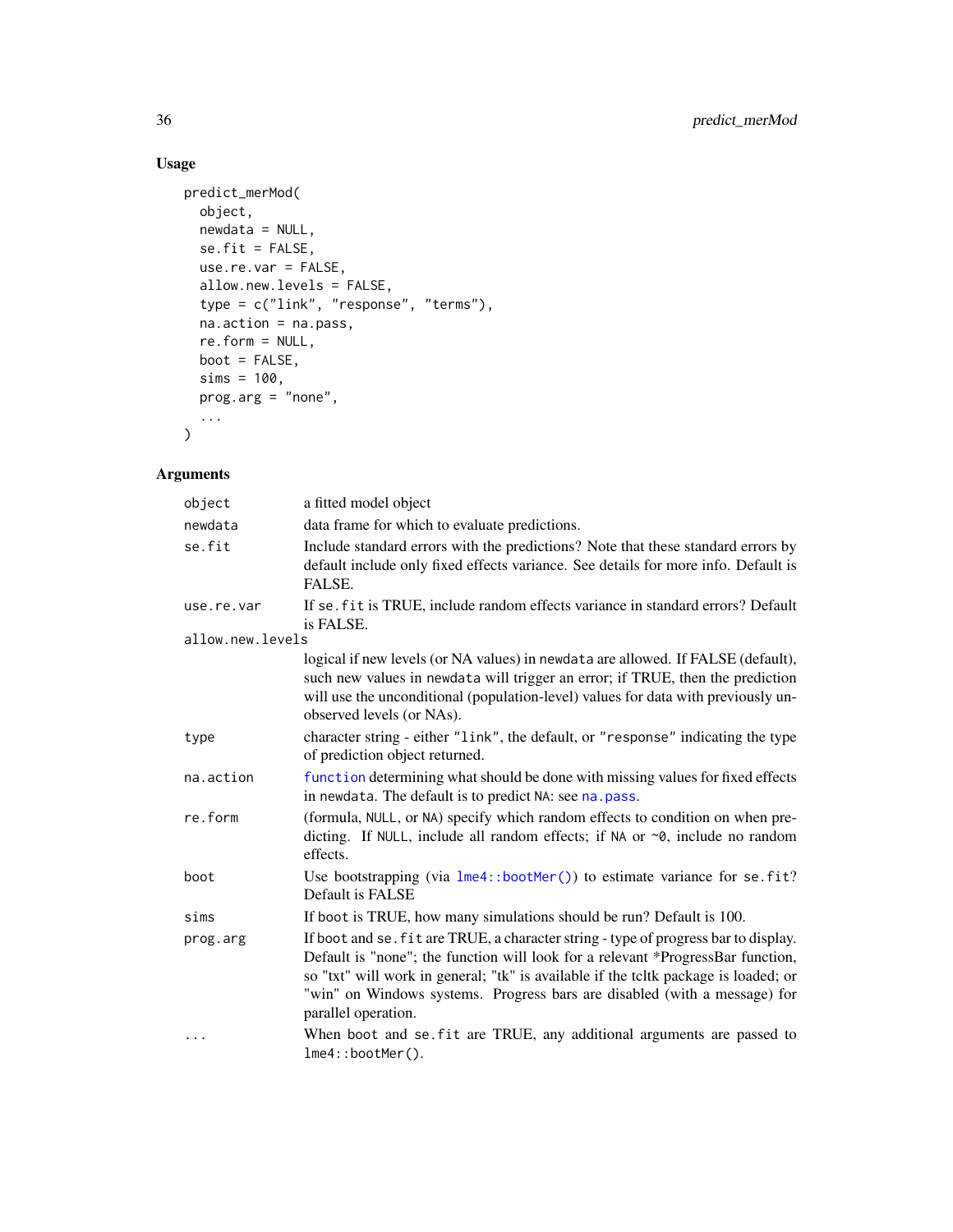# scale\_mod 37

# Details

The developers of **lme4** omit an se. fit argument for a reason, which is that it's not perfectly clear how best to estimate the variance for these models. This solution is a logical one, but perhaps not perfect. Bayesian models are one way to do better.

The method used here is based on the one described here: [http://bbolker.github.io/mixedmode](http://bbolker.github.io/mixedmodels-misc/glmmFAQ.html#predictions-andor-confidence-or-prediction-intervals-on-predictions)ls-misc/ [glmmFAQ.html#predictions-andor-confidence-or-prediction-intervals-on-predictions](http://bbolker.github.io/mixedmodels-misc/glmmFAQ.html#predictions-andor-confidence-or-prediction-intervals-on-predictions)

<span id="page-36-0"></span>scale\_mod *Scale variables in fitted regression models*

# Description

scale\_mod (previously known as scale\_lm) takes fitted regression models and scales all predictors by dividing each by 1 or 2 standard deviations (as chosen by the user).

# Usage

```
scale_mod(model, ...)
## Default S3 method:
scale_mod(
 model,
 binary.inputs = "0/1",n.sd = 1,center = TRUE,
  scale.response = FALSE,
  center.only = FALSE,
  scale.only = FALSE,
  data = NULL,
  vars = NULL,
  apply.weighted.contrasts = getOption("jtools-weighted.contrasts", FALSE),
  ...
)
```
# Arguments

| model                   | A regression model of type 1m, g1m, svyg1m, or lme4::merMod. Other model<br>types may work as well but are not tested.                                                                                                |
|-------------------------|-----------------------------------------------------------------------------------------------------------------------------------------------------------------------------------------------------------------------|
| $\cdot$ $\cdot$ $\cdot$ | Arguments passed on to gscale().                                                                                                                                                                                      |
| binary.inputs           | Options for binary variables. Default is "0/1"; "0/1" keeps original scale;<br>" $-0.5, 0.5$ " rescales 0 as $-0.5$ and 1 as 0.5; center subtracts the mean; and<br>full treats them like other continuous variables. |
| n.sd                    | How many standard deviations should you divide by for standardization? De-<br>fault is 1, though some prefer 2.                                                                                                       |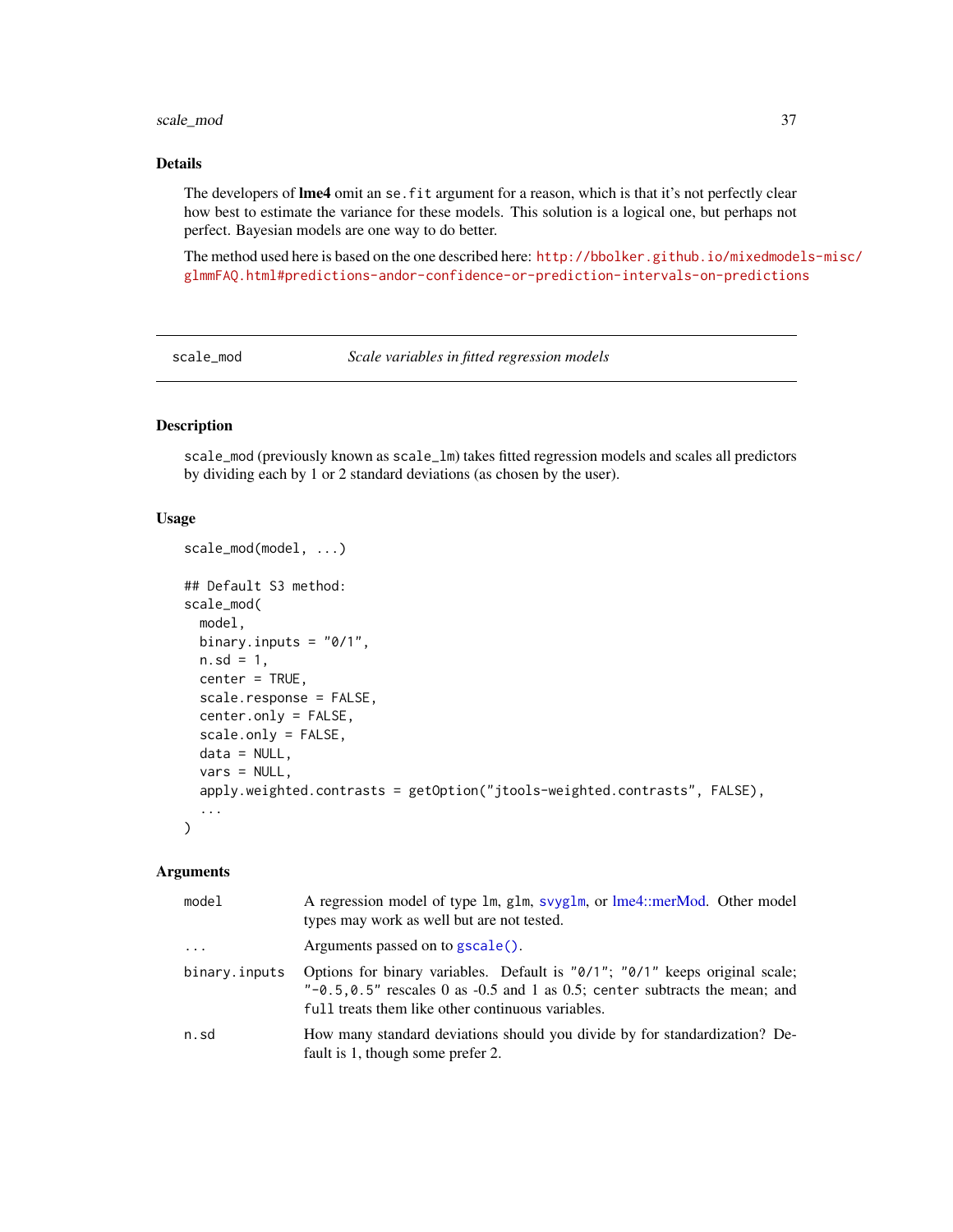| center                   | Default is TRUE. If TRUE, the predictors are also mean-centered. For binary pre-<br>dictors, the binary. inputs argument supersedes this one.                                                                                                                                                                                                                                                                                                                                                                                                                               |
|--------------------------|-----------------------------------------------------------------------------------------------------------------------------------------------------------------------------------------------------------------------------------------------------------------------------------------------------------------------------------------------------------------------------------------------------------------------------------------------------------------------------------------------------------------------------------------------------------------------------|
| scale.response           | Should the response variable also be rescaled? Default is FALSE.                                                                                                                                                                                                                                                                                                                                                                                                                                                                                                            |
| center.only              | Rather than actually scale predictors, just mean-center them.                                                                                                                                                                                                                                                                                                                                                                                                                                                                                                               |
| scale.only               | A logical value indicating whether you would like to scale the values, but not<br>mean-center them.                                                                                                                                                                                                                                                                                                                                                                                                                                                                         |
| data                     | If you provide the data used to fit the model here, that data frame is used to re-fit<br>the model instead of the stats::model.frame() of the model. This is particu-<br>larly useful if you have variable transformations or polynomial terms specified<br>in the formula.                                                                                                                                                                                                                                                                                                 |
| vars                     | A character vector of variable names that you want to be scaled. If NULL, the<br>default, it is all predictors.                                                                                                                                                                                                                                                                                                                                                                                                                                                             |
| apply.weighted.contrasts |                                                                                                                                                                                                                                                                                                                                                                                                                                                                                                                                                                             |
|                          | Factor variables cannot be scaled, but you can set the contrasts such that the<br>intercept in a regression model will reflect the true mean (assuming all other<br>variables are centered). If set to TRUE, the argument will apply weighted ef-<br>fects coding to all factors. This is similar to the R default effects coding, but<br>weights according to how many observations are at each level. An adapted ver-<br>sion of contr. wec() from the wec package is used to do this. See that package's<br>documentation and/or Grotenhuis et al. (2016) for more info. |

## Details

This function will scale all continuous variables in a regression model for ease of interpretation, especially for those models that have interaction terms. It can also mean-center all of them as well, if requested.

The scaling happens on the input data, not the terms themselves. That means interaction terms are still properly calculated because they are the product of standardized predictors, not a standardized product of predictors.

This function re-estimates the model, so for large models one should expect a runtime equal to the first run.

## Value

The functions returns a re-fitted model object, inheriting from whichever class was supplied.

# Author(s)

Jacob Long <jacob.long@sc.edu>

## References

Bauer, D. J., & Curran, P. J. (2005). Probing interactions in fixed and multilevel regression: Inferential and graphical techniques. *Multivariate Behavioral Research*, *40*(3), 373-400.

Cohen, J., Cohen, P., West, S. G., & Aiken, L. S. (2003). *Applied multiple regression/correlation analyses for the behavioral sciences* (3rd ed.). Mahwah, NJ: Lawrence Erlbaum Associates, Inc.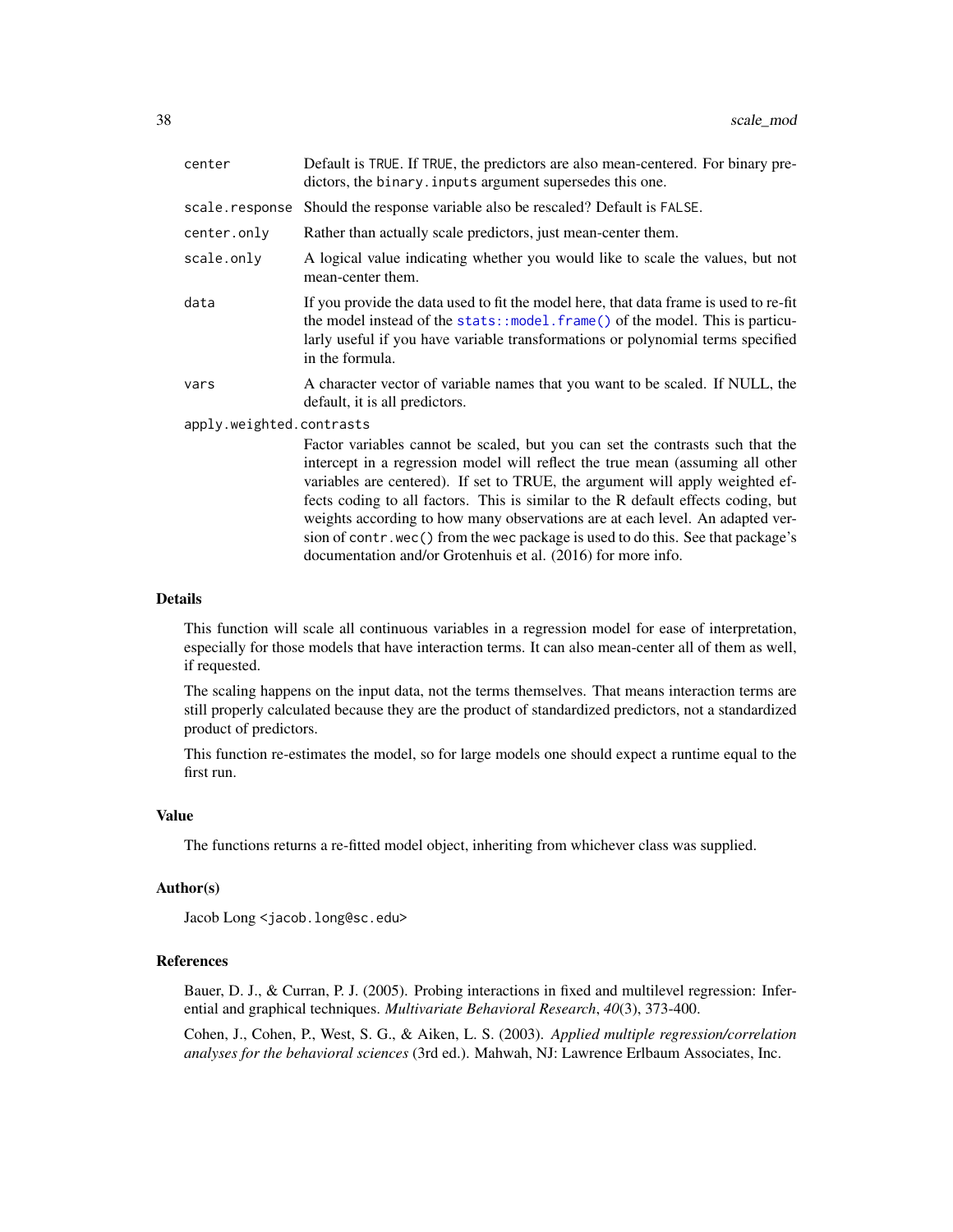## See Also

[sim\\_slopes](#page-20-0) performs a simple slopes analysis.

[interact\\_plot](#page-20-1) creates attractive, user-configurable plots of interaction models.

Other standardization: [center\\_mod\(](#page-3-0)), [center\(](#page-2-0)), [gscale\(](#page-17-0)), [standardize\(](#page-39-0))

# Examples

```
fit \leq lm(formula = Murder \sim Income * Illiteracy,
          data = as.data.frame(state.x77))
fit_scale <- scale_mod(fit)
fit_scale <- scale_mod(fit, center = TRUE)
# With weights
fitw \leq lm(formula = Murder \sim Income * Illiteracy,
           data = as.data.frame(state.x77),
           weights = Population)
fitw_scale <- scale_mod(fitw)
fitw_scale <- scale_mod(fitw, center = TRUE, binary.input = "0/1")
# With svyglm
if (requireNamespace("survey")) {
library(survey)
data(api)
dstrat<-svydesign(id=~1,strata=~stype, weights=~pw, data=apistrat, fpc=~fpc)
regmodel <- svyglm(api00~ell*meals,design=dstrat)
regmodel_scale <- scale_mod(regmodel)
regmodel_scale <- scale_mod(regmodel, binary.input = "0/1")
}
```
set\_summ\_defaults *Set defaults for* summ() *functions*

## Description

This function is convenience wrapper for manually setting options using [options\(\)](#page-0-0). This gives a handy way to, for instance, set the arguments to be used in every call to [summ\(\)](#page-41-0) in your script/session.

To make the settings persist across sessions, you can run this in your .Rprofile file.

Note that arguments that do not apply (e.g., robust for merMod models) are silently ignored when those types of models are used.

#### Usage

set\_summ\_defaults( digits = NULL, model.info = NULL,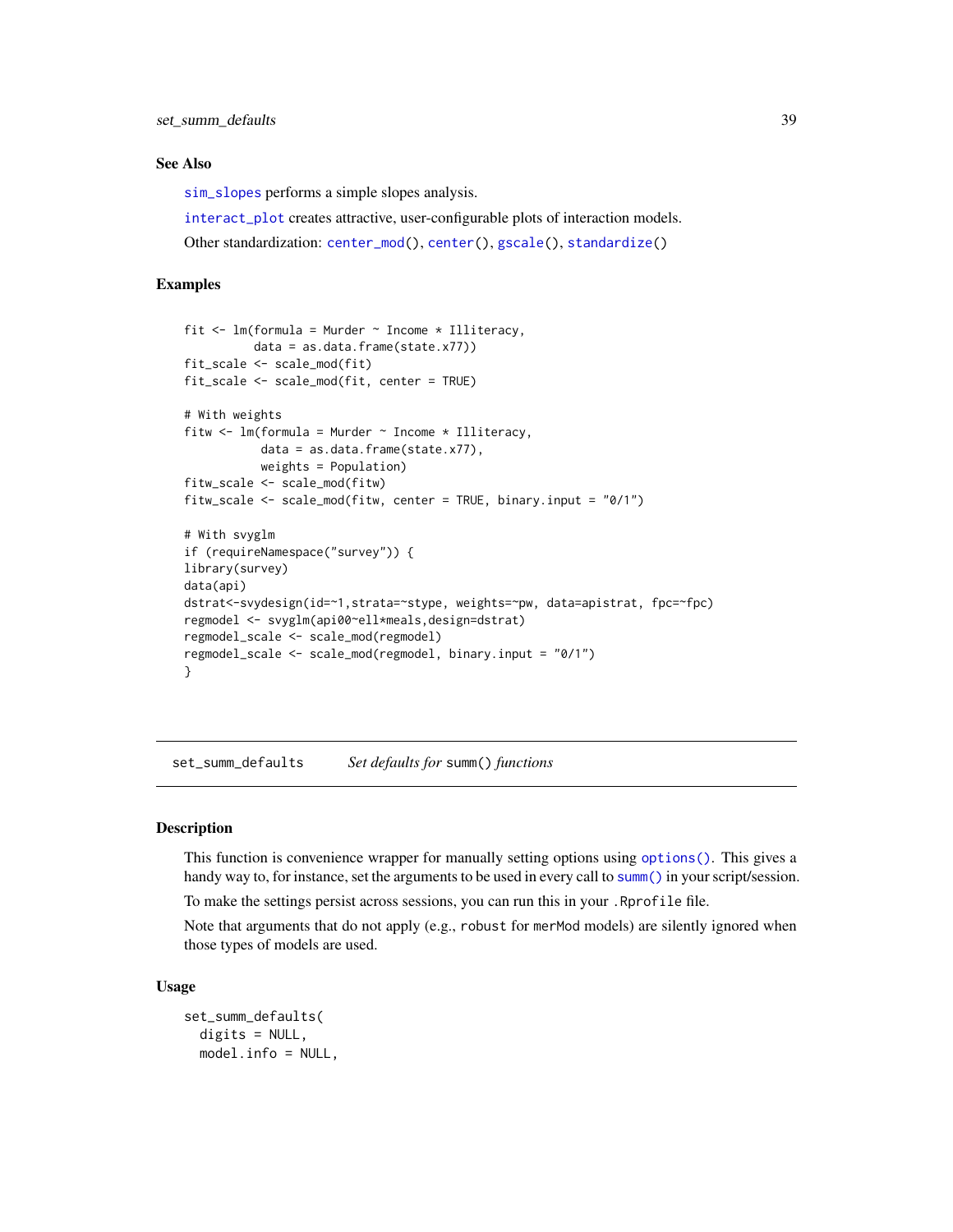```
model.fit = NULL,pvals = NULL,
 robust = NULL,
 confint = NULL,
 ci.width = NULL,vifs = NULL,
 conf.method = NULL,
  table.format = NULL
)
```
# Arguments

| digits       | An integer specifying the number of digits past the decimal to report in the out-<br>put. Default is 2. You can change the default number of digits for all jtools<br>functions with options ("jtools-digits" = digits) where digits is the de-<br>sired number.                               |
|--------------|------------------------------------------------------------------------------------------------------------------------------------------------------------------------------------------------------------------------------------------------------------------------------------------------|
| model.info   | Toggles printing of basic information on sample size, name of DV, and number<br>of predictors.                                                                                                                                                                                                 |
| model.fit    | Toggles printing of model fit statistics.                                                                                                                                                                                                                                                      |
| pvals        | Show p values? If FALSE, these are not printed. Default is TRUE.                                                                                                                                                                                                                               |
| robust       | If not FALSE, reports heteroskedasticity-robust standard errors instead of con-<br>ventional SEs. These are also known as Huber-White standard errors. There<br>are several options provided by sandwich:: vcovHC(): "HC0", "HC1", "HC2",<br>"HC3", "HC4", "HC4m", "HC5".<br>Default is FALSE. |
|              | This requires the sandwich package to compute the standard errors.                                                                                                                                                                                                                             |
| confint      | Show confidence intervals instead of standard errors? Default is FALSE.                                                                                                                                                                                                                        |
| ci.width     | A number between 0 and 1 that signifies the width of the desired confidence in-<br>terval. Default is .95, which corresponds to a 95% confidence interval. Ignored<br>$if conflict = FALSE.$                                                                                                   |
| vifs         | If TRUE, adds a column to output with variance inflation factors (VIF). Default<br>is FALSE.                                                                                                                                                                                                   |
| conf.method  | Argument passed to lme4:: confint.merMod(). Default is "Wald", but "profile"<br>or "boot" are better when accuracy is a priority. Be aware that both of the alter-<br>nate methods are sometimes very time-consuming.                                                                          |
| table.format | A format understood by md_table()                                                                                                                                                                                                                                                              |

<span id="page-39-0"></span>standardize *Standardize vectors, data frames, and survey designs*

# Description

This function is a wrapper around [gscale\(\)](#page-17-0) that is configured to do a conventional standardization of continuous variables, mean-centering and dividing by one standard deviation.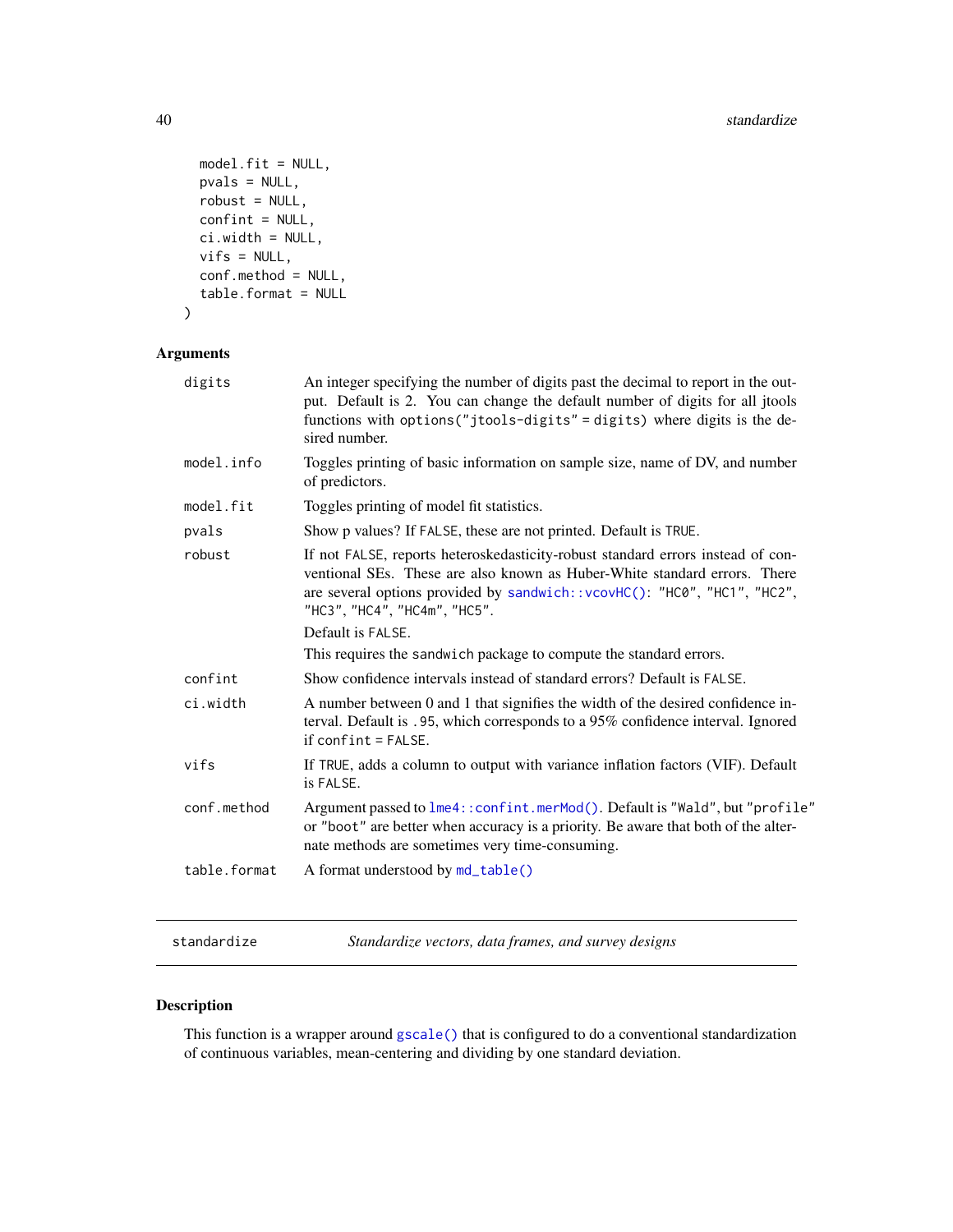#### standardize **41**

# Usage

```
standardize(
 data = NULL,
 vars = NULL,binary.inputs = "center",
 binary.factors = FALSE,
 weights = NULL
)
```
# Arguments

| data          | A data frame or survey design. Only needed if you would like to rescale multiple<br>variables at once. If $x = NULL$ , all columns will be rescaled. Otherwise, x should<br>be a vector of variable names. If x is a numeric vector, this argument is ignored. |
|---------------|----------------------------------------------------------------------------------------------------------------------------------------------------------------------------------------------------------------------------------------------------------------|
| vars          | If data is a data.frame or similar, you can scale only select columns by providing<br>a vector column names to this argument.                                                                                                                                  |
| binary.inputs | Options for binary variables. Default is center; $\theta/1$ keeps original scale; -0.5/0.5<br>rescales 0 as -0.5 and 1 as 0.5; center subtracts the mean; and full subtracts<br>the mean and divides by 2 sd.                                                  |
|               | binary factors Coerce two-level factors to numeric and apply scaling functions to them? De-<br>fault is FALSE.                                                                                                                                                 |
| weights       | A vector of weights equal in length to x. If iterating over a data frame, the<br>weights will need to be equal in length to all the columns to avoid errors. You<br>may need to remove missing values before using the weights.                                |

# Details

Some more information can be found in the documentation for [gscale\(\)](#page-17-0)

## Value

A transformed version of the data argument.

# See Also

Other standardization: [center\\_mod\(](#page-3-0)), [center\(](#page-2-0)), [gscale\(](#page-17-0)), [scale\\_mod\(](#page-36-0))

# Examples

```
# Standardize just the "qsec" variable in mtcars
standardize(mtcars, vars = "qsec")
```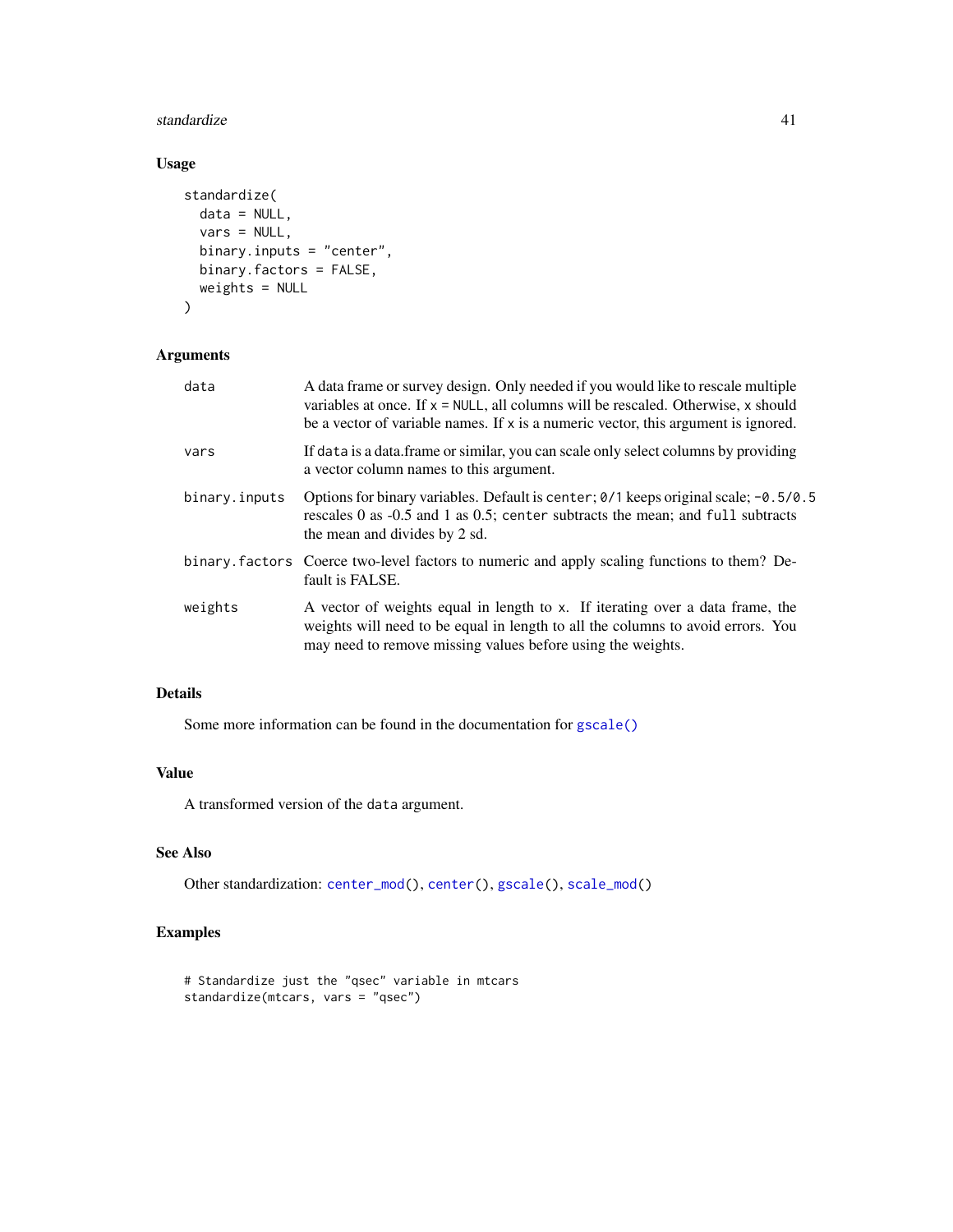<span id="page-41-0"></span>To get specific documentation, choose the appropriate link to the type of model that you want to summarize from the details section.

## Usage

```
summ(model, ...)
```
j\_summ(model, ...)

## Arguments

| model    | A 1m, g1m, svyg1m, merMod, rq object.                        |
|----------|--------------------------------------------------------------|
| $\cdots$ | Other arguments to be passed to the model-specific function. |

## Details

- [summ.lm](#page-45-0)
- [summ.glm](#page-41-1)
- [summ.svyglm](#page-55-0)
- [summ.merMod](#page-48-0)
- [summ.rq](#page-52-0)

<span id="page-41-1"></span>summ.glm *Generalized linear regression summaries with options*

## Description

summ() prints output for a regression model in a fashion similar to summary(), but formatted differently with more options.

```
## S3 method for class 'glm'
summ(
 model,
 scale = FALSE,
 confint = getOption("summ-confint", FALSE),
 ci.width = getOption("summ-ci.width", 0.95),
 robust = getOption("summ-robust", FALSE),
```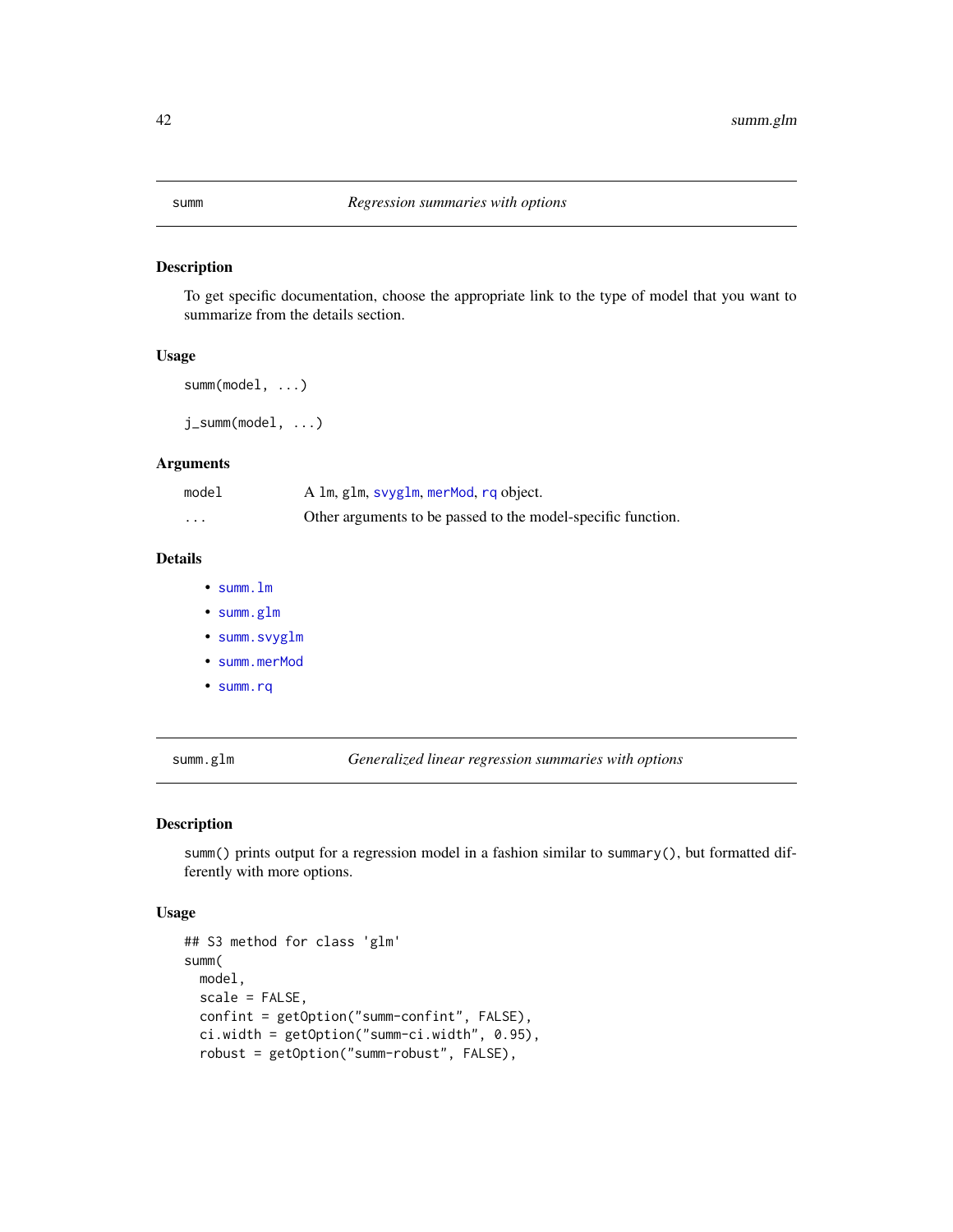# summ.glm 43

```
cluster = NULL,
vifs = getOption("summ-vifs", FALSE),
digits = getOption("jtools-digits", default = 2),
exp = FALSE,
pvals = getOption("summ-pvals", TRUE),
n.sd = 1,center = FALSE,
transform.response = FALSE,
scale.only = FALSE,
data = NULL,model.info = getOption("summ-model.info", TRUE),
model.fit = getOption("summ-model.fit", TRUE),
which.cols = NULL,
vcov = NULL,...
```
## Arguments

 $\mathcal{L}$ 

| model    | A glm object.                                                                                                                                                                                                                                                                                                           |
|----------|-------------------------------------------------------------------------------------------------------------------------------------------------------------------------------------------------------------------------------------------------------------------------------------------------------------------------|
| scale    | If TRUE, reports standardized regression coefficients by scaling and mean-centering<br>input data (the latter can be changed via the scale.only argument). Default is<br>FALSE.                                                                                                                                         |
| confint  | Show confidence intervals instead of standard errors? Default is FALSE.                                                                                                                                                                                                                                                 |
| ci.width | A number between 0 and 1 that signifies the width of the desired confidence in-<br>terval. Default is .95, which corresponds to a 95% confidence interval. Ignored<br>$if conflict = FALSE.$                                                                                                                            |
| robust   | If not FALSE, reports heteroskedasticity-robust standard errors instead of con-<br>ventional SEs. These are also known as Huber-White standard errors. There<br>are several options provided by sandwich:: vcovHC(): "HC0", "HC1", "HC2",<br>"HC3", "HC4", "HC4m", "HC5".                                               |
|          | Default is FALSE.                                                                                                                                                                                                                                                                                                       |
|          | This requires the sandwich package to compute the standard errors.                                                                                                                                                                                                                                                      |
| cluster  | For clustered standard errors, provide the column name of the cluster variable in<br>the input data frame (as a string). Alternately, provide a vector of clusters. Note<br>that you must set robust to either "HC1", "HC2", or "HC3" in order to have<br>clustered standard errors ("HC4" and "HC5" are not supported. |
| vifs     | If TRUE, adds a column to output with variance inflation factors (VIF). Default<br>is FALSE.                                                                                                                                                                                                                            |
| digits   | An integer specifying the number of digits past the decimal to report in the out-<br>put. Default is 2. You can change the default number of digits for all jtools<br>functions with options("jtools-digits" = digits) where digits is the de-<br>sired number.                                                         |
| exp      | If TRUE, reports exponentiated coefficients with confidence intervals for expo-<br>nential models like logit and Poisson models. This quantity is known as an odds<br>ratio for binary outcomes and incidence rate ratio for count models.                                                                              |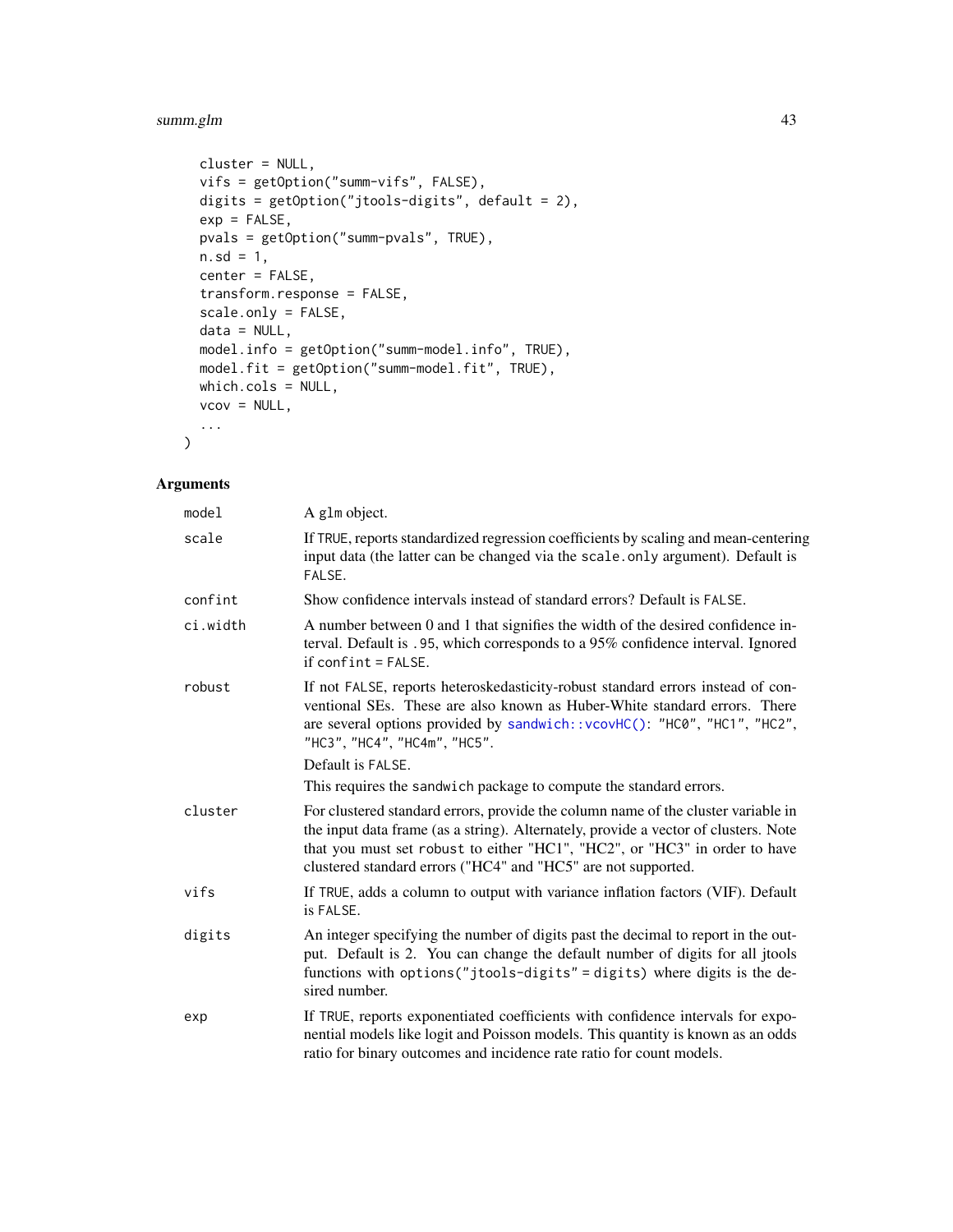| pvals              | Show p values? If FALSE, these are not printed. Default is TRUE.                                                                                                                                                                                                                             |
|--------------------|----------------------------------------------------------------------------------------------------------------------------------------------------------------------------------------------------------------------------------------------------------------------------------------------|
| n.sd               | If scale = TRUE, how many standard deviations should predictors be divided<br>by? Default is 1, though some suggest 2.                                                                                                                                                                       |
| center             | If you want coefficients for mean-centered variables but don't want to standard-<br>ize, set this to TRUE. Note that setting this to false does not affect whether scale<br>mean-centers variables. Use scale.only for that.                                                                 |
| transform.response |                                                                                                                                                                                                                                                                                              |
|                    | Should scaling/centering apply to response variable? Default is FALSE.                                                                                                                                                                                                                       |
| scale.only         | If you want to scale but not center, set this to TRUE. Note that for legacy reasons,<br>setting scale = TRUE and center = FALSE will not achieve the same effect. De-<br>fault is FALSE.                                                                                                     |
| data               | If you provide the data used to fit the model here, that data frame is used to<br>re-fit the model (if scale is TRUE) instead of the stats::model.frame() of<br>the model. This is particularly useful if you have variable transformations or<br>polynomial terms specified in the formula. |
| model.info         | Toggles printing of basic information on sample size, name of DV, and number<br>of predictors.                                                                                                                                                                                               |
| model.fit          | Toggles printing of model fit statistics.                                                                                                                                                                                                                                                    |
| which.cols         | Developmental feature. By providing columns by name, you can add/remove/reorder<br>requested columns in the output. Not fully supported, for now.                                                                                                                                            |
| <b>VCOV</b>        | You may provide your own variance-covariance matrix for the regression coef-<br>ficients if you want to calculate standard errors in some way not accommodated<br>by the robust and cluster options.                                                                                         |
|                    | Among other things, arguments are passed to scale_mod() or center_mod()<br>when center or scale is TRUE.                                                                                                                                                                                     |

## Details

By default, this function will print the following items to the console:

- The sample size
- The name of the outcome variable
- The chi-squared test, (Pseudo-)R-squared value and AIC/BIC.
- A table with regression coefficients, standard errors, z values, and p values.

There are several options available for robust. The heavy lifting is done by sandwich:: $vcovHC()$ , where those are better described. Put simply, you may choose from "HC0" to "HC5". Based on the recommendation of the developers of sandwich, the default is set to "HC3". Stata's default is "HC1", so that choice may be better if the goal is to replicate Stata's output. Any option that is understood by vcovHC() will be accepted. Cluster-robust standard errors are computed if cluster is set to the name of the input data's cluster variable or is a vector of clusters.

The scale and center options are performed via refitting the model with  $scale\_mod()$  and  $center\_mod()$ , respectively. Each of those in turn uses [gscale\(\)](#page-17-0) for the mean-centering and scaling.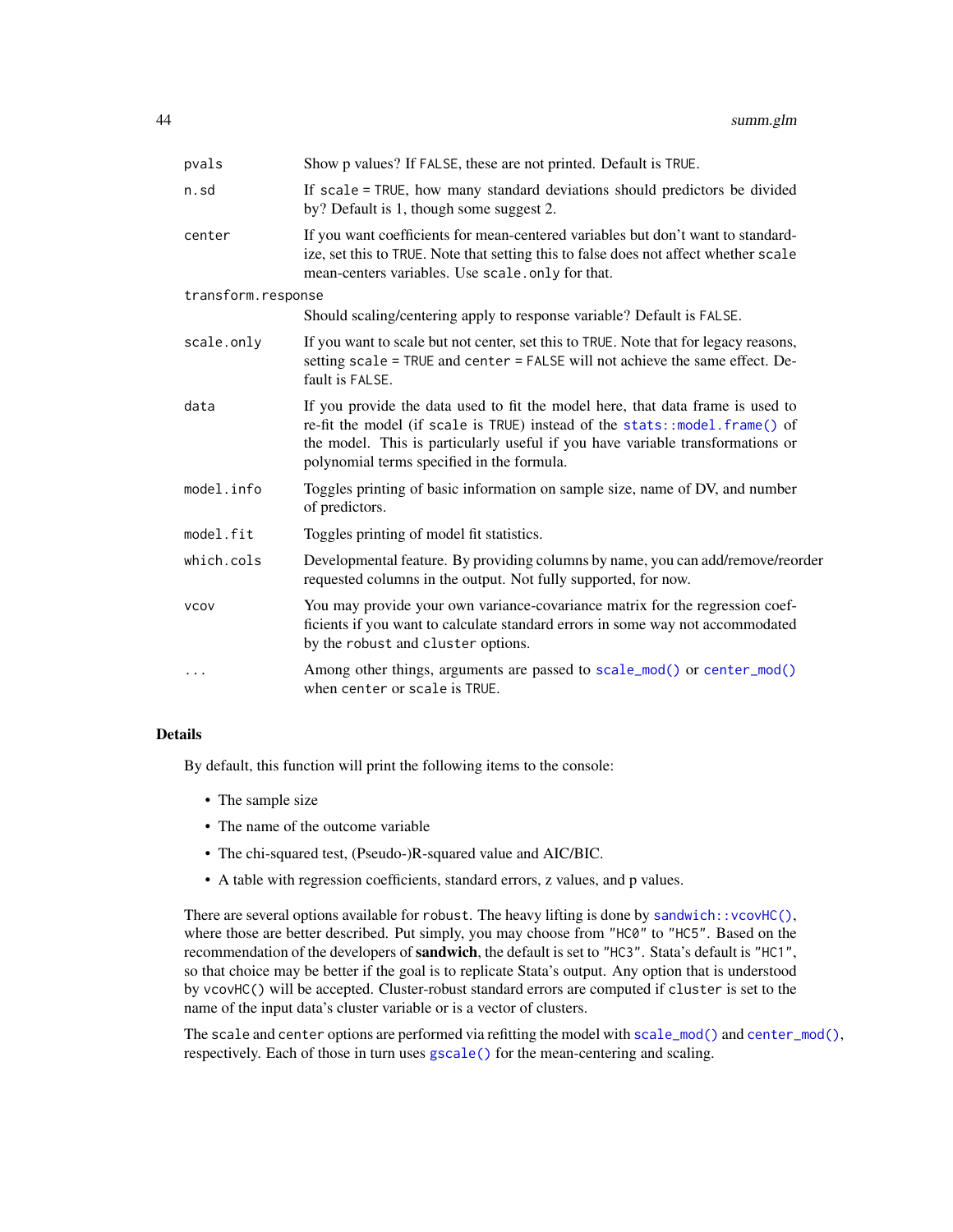# summ.glm  $45$

## Value

If saved, users can access most of the items that are returned in the output (and without rounding).

| coeftable | The outputted table of variables and coefficients                                                             |
|-----------|---------------------------------------------------------------------------------------------------------------|
| model     | The model for which statistics are displayed. This would be most useful in cases<br>in which $scale = TRUE$ . |

Much other information can be accessed as attributes.

## Author(s)

Jacob Long <jacob.long@sc.edu>

# References

King, G., & Roberts, M. E. (2015). How robust standard errors expose methodological problems they do not fix, and what to do about it. *Political Analysis*, *23*(2), 159–179. doi: [10.1093/pan/](https://doi.org/10.1093/pan/mpu015) [mpu015](https://doi.org/10.1093/pan/mpu015)

Lumley, T., Diehr, P., Emerson, S., & Chen, L. (2002). The Importance of the Normality Assumption in Large Public Health Data Sets. *Annual Review of Public Health*, *23*, 151–169. doi: [10.1146/](https://doi.org/10.1146/annurev.publhealth.23.100901.140546) [annurev.publhealth.23.100901.140546](https://doi.org/10.1146/annurev.publhealth.23.100901.140546)

## See Also

[scale\\_mod\(\)](#page-36-0) can simply perform the standardization if preferred.

[gscale\(\)](#page-17-0) does the heavy lifting for mean-centering and scaling behind the scenes.

Other summ: [summ.lm\(](#page-45-0)), [summ.merMod\(](#page-48-0)), [summ.rq\(](#page-52-0)), [summ.svyglm\(](#page-55-0))

# Examples

```
## Dobson (1990) Page 93: Randomized Controlled Trial :
counts <- c(18,17,15,20,10,20,25,13,12)
outcome \leq gl(3,1,9)
treatment \leq gl(3,3)
print(d.AD <- data.frame(treatment, outcome, counts))
glm.D93 \leq glm(counts \sim outcome + treatment, family = poisson)# Summarize with standardized coefficients
```

```
summ(glm.D93, scale = TRUE)
```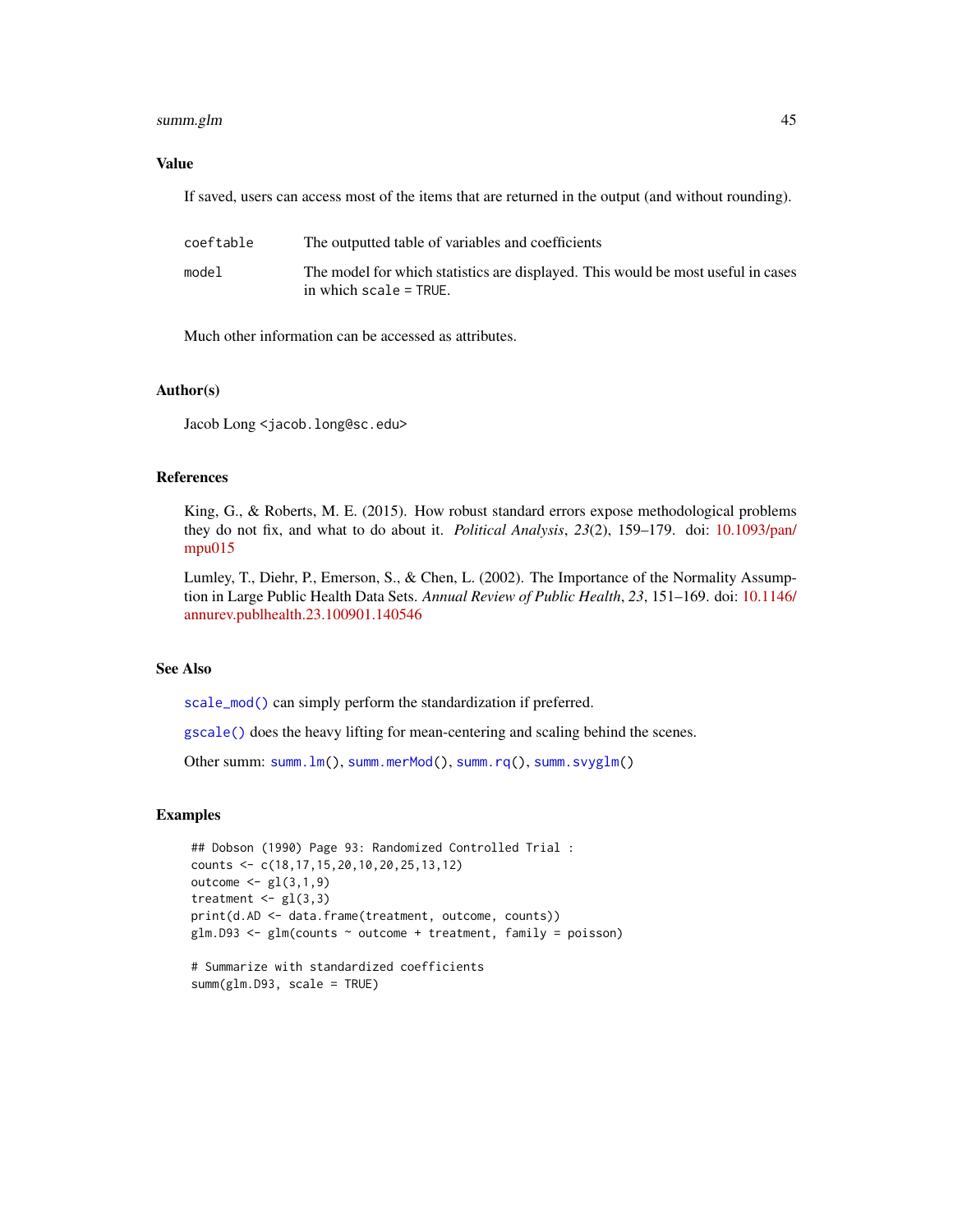<span id="page-45-0"></span>

summ() prints output for a regression model in a fashion similar to summary(), but formatted differently with more options.

# Usage

```
## S3 method for class 'lm'
summ(
 model,
  scale = FALSE,
  confint = getOption("summ-confint", FALSE),
  ci.width = getOption("summ-ci.width", 0.95),
  robust = getOption("summ-robust", FALSE),
  cluster = NULL,
  vifs = getOption("summ-vifs", FALSE),
  digits = getOption("jtools-digits", 2),
 pvals = getOption("summ-pvals", TRUE),
  n.sd = 1,center = FALSE,
  transform.response = FALSE,
  scale.only = FALSE,
  data = NULL,
  part.corr = FALSE,
 model.info = getOption("summ-model.info", TRUE),
 model.fit = getOption("summ-model.fit", TRUE),
  which.cols = NULL,
  vcov = NULL,...
)
```
#### Arguments

| mode1    | A 1m object.                                                                                                                                                                                |
|----------|---------------------------------------------------------------------------------------------------------------------------------------------------------------------------------------------|
| scale    | If TRUE, reports standardized regression coefficients by scaling and mean-centering<br>input data (the latter can be changed via the scale.only argument). Default is<br>FALSE.             |
| confint  | Show confidence intervals instead of standard errors? Default is FALSE.                                                                                                                     |
| ci.width | A number between 0 and 1 that signifies the width of the desired confidence in-<br>terval. Default is .95, which corresponds to a 95% confidence interval. Ignored<br>if confint $=$ FALSE. |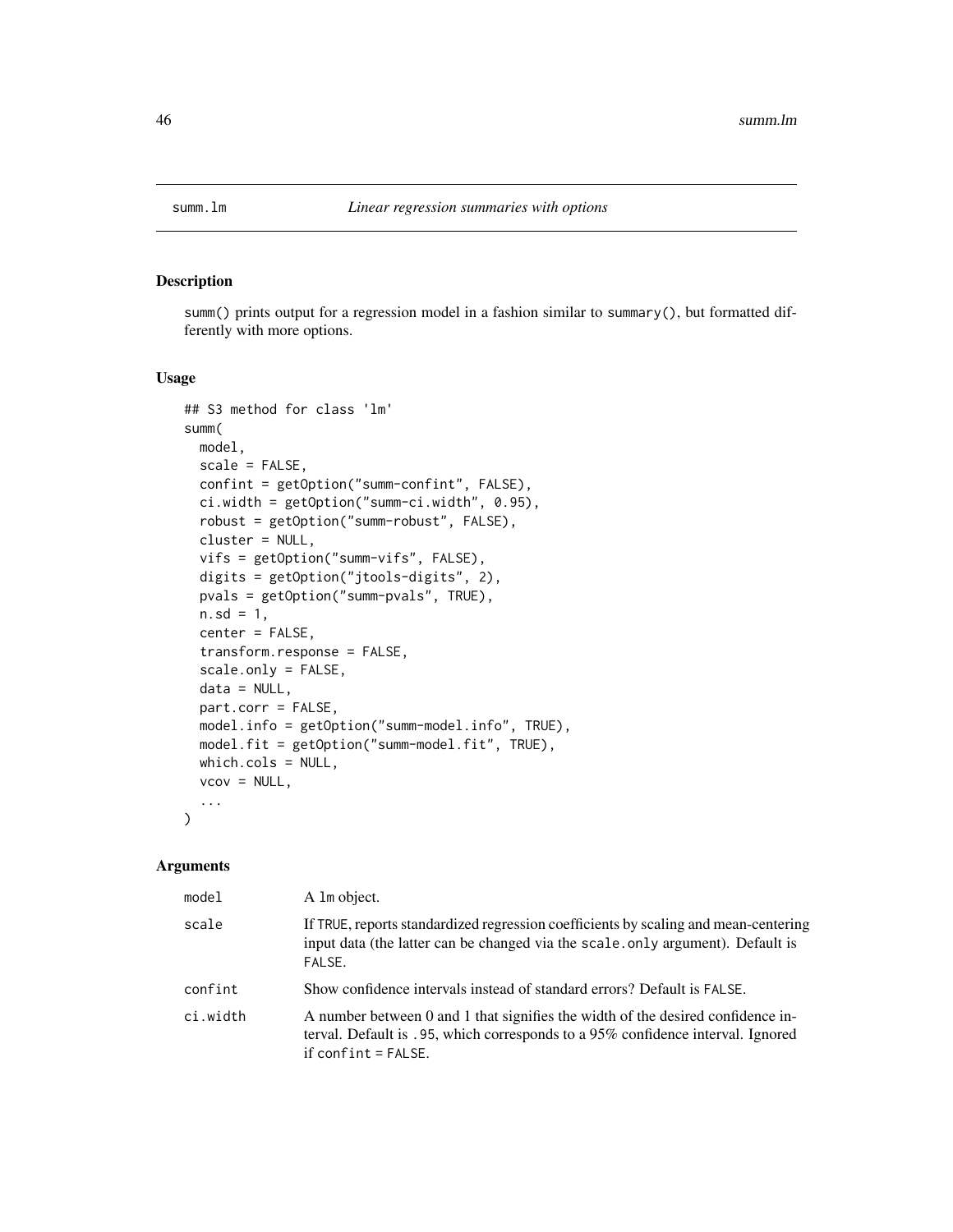| robust             | If not FALSE, reports heteroskedasticity-robust standard errors instead of con-<br>ventional SEs. These are also known as Huber-White standard errors. There<br>are several options provided by sandwich:: vcovHC(): "HC0", "HC1", "HC2",<br>"HC3", "HC4", "HC4m", "HC5".<br>Default is FALSE.                          |
|--------------------|-------------------------------------------------------------------------------------------------------------------------------------------------------------------------------------------------------------------------------------------------------------------------------------------------------------------------|
|                    | This requires the sandwich package to compute the standard errors.                                                                                                                                                                                                                                                      |
| cluster            | For clustered standard errors, provide the column name of the cluster variable in<br>the input data frame (as a string). Alternately, provide a vector of clusters. Note<br>that you must set robust to either "HC1", "HC2", or "HC3" in order to have<br>clustered standard errors ("HC4" and "HC5" are not supported. |
| vifs               | If TRUE, adds a column to output with variance inflation factors (VIF). Default<br>is FALSE.                                                                                                                                                                                                                            |
| digits             | An integer specifying the number of digits past the decimal to report in the out-<br>put. Default is 2. You can change the default number of digits for all jtools<br>functions with options("jtools-digits" = digits) where digits is the de-<br>sired number.                                                         |
| pvals              | Show p values? If FALSE, these are not printed. Default is TRUE.                                                                                                                                                                                                                                                        |
| n.sd               | If scale = TRUE, how many standard deviations should predictors be divided<br>by? Default is 1, though some suggest 2.                                                                                                                                                                                                  |
| center             | If you want coefficients for mean-centered variables but don't want to standard-<br>ize, set this to TRUE. Note that setting this to false does not affect whether scale<br>mean-centers variables. Use scale.only for that.                                                                                            |
| transform.response |                                                                                                                                                                                                                                                                                                                         |
|                    | Should scaling/centering apply to response variable? Default is FALSE.                                                                                                                                                                                                                                                  |
| scale.only         | If you want to scale but not center, set this to TRUE. Note that for legacy reasons,<br>setting scale = TRUE and center = FALSE will not achieve the same effect. De-<br>fault is FALSE.                                                                                                                                |
| data               | If you provide the data used to fit the model here, that data frame is used to<br>re-fit the model (if scale is TRUE) instead of the stats::model.frame() of<br>the model. This is particularly useful if you have variable transformations or<br>polynomial terms specified in the formula.                            |
| part.corr          | Print partial (labeled "partial.r") and semipartial (labeled "part.r") correlations<br>with the table? Default is FALSE. See details about these quantities when robust<br>standard errors are used.                                                                                                                    |
| model.info         | Toggles printing of basic information on sample size, name of DV, and number<br>of predictors.                                                                                                                                                                                                                          |
| model.fit          | Toggles printing of model fit statistics.                                                                                                                                                                                                                                                                               |
| which.cols         | Developmental feature. By providing columns by name, you can add/remove/reorder<br>requested columns in the output. Not fully supported, for now.                                                                                                                                                                       |
| <b>VCOV</b>        | You may provide your own variance-covariance matrix for the regression coef-<br>ficients if you want to calculate standard errors in some way not accommodated<br>by the robust and cluster options.                                                                                                                    |
|                    | Among other things, arguments are passed to scale_mod() or center_mod()<br>when center or scale is TRUE.                                                                                                                                                                                                                |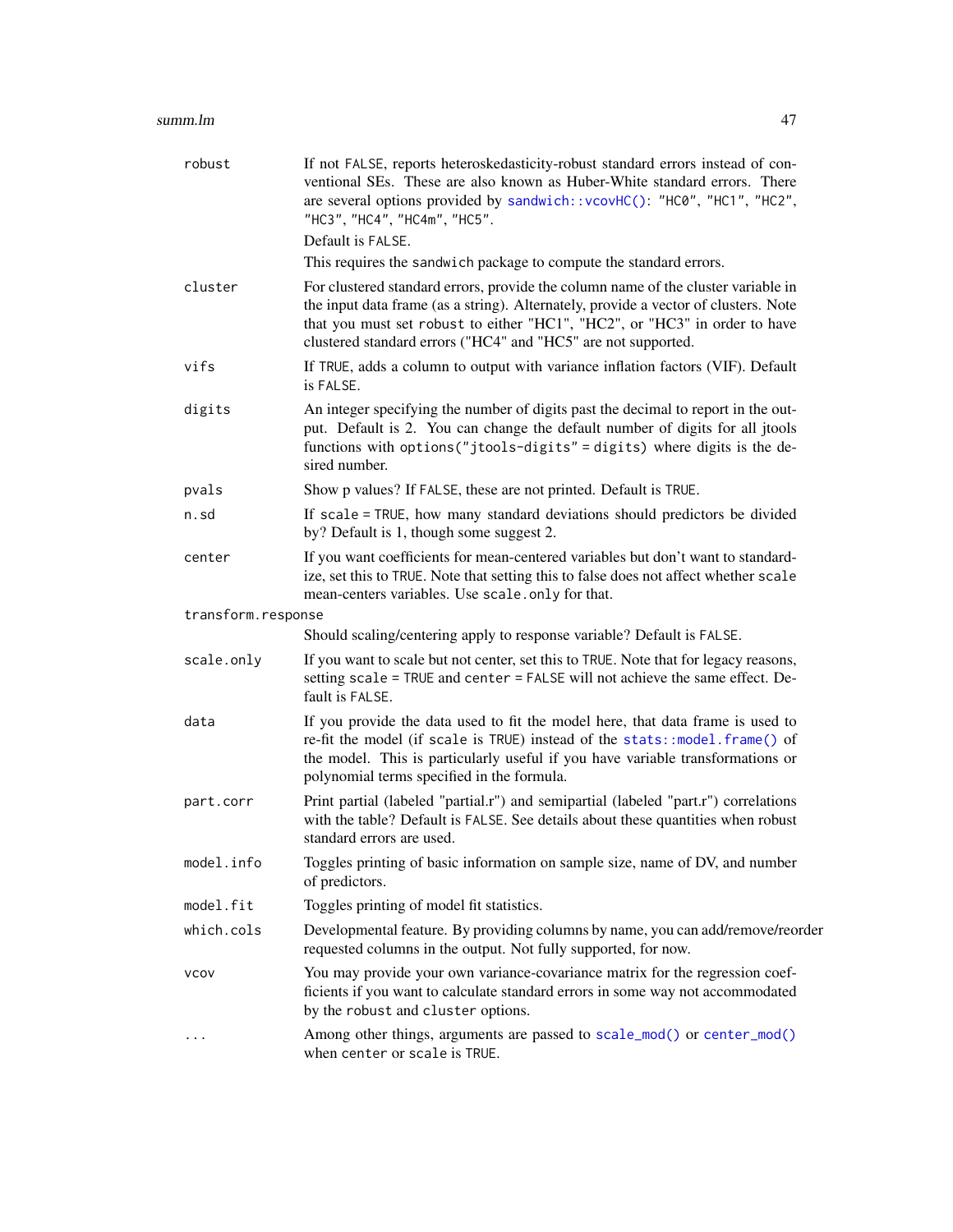## Details

By default, this function will print the following items to the console:

- The sample size
- The name of the outcome variable
- The R-squared value plus adjusted R-squared
- A table with regression coefficients, standard errors, t-values, and p values.

There are several options available for robust. The heavy lifting is done by sandwich:: $vcovHC()$ , where those are better described. Put simply, you may choose from "HC0" to "HC5". Based on the recommendation of the developers of **sandwich**, the default is set to "HC3". Stata's default is "HC1", so that choice may be better if the goal is to replicate Stata's output. Any option that is understood by vcovHC() will be accepted. Cluster-robust standard errors are computed if cluster is set to the name of the input data's cluster variable or is a vector of clusters.

The scale and center options are performed via refitting the model with [scale\\_mod\(\)](#page-36-0) and [center\\_mod\(\)](#page-3-0), respectively. Each of those in turn uses [gscale\(\)](#page-17-0) for the mean-centering and scaling.

If using part.corr = TRUE, then you will get these two common effect size metrics on the far right two columns of the output table. However, it should be noted that these do not go hand in hand with robust standard error estimators. The standard error of the coefficient doesn't change the point estimate, just the uncertainty. However, this function uses *t*-statistics in its calculation of the partial and semipartial correlation. This provides what amounts to a heteroskedasticity-adjusted set of estimates, but I am unaware of any statistical publication that validates this type of use. Please use these as a heuristic when used alongside robust standard errors; do not report the "robust" partial and semipartial correlations in publications.

# Value

If saved, users can access most of the items that are returned in the output (and without rounding).

| coeftable | The outputted table of variables and coefficients                                                          |
|-----------|------------------------------------------------------------------------------------------------------------|
| model     | The model for which statistics are displayed. This would be most useful in cases<br>in which scale = TRUE. |

Much other information can be accessed as attributes.

#### Author(s)

Jacob Long <jacob.long@sc.edu>

## References

King, G., & Roberts, M. E. (2015). How robust standard errors expose methodological problems they do not fix, and what to do about it. *Political Analysis*, *23*(2), 159–179. doi: [10.1093/pan/](https://doi.org/10.1093/pan/mpu015) [mpu015](https://doi.org/10.1093/pan/mpu015)

Lumley, T., Diehr, P., Emerson, S., & Chen, L. (2002). The Importance of the Normality Assumption in Large Public Health Data Sets. *Annual Review of Public Health*, *23*, 151–169. doi: [10.1146/](https://doi.org/10.1146/annurev.publhealth.23.100901.140546) [annurev.publhealth.23.100901.140546](https://doi.org/10.1146/annurev.publhealth.23.100901.140546)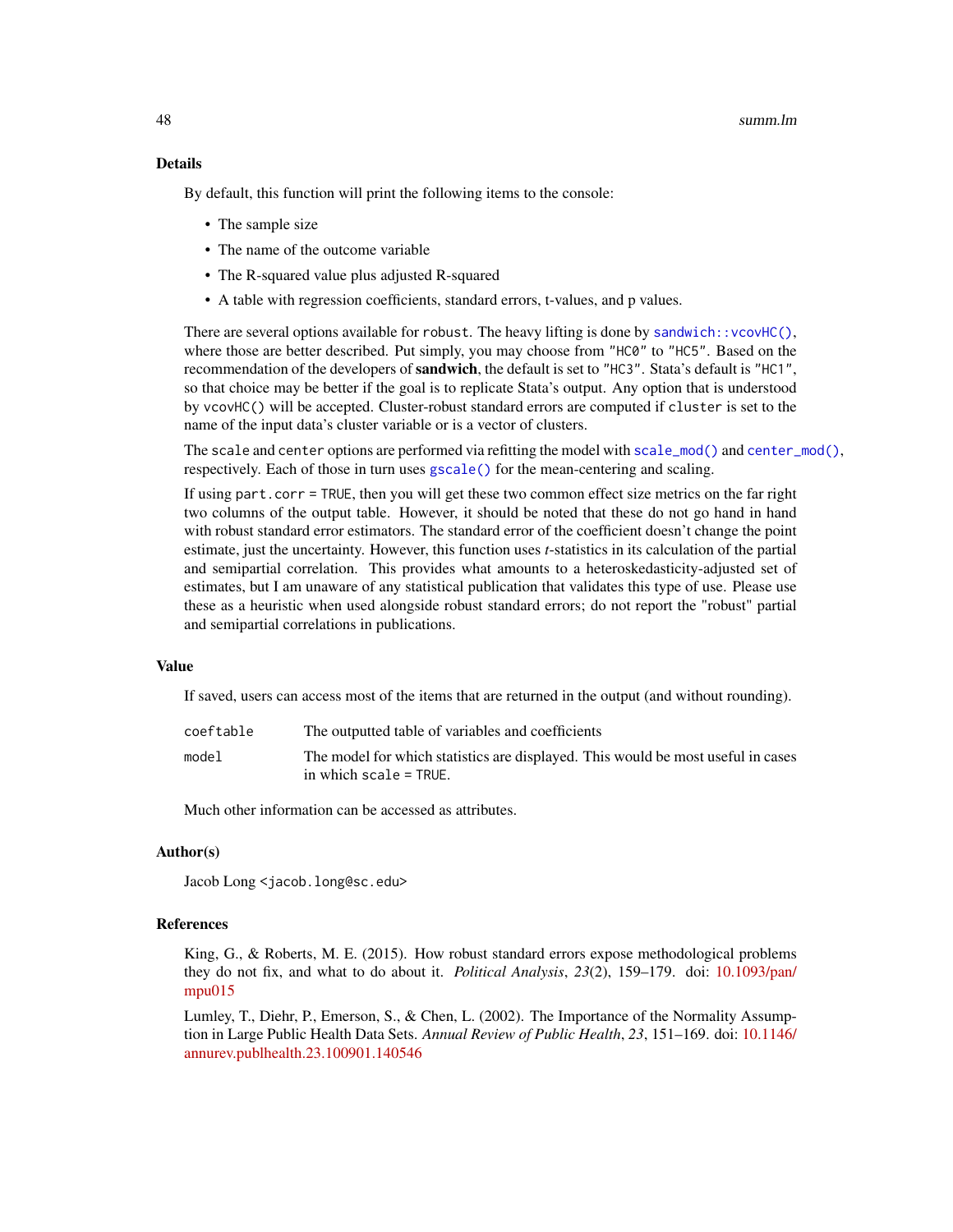## summ.merMod 49

## See Also

[scale\\_mod\(\)](#page-36-0) can simply perform the standardization if preferred.

[gscale\(\)](#page-17-0) does the heavy lifting for mean-centering and scaling behind the scenes.

Other summ: [summ.glm\(](#page-41-1)), [summ.merMod\(](#page-48-0)), [summ.rq\(](#page-52-0)), [summ.svyglm\(](#page-55-0))

## Examples

```
# Create lm object
fit <- lm(Income ~ Frost + Illiteracy + Murder,
         data = as.data.frame(state.x77))
# Print the output with standardized coefficients and 3 digits
summ(fit, scale = TRUE, digits = 3)
```
<span id="page-48-0"></span>summ.merMod *Mixed effects regression summaries with options*

## Description

summ() prints output for a regression model in a fashion similar to summary(), but formatted differently with more options.

```
## S3 method for class 'merMod'
summ(
 model,
  scale = FALSE,
  confint = getOption("summ-confint", FALSE),
 ci.width = getOption("summ-ci.width", 0.95),
  conf.method = getOption("summ-conf.method", c("Wald", "profile", "boot")),
  digits = getOption("jtools-digits", default = 2),
  r.squared = TRUE,
 pvals = getOption("summ-pvals", NULL),
 n.sd = 1,center = FALSE,
  transform.response = FALSE,
  scale.only = FALSE,
  data = NULL,
  exp = FALSE,
  t.df = NULL,model.info = getOption("summ-model.info", TRUE),
 model.fit = getOption("summ-model.fit", TRUE),
  re.variance = getOption("summ-re.variance", c("sd", "var")),
 which.cols = NULL,
```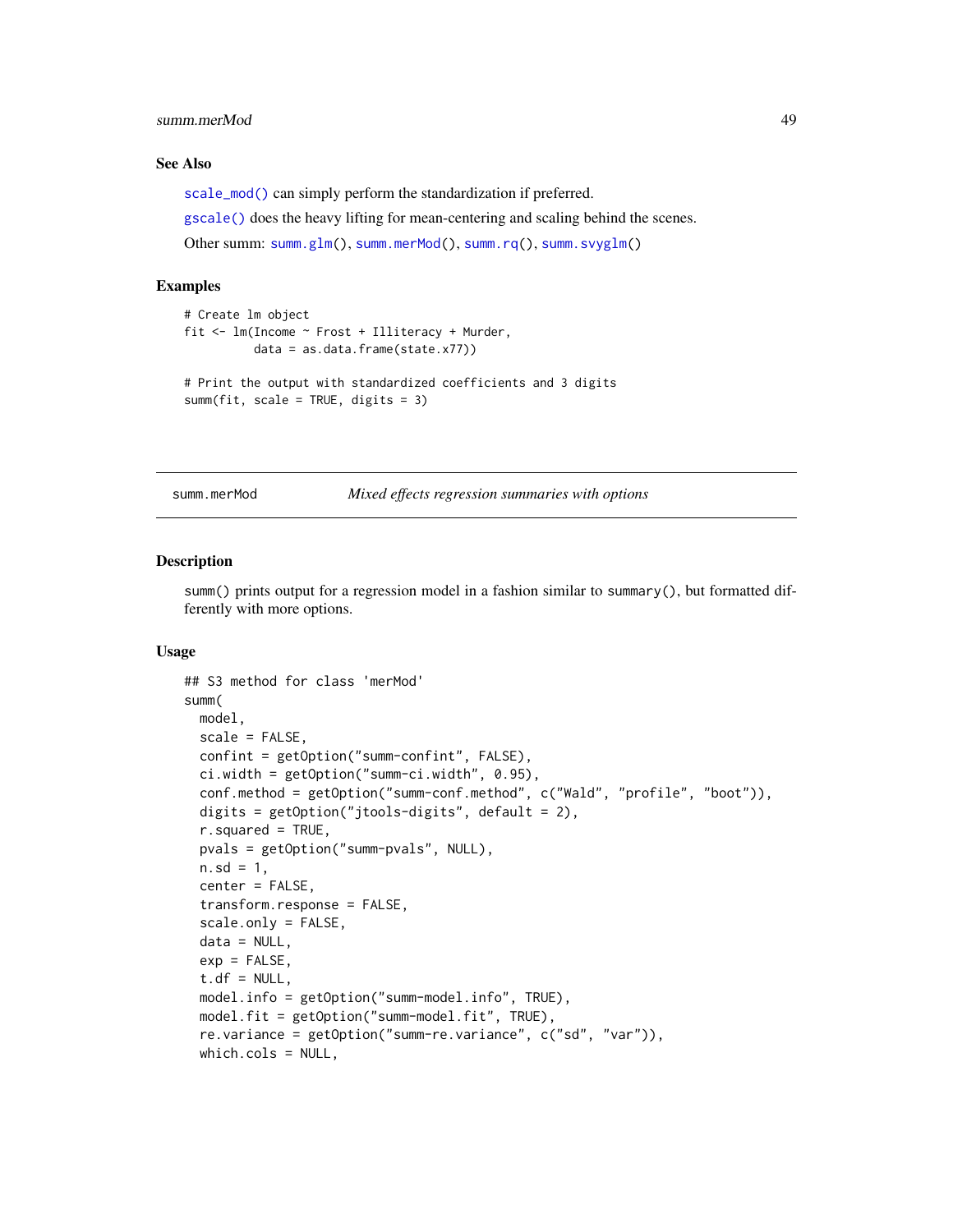50 summ.merMod

```
re.table = getOption("summ-re.table", TRUE),
groups.table = getOption("summ-groups.table", TRUE),
...
```
# Arguments

 $\mathcal{L}$ 

| model              | A merMod object.                                                                                                                                                                                                                                                                             |
|--------------------|----------------------------------------------------------------------------------------------------------------------------------------------------------------------------------------------------------------------------------------------------------------------------------------------|
| scale              | If TRUE, reports standardized regression coefficients by scaling and mean-centering<br>input data (the latter can be changed via the scale.only argument). Default is<br>FALSE.                                                                                                              |
| confint            | Show confidence intervals instead of standard errors? Default is FALSE.                                                                                                                                                                                                                      |
| ci.width           | A number between 0 and 1 that signifies the width of the desired confidence in-<br>terval. Default is .95, which corresponds to a 95% confidence interval. Ignored<br>$if$ confint = FALSE.                                                                                                  |
| conf.method        | Argument passed to lme4:: confint.merMod(). Default is "Wald", but "profile"<br>or "boot" are better when accuracy is a priority. Be aware that both of the alter-<br>nate methods are sometimes very time-consuming.                                                                        |
| digits             | An integer specifying the number of digits past the decimal to report in the out-<br>put. Default is 2. You can change the default number of digits for all jtools<br>functions with options("jtools-digits" = digits) where digits is the de-<br>sired number.                              |
| r.squared          | Calculate an r-squared model fit statistic? Default is TRUE, but if it has errors or<br>takes a long time to calculate you may want to consider setting to FALSE.                                                                                                                            |
| pvals              | Show p values? If FALSE, these are not printed. Default is TRUE, except for<br>merMod objects (see details).                                                                                                                                                                                 |
| n.sd               | If scale = TRUE, how many standard deviations should predictors be divided<br>by? Default is 1, though some suggest 2.                                                                                                                                                                       |
| center             | If you want coefficients for mean-centered variables but don't want to standard-<br>ize, set this to TRUE. Note that setting this to false does not affect whether scale<br>mean-centers variables. Use scale.only for that.                                                                 |
| transform.response |                                                                                                                                                                                                                                                                                              |
|                    | Should scaling/centering apply to response variable? Default is FALSE.                                                                                                                                                                                                                       |
| scale.only         | If you want to scale but not center, set this to TRUE. Note that for legacy reasons,<br>setting scale = TRUE and center = FALSE will not achieve the same effect. De-<br>fault is FALSE.                                                                                                     |
| data               | If you provide the data used to fit the model here, that data frame is used to<br>re-fit the model (if scale is TRUE) instead of the stats::model.frame() of<br>the model. This is particularly useful if you have variable transformations or<br>polynomial terms specified in the formula. |
| exp                | If TRUE, reports exponentiated coefficients with confidence intervals for expo-<br>nential models like logit and Poisson models. This quantity is known as an odds<br>ratio for binary outcomes and incidence rate ratio for count models.                                                   |
| t.df               | For 1merMod models only. User may set the degrees of freedom used in con-<br>ducting t-tests. See details for options.                                                                                                                                                                       |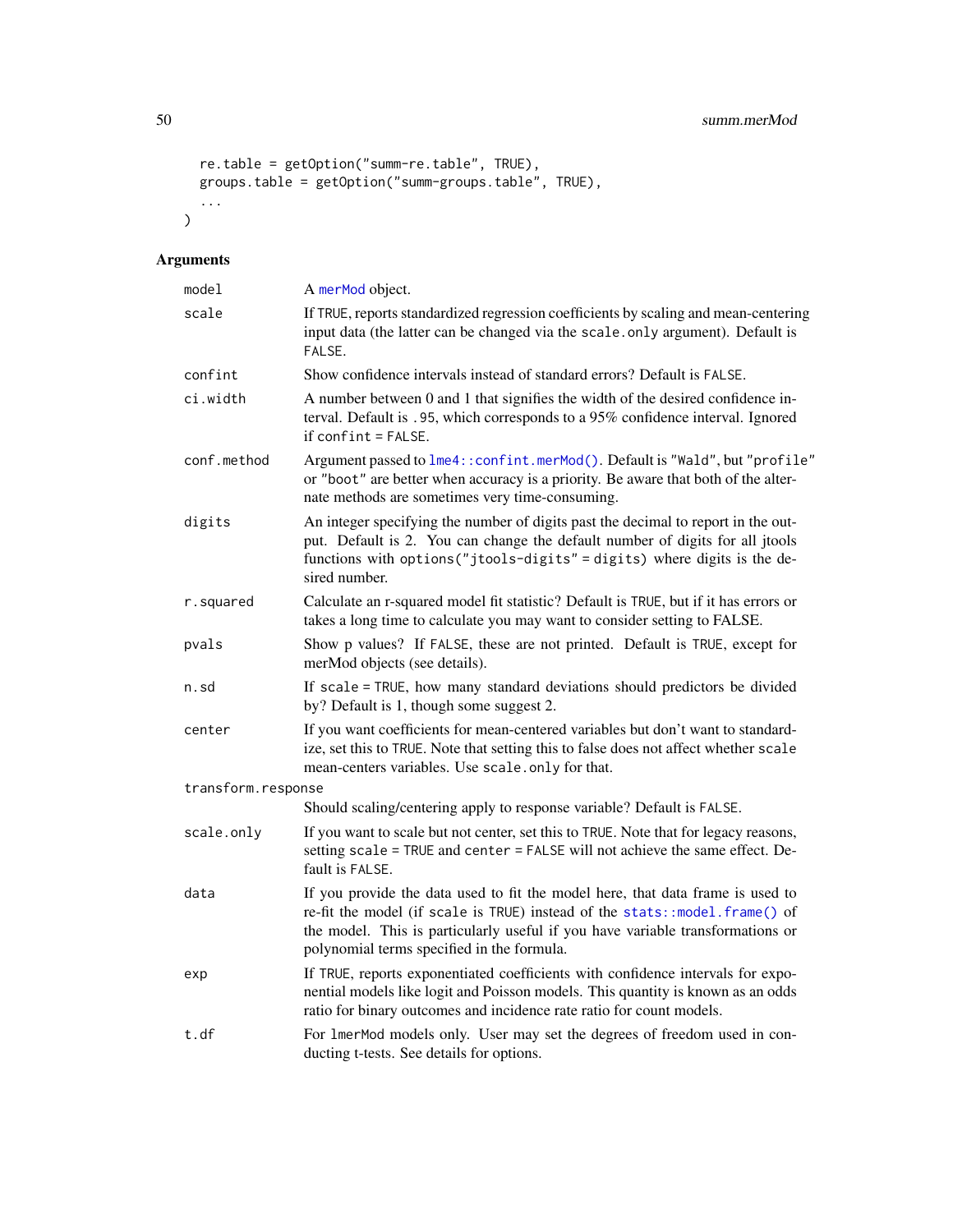| model.info   | Toggles printing of basic information on sample size, name of DV, and number<br>of predictors.                                                                                                        |
|--------------|-------------------------------------------------------------------------------------------------------------------------------------------------------------------------------------------------------|
| model.fit    | Toggles printing of model fit statistics.                                                                                                                                                             |
| re.variance  | Should random effects variances be expressed in standard deviations or vari-<br>ances? Default, to be consistent with previous versions of jtools, is "sd". Use<br>"var" to get the variance instead. |
| which.cols   | Developmental feature. By providing columns by name, you can add/remove/reorder<br>requested columns in the output. Not fully supported, for now.                                                     |
| re.table     | Show table summarizing variance of random effects? Default is TRUE.                                                                                                                                   |
| groups.table | Show table summarizing the grouping variables? Default is TRUE.                                                                                                                                       |
| .            | Among other things, arguments are passed to scale_mod() or center_mod()<br>when center or scale is TRUE.                                                                                              |

## Details

By default, this function will print the following items to the console:

- The sample size
- The name of the outcome variable
- The (Pseudo-)R-squared value and AIC/BIC.
- A table with regression coefficients, standard errors, and t-values.

The scale and center options are performed via refitting the model with [scale\\_mod\(\)](#page-36-0) and [center\\_mod\(\)](#page-3-0), respectively. Each of those in turn uses [gscale\(\)](#page-17-0) for the mean-centering and scaling.

merMod models are a bit different than the others. The lme4 package developers have, for instance, made a decision not to report or compute p values for lmer() models. There are good reasons for this, most notably that the t-values produced are not "accurate" in the sense of the Type I error rate. For certain large, balanced samples with many groups, this is no big deal. What's a "big" or "small" sample? How much balance is necessary? What type of random effects structure is okay? Good luck getting a statistician to give you any clear guidelines on this. Some simulation studies have been done on fewer than 100 observations, so for sure if your sample is around 100 or fewer you should not interpret the t-values. A large number of groups is also crucial for avoiding bias using t-values. If groups are nested or crossed in a linear model, it is best to just get the **pbkrtest** package.

By default, this function follows lme4's lead and does not report the p values for lmer() models. If the user has **pbkrtest** installed, however, p values are reported using the Kenward-Roger d.f. approximation unless pvals = FALSE or t.df is set to something other than NULL. In publications, you should cite the Kenward  $& Roger (1997)$  piece as well as either this package or **pbkrtest** package to explain how the p values were calculated.

See [pvalues](#page-0-0) from the **lme4** for more details. If you're looking for a simple test with no extra packages installed, it is better to use the confidence intervals and check to see if they exclude zero than use the t-test. For users of glmer(), see some of the advice there as well. While lme4 and by association summ() does as well, they are still imperfect.

You have some options to customize the output in this regard with the t.df argument. If NULL, the default, the degrees of freedom used depends on whether the user has **lmerTest** or **pbkrtest** installed. If lmerTest is installed, the degrees of freedom for each coefficient are calculated using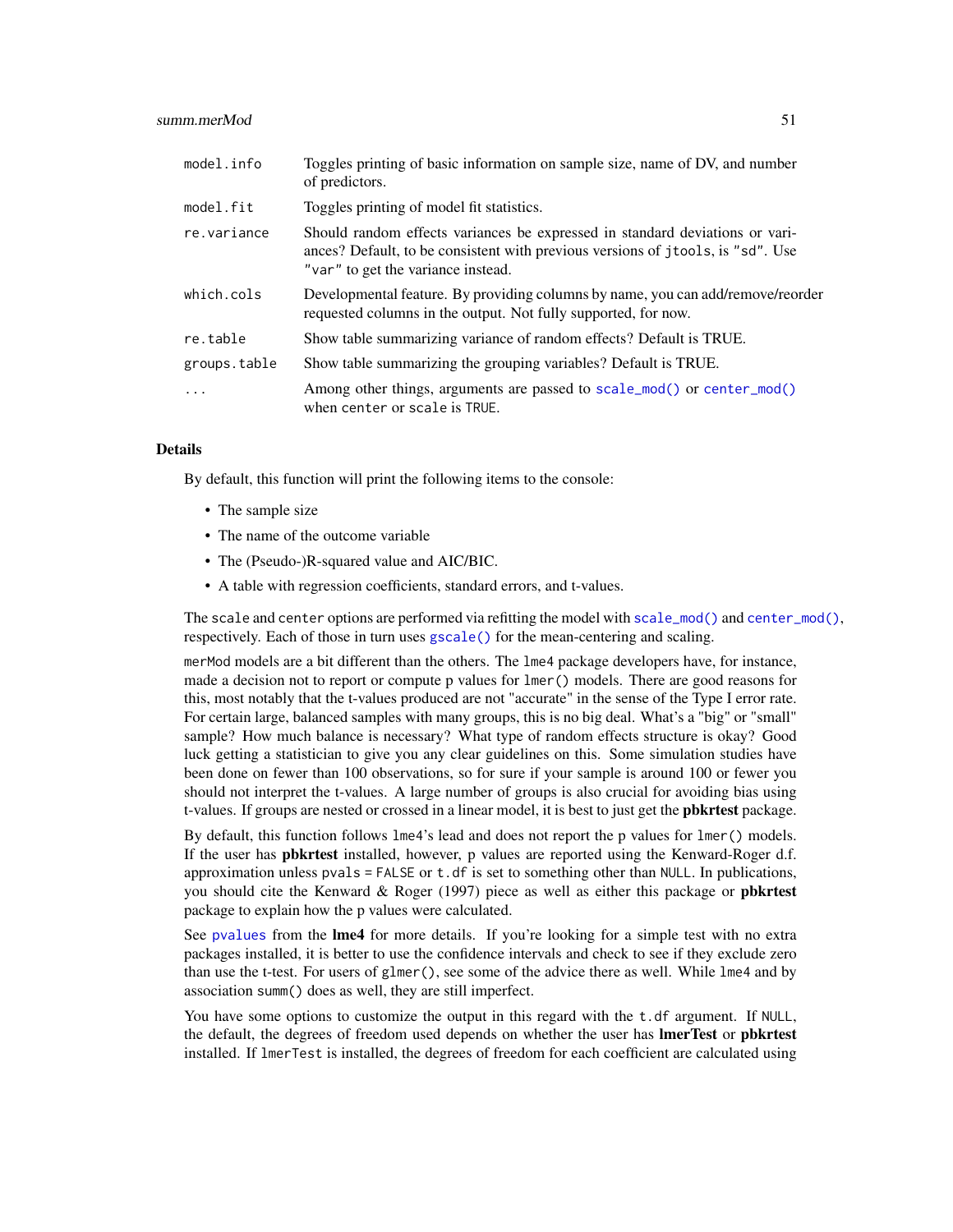the Satterthwaite method and the p values calculated accordingly. If only pbkrtest is installed or t.df is "k-r", the Kenward-Roger approximation of the standard errors and degrees of freedom for each coefficient is used. Note that Kenward-Roger standard errors can take longer to calculate and may cause R to crash with models fit to large (roughly greater than 5000 rows) datasets.

If neither is installed and the user sets pvals = TRUE, then the residual degrees of freedom is used. If  $t$ .df = "residual", then the residual d.f. is used without a message. If the user prefers to use some other method to determine the d.f., then any number provided as the argument will be used.

## About pseudo-R^2

There is no one way to calculate  $R^2$  for mixed models or nonlinear models. Many caution against interpreting or even using such approximations outside of OLS regression. With that said, this package reports one version for your benefit, though you should of course understand that it is not an unambiguous measure of model fit.

This package calculates  $R^2$  for mixed models using an adapted version of rsquared() from the piecewiseSEM package. This is an implementation of the Nakagawa & Schielzeth (2013) procedure with refinements by Johnson (2014). If you choose to report the pseudo- $R^2$  in a publication, you should cite Nakagawa & Schielzeth to explain how the calculation was done.

## Value

If saved, users can access most of the items that are returned in the output (and without rounding).

| coeftable  | The outputted table of variables and coefficients                                                          |
|------------|------------------------------------------------------------------------------------------------------------|
| rcoeftable | The secondary table with the grouping variables and random coefficients.                                   |
| gvars      | The tertiary table with the grouping variables, numbers of groups, and ICCs.                               |
| model      | The model for which statistics are displayed. This would be most useful in cases<br>in which scale = TRUE. |

Much other information can be accessed as attributes.

## Author(s)

Jacob Long <jacob.long@sc.edu>

## References

Johnson, P. C. D. (2014). Extension of Nakagawa & Schielzeth's  $R^2$  GLMM\$ to random slopes models. *Methods in Ecology and Evolution*, *5*, 944–946. doi: [10.1111/2041210X.12225](https://doi.org/10.1111/2041-210X.12225)

Kenward, M. G., & Roger, J. H. (1997). Small sample inference for fixed effects from restricted maximum likelihood. *Biometrics*, *53*, 983. doi: [10.2307/2533558](https://doi.org/10.2307/2533558)

Kuznetsova, A., Brockhoff, P. B., & Christensen, R. H. B. (2017). lmerTest package: Tests in linear mixed effects models. *Journal of Statistical Software*, *82*. doi: [10.18637/jss.v082.i13](https://doi.org/10.18637/jss.v082.i13)

Luke, S. G. (2017). Evaluating significance in linear mixed-effects models in R. *Behavior Research Methods*, *49*, 1494–1502. doi: [10.3758/s134280160809y](https://doi.org/10.3758/s13428-016-0809-y)

Nakagawa, S., & Schielzeth, H. (2013). A general and simple method for obtaining \$R^2\$ from generalized linear mixed-effects models. *Methods in Ecology and Evolution*, *4*, 133–142. doi: [10.111](https://doi.org/10.1111/j.2041-210x.2012.00261.x)1/ [j.2041210x.2012.00261.x](https://doi.org/10.1111/j.2041-210x.2012.00261.x)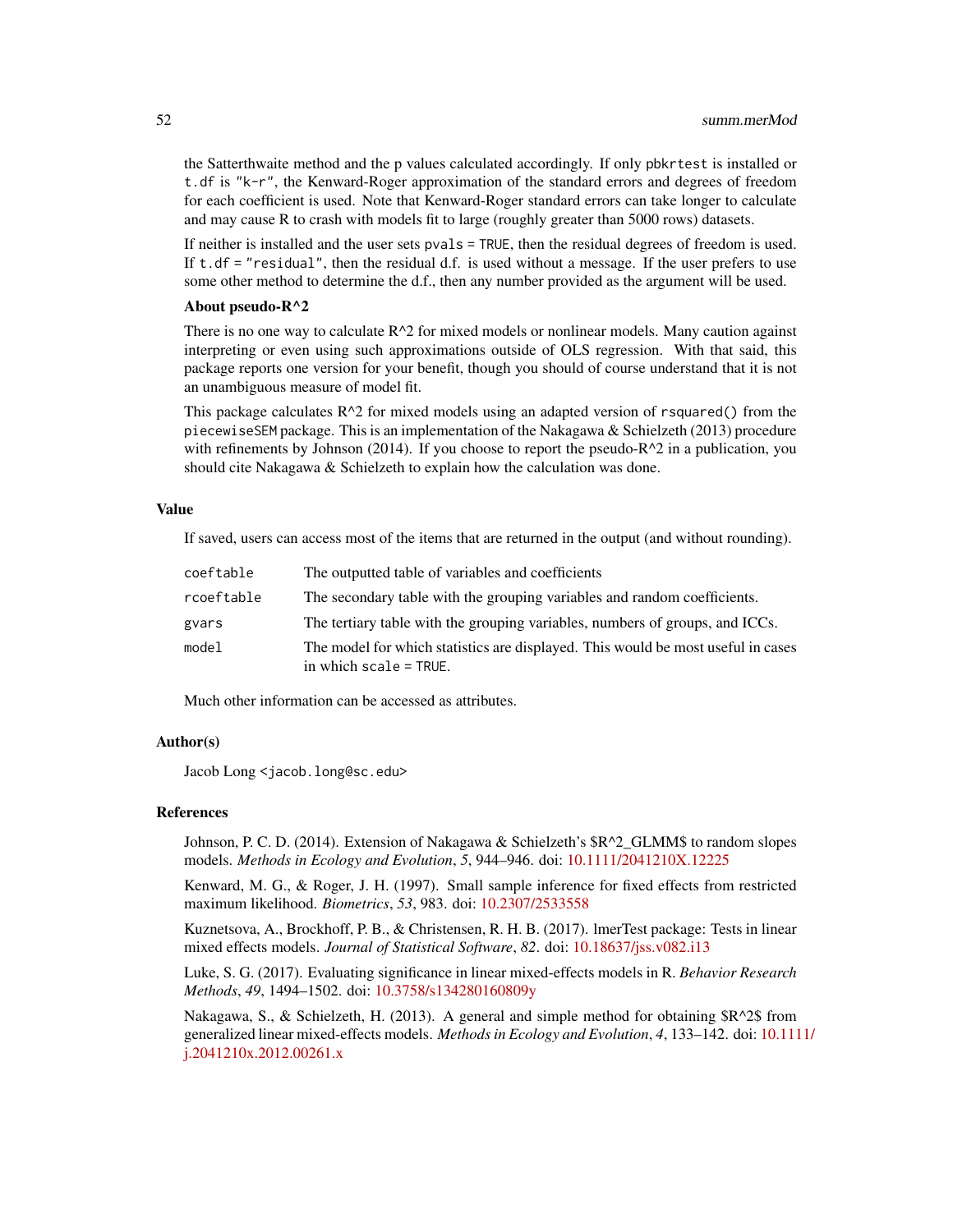summ.rq 53

## See Also

[scale\\_mod\(\)](#page-36-0) can simply perform the standardization if preferred.

[gscale\(\)](#page-17-0) does the heavy lifting for mean-centering and scaling behind the scenes.

[pbkrtest::get\\_ddf\\_Lb\(\)](#page-0-0) gets the Kenward-Roger degrees of freedom if you have pbkrtest installed.

A tweaked version of piecewiseSEM::rsquared() is used to generate the pseudo-R-squared estimates for linear models.

Other summ: [summ.glm\(](#page-41-1)), [summ.lm\(](#page-45-0)), [summ.rq\(](#page-52-0)), [summ.svyglm\(](#page-55-0))

## Examples

```
if (requireNamespace("lme4")) {
 library(lme4, quietly = TRUE)
 data(sleepstudy)
 mv <- lmer(Reaction ~ Days + (Days | Subject), sleepstudy)
 summ(mv) # Note lack of p values if you don't have lmerTest/pbkrtest
 # Without lmerTest/pbkrtest, you'll get message about Type 1 errors
 summ(mv, pvals = TRUE)
 # To suppress message, manually specify t.df argument
 summ(mv, t.df = "residual")
 # Confidence intervals may be better alternative to p values
 summ(mv, confint = TRUE)
 # Use conf.method to get profile intervals (may be slow to run)
 # summ(mv, confint = TRUE, conf.method = "profile")
}
```
<span id="page-52-0"></span>summ.rq *Quantile regression summaries with options*

## **Description**

summ() prints output for a regression model in a fashion similar to summary(), but formatted differently with more options.

```
## S3 method for class 'rq'
summ(
 model,
  scale = FALSE,
  confint = getOption("summ-confint", FALSE),
```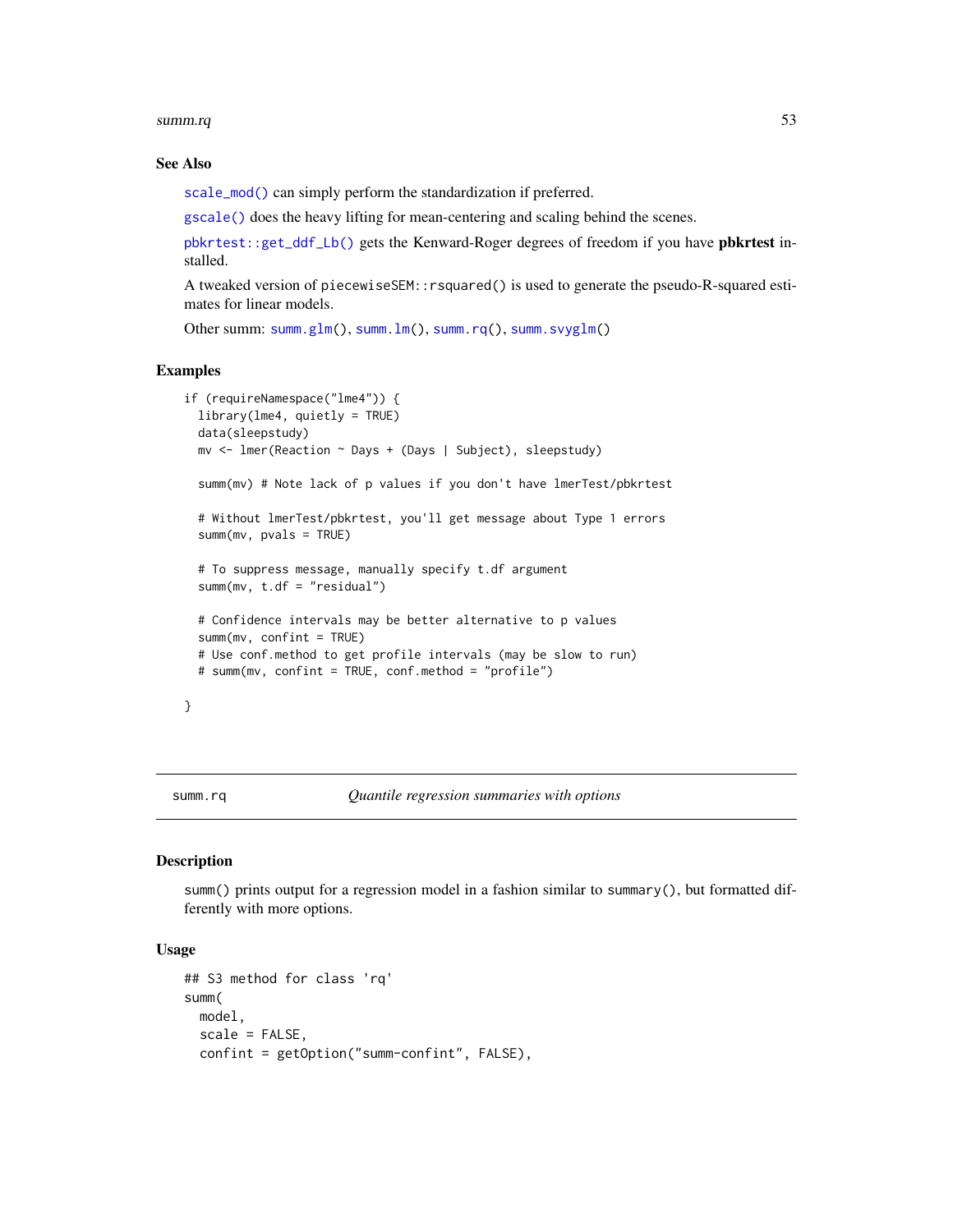```
ci.width = getOption("summ-ci.width", 0.95),
se = c("nid", "rank", "iid", "ker", "boot"),boot.sims = 1000,
boot.method = "xy",
vifs = getOption("summ-vifs", FALSE),
digits = getOption("jtools-digits", 2),
pvals = getOption("summ-pvals", TRUE),
n.sd = 1,center = FALSE,
transform.response = FALSE,
data = NULL,model.info = getOption("summ-model.info", TRUE),
model.fit = getOption("summ-model.fit", TRUE),
which.cols = NULL,
...
```
# Arguments

 $\mathcal{L}$ 

| model       | A rq model. At this time, rqs models (multiple tau parameters) are not sup-<br>ported.                                                                                                                                                                          |
|-------------|-----------------------------------------------------------------------------------------------------------------------------------------------------------------------------------------------------------------------------------------------------------------|
| scale       | If TRUE, reports standardized regression coefficients by scaling and mean-centering<br>input data (the latter can be changed via the scale.only argument). Default is<br>FALSE.                                                                                 |
| confint     | Show confidence intervals instead of standard errors? Default is FALSE.                                                                                                                                                                                         |
| ci.width    | A number between 0 and 1 that signifies the width of the desired confidence in-<br>terval. Default is .95, which corresponds to a 95% confidence interval. Ignored<br>$if conflict = FALSE.$                                                                    |
| se          | One of "nid", "rank", "iid", "ker", or "boot". "nid" is default. See quantreg::summary.rq()<br>documentation for more about these options.                                                                                                                      |
| boot.sims   | If $se = "boot",$ the number of bootstrap replications to perform. This is passed<br>as the R argument to boot.rq                                                                                                                                               |
| boot.method | If se = "boot", the type of bootstrapping method to use. Default is " $xy$ ", but see<br>$quantreg::boot.rq()$ for more options.                                                                                                                                |
| vifs        | If TRUE, adds a column to output with variance inflation factors (VIF). Default<br>is FALSE.                                                                                                                                                                    |
| digits      | An integer specifying the number of digits past the decimal to report in the out-<br>put. Default is 2. You can change the default number of digits for all jtools<br>functions with options("jtools-digits" = digits) where digits is the de-<br>sired number. |
| pvals       | Show p values? If FALSE, these are not printed. Default is TRUE.                                                                                                                                                                                                |
| n.sd        | If scale = TRUE, how many standard deviations should predictors be divided<br>by? Default is 1, though some suggest 2.                                                                                                                                          |
| center      | If you want coefficients for mean-centered variables but don't want to standard-<br>ize, set this to TRUE. Note that setting this to false does not affect whether scale<br>mean-centers variables. Use scale.only for that.                                    |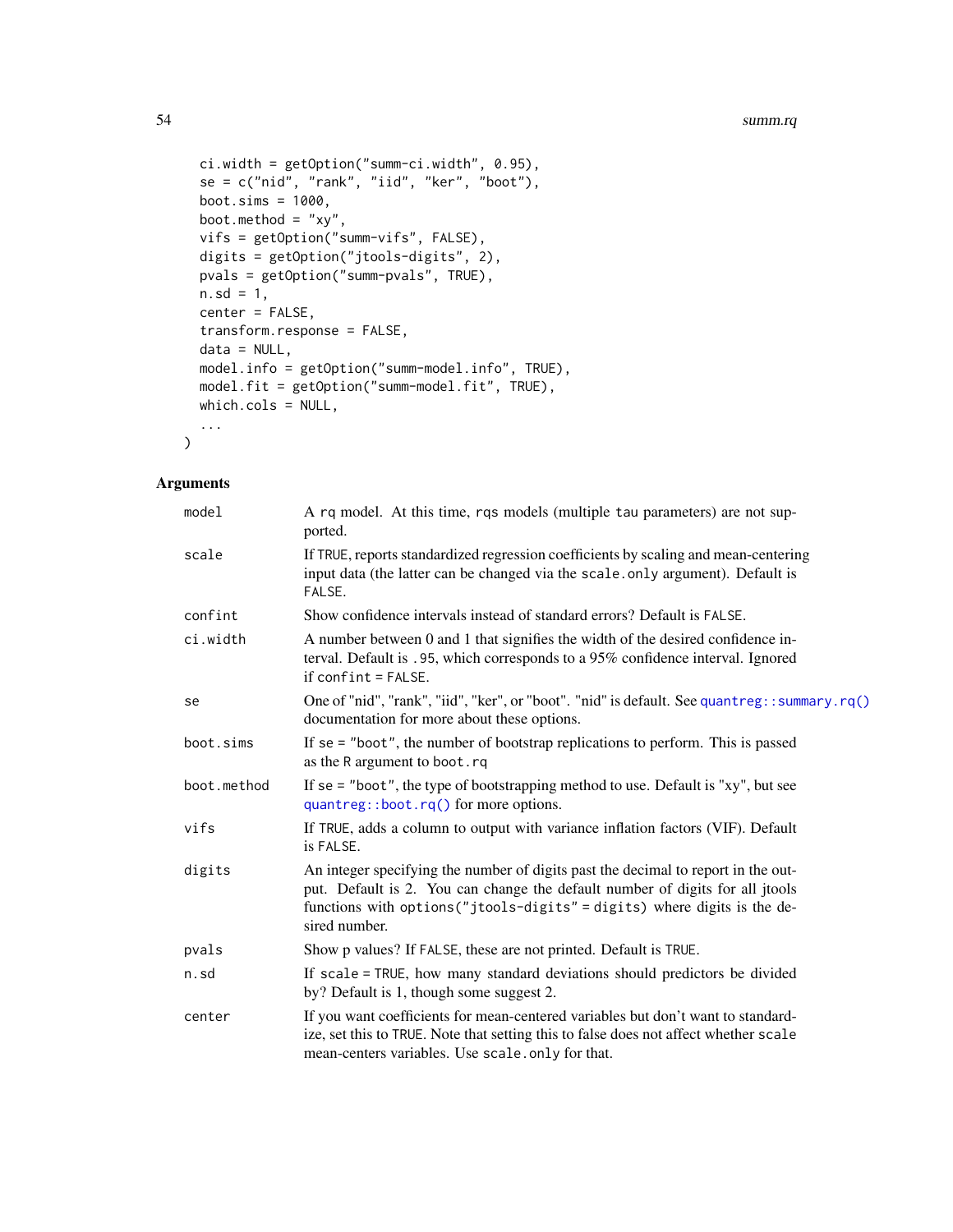#### summ.rq 55

transform.response

|            | Should scaling/centering apply to response variable? Default is FALSE.                                                                                                                                                                                                                       |
|------------|----------------------------------------------------------------------------------------------------------------------------------------------------------------------------------------------------------------------------------------------------------------------------------------------|
| data       | If you provide the data used to fit the model here, that data frame is used to<br>re-fit the model (if scale is TRUE) instead of the stats::model.frame() of<br>the model. This is particularly useful if you have variable transformations or<br>polynomial terms specified in the formula. |
| model.info | Toggles printing of basic information on sample size, name of DV, and number<br>of predictors.                                                                                                                                                                                               |
| model.fit  | Toggles printing of model fit statistics.                                                                                                                                                                                                                                                    |
| which.cols | Developmental feature. By providing columns by name, you can add/remove/reorder<br>requested columns in the output. Not fully supported, for now.                                                                                                                                            |
| $\cdots$   | Among other things, arguments are passed to scale_mod() or center_mod()<br>when center or scale is TRUE.                                                                                                                                                                                     |

# Details

This method implements most of the things I think most users would asking summary.rq for. hs, U, and gamma are ignored.

Note that when using se = "rank", there are no standard errors, test statistics, or p values calculated.

About the R1 fit statistic: Described in Koenker \& Machado (1999), this offers an interpretation similar to R-squared in OLS regression. While you could calculate R-squared for these models, it goes against the underlying theoretical rationale for them. Koenker himself is not a big fan of R1 either, but it's something. See Koenker \& Machado (1999) for more info.

## References

Koenker, R., & Machado, J. A. F. (1999). Goodness of fit and related inference processes for quantile regression. *Journal of the American Statistical Association*, 94, 1296–1310. https://doi.org/10.1080/01621459.1999.1047

## See Also

Other summ: [summ.glm\(](#page-41-1)), [summ.lm\(](#page-45-0)), [summ.merMod\(](#page-48-0)), [summ.svyglm\(](#page-55-0))

# Examples

```
if (requireNamespace("quantreg")) {
library(quantreg)
data(engel)
fitrq \leq rq(income \sim foodexp, data = engel, tau = 0.5)
summ(fitrq)
}
```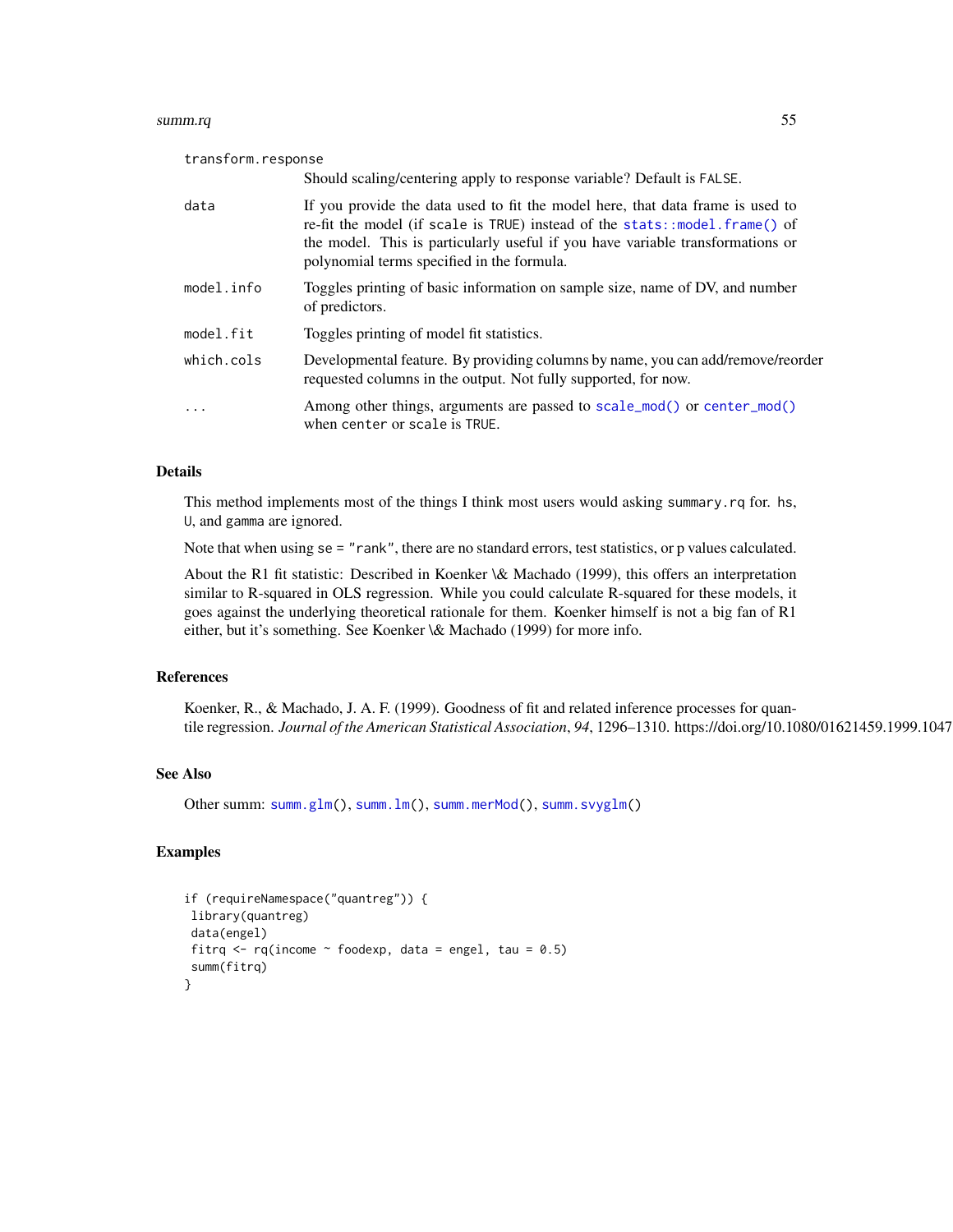<span id="page-55-0"></span>

summ() prints output for a regression model in a fashion similar to summary(), but formatted differently with more options.

# Usage

```
## S3 method for class 'svyglm'
summ(
 model,
 scale = FALSE,
 confint = getOption("summ-confint", FALSE),
 ci.width = getOption("summ-ci.width", 0.95),
 digits = getOption("jtools-digits", default = 2),
 pvals = getOption("summ-pvals", TRUE),
 n.sd = 1,center = FALSE,
 transform.response = FALSE,
 scale.only = FALSE,
 exp = FALSE,vifs = getOption("summ-vifs", FALSE),
 model.info = getOption("summ-model.info", TRUE),
 model.fit = getOption("summ-model.fit", TRUE),
 which.cols = NULL,
  ...
)
```
## Arguments

| model    | A svyglm object.                                                                                                                                                                                                                                                 |
|----------|------------------------------------------------------------------------------------------------------------------------------------------------------------------------------------------------------------------------------------------------------------------|
| scale    | If TRUE, reports standardized regression coefficients by scaling and mean-centering<br>input data (the latter can be changed via the scale.only argument). Default is<br>FALSE.                                                                                  |
| confint  | Show confidence intervals instead of standard errors? Default is FALSE.                                                                                                                                                                                          |
| ci.width | A number between 0 and 1 that signifies the width of the desired confidence in-<br>terval. Default is .95, which corresponds to a 95% confidence interval. Ignored<br>$if conflict = FALSE.$                                                                     |
| digits   | An integer specifying the number of digits past the decimal to report in the out-<br>put. Default is 2. You can change the default number of digits for all jtools<br>functions with options ("jtools-digits" = digits) where digits is the de-<br>sired number. |
| pvals    | Show p values? If FALSE, these are not printed. Default is TRUE.                                                                                                                                                                                                 |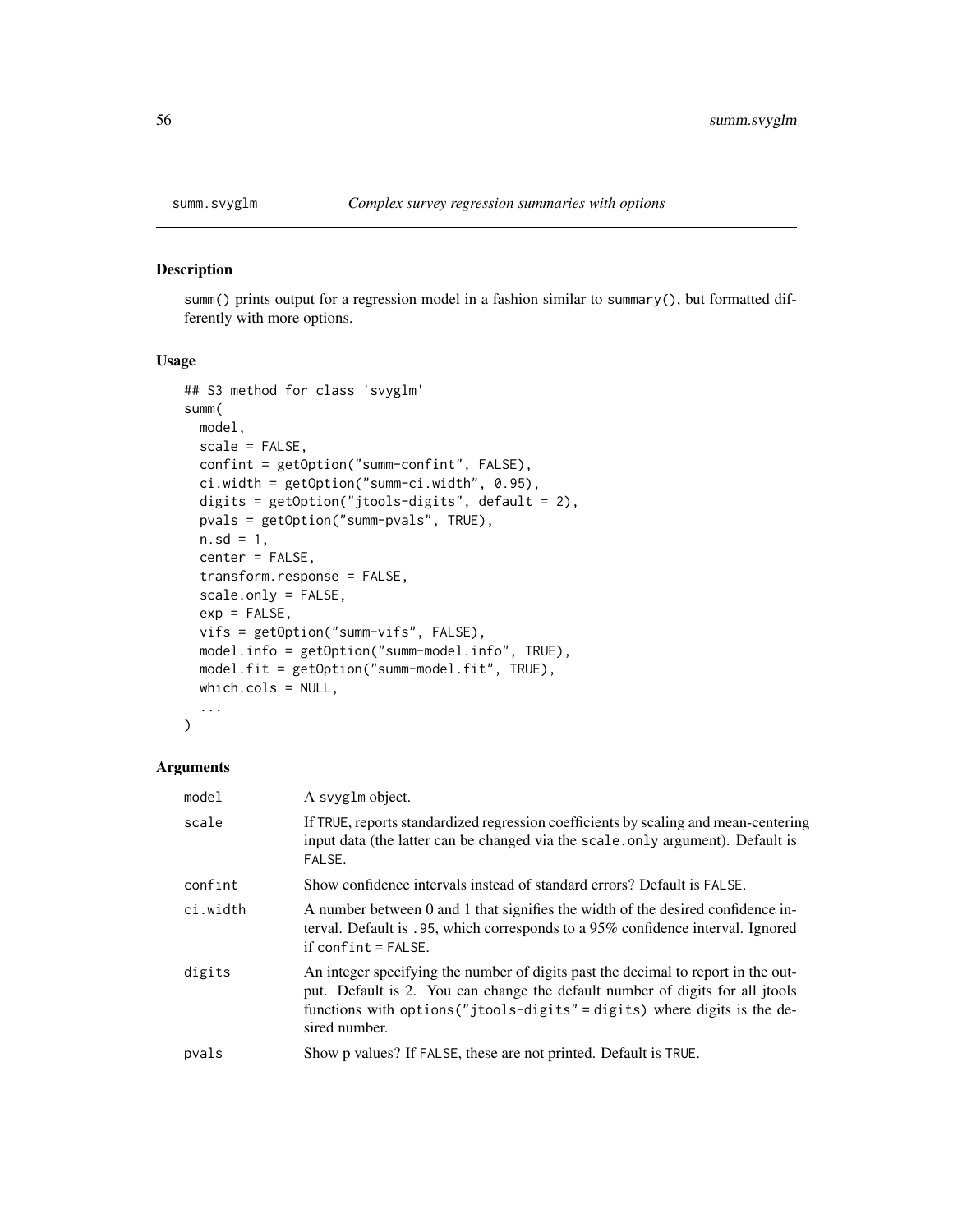| n.sd               | If scale = TRUE, how many standard deviations should predictors be divided<br>by? Default is 1, though some suggest 2.                                                                                                                     |
|--------------------|--------------------------------------------------------------------------------------------------------------------------------------------------------------------------------------------------------------------------------------------|
| center             | If you want coefficients for mean-centered variables but don't want to standard-<br>ize, set this to TRUE. Note that setting this to false does not affect whether scale<br>mean-centers variables. Use scale.only for that.               |
| transform.response |                                                                                                                                                                                                                                            |
|                    | Should scaling/centering apply to response variable? Default is FALSE.                                                                                                                                                                     |
| scale.only         | If you want to scale but not center, set this to TRUE. Note that for legacy reasons,<br>setting scale = TRUE and center = FALSE will not achieve the same effect. De-<br>fault is FALSE.                                                   |
| exp                | If TRUE, reports exponentiated coefficients with confidence intervals for expo-<br>nential models like logit and Poisson models. This quantity is known as an odds<br>ratio for binary outcomes and incidence rate ratio for count models. |
| vifs               | If TRUE, adds a column to output with variance inflation factors (VIF). Default<br>is FALSE.                                                                                                                                               |
| model.info         | Toggles printing of basic information on sample size, name of DV, and number<br>of predictors.                                                                                                                                             |
| model.fit          | Toggles printing of model fit statistics.                                                                                                                                                                                                  |
| which.cols         | Developmental feature. By providing columns by name, you can add/remove/reorder<br>requested columns in the output. Not fully supported, for now.                                                                                          |
|                    | Among other things, arguments are passed to scale_mod() or center_mod()<br>when center or scale is TRUE.                                                                                                                                   |

# Details

By default, this function will print the following items to the console:

- The sample size
- The name of the outcome variable
- The (Pseudo-)R-squared value and AIC.
- A table with regression coefficients, standard errors, t values, and p values.

The scale and center options are performed via refitting the model with [scale\\_mod\(\)](#page-36-0) and [center\\_mod\(\)](#page-3-0), respectively. Each of those in turn uses [gscale\(\)](#page-17-0) for the mean-centering and scaling. These functions can handle svyglm objects correctly by calling svymean() and svyvar() to compute means and standard deviations. Weights are not altered. The fact that the model is refit means the runtime will be similar to the original time it took to fit the model.

# Value

If saved, users can access most of the items that are returned in the output (and without rounding).

| coeftable | The outputted table of variables and coefficients                                                          |
|-----------|------------------------------------------------------------------------------------------------------------|
| model     | The model for which statistics are displayed. This would be most useful in cases<br>in which scale = TRUE. |

Much other information can be accessed as attributes.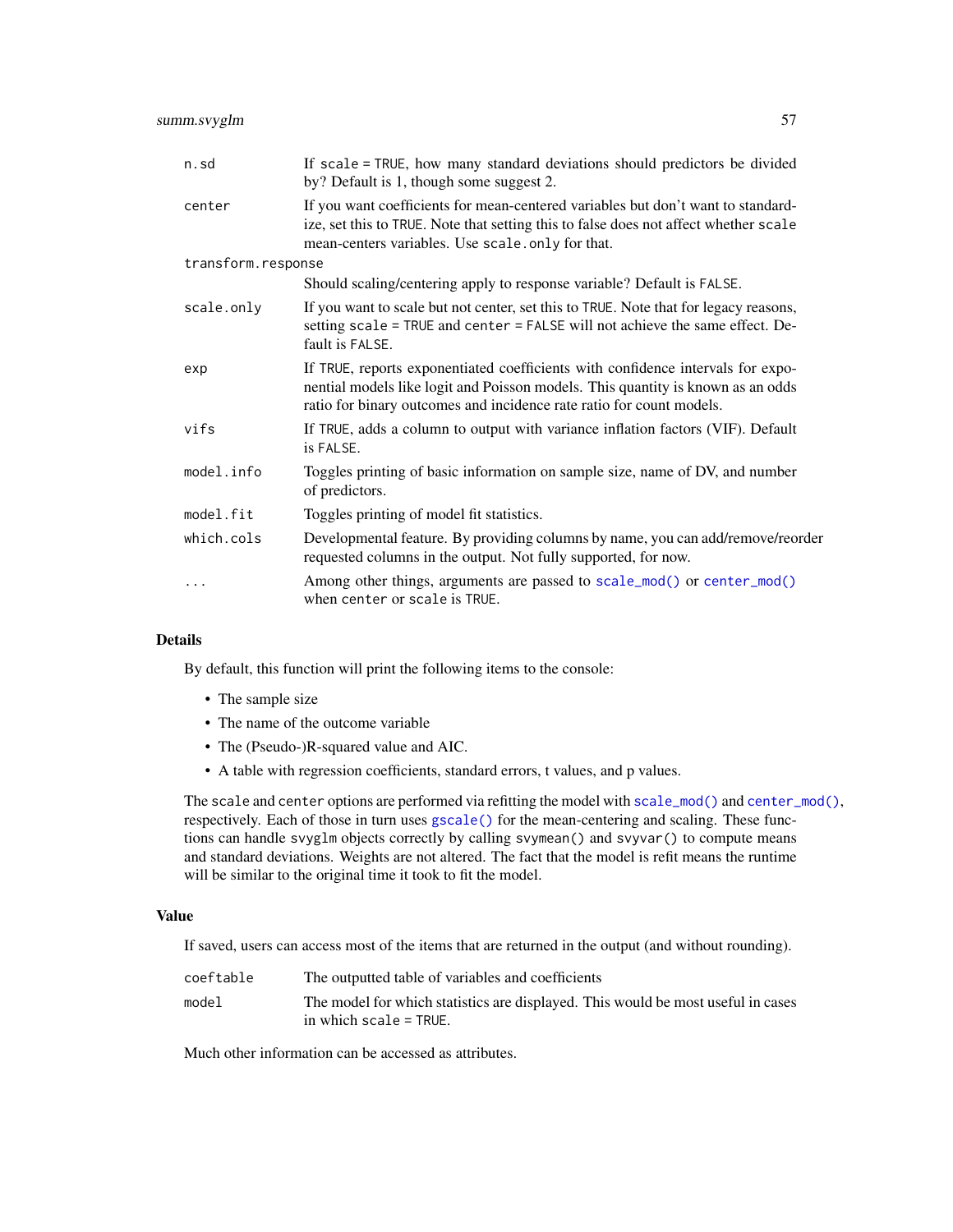## Author(s)

Jacob Long <jacob.long@sc.edu>

# See Also

[scale\\_mod\(\)](#page-36-0) can simply perform the standardization if preferred.

[gscale\(\)](#page-17-0) does the heavy lifting for mean-centering and scaling behind the scenes.

Other summ: [summ.glm\(](#page-41-1)), [summ.lm\(](#page-45-0)), [summ.merMod\(](#page-48-0)), [summ.rq\(](#page-52-0))

## Examples

```
if (requireNamespace("survey")) {
 library(survey)
 data(api)
 dstrat \leq svydesign(id = \sim1, strata =\sim stype, weights =\sim pw,
                       data = apistrat, fpc =\sim fpc)
 regmodel <- svyglm(api00 ~ ell * meals, design = dstrat)
 summ(regmodel)
}
```
<span id="page-57-0"></span>svycor *Calculate Pearson correlations with complex survey data*

# Description

svycor extends the survey package by calculating correlations with syntax similar to the original package, which for reasons unknown lacks such a function.

```
svycor(
  formula,
 design,
 na.rm = FALSE,digits = getOption("jtools-digits", default = 2),
 sig.stats = FALSE,
 bootn = 1000.
 mean1 = TRUE,...
)
```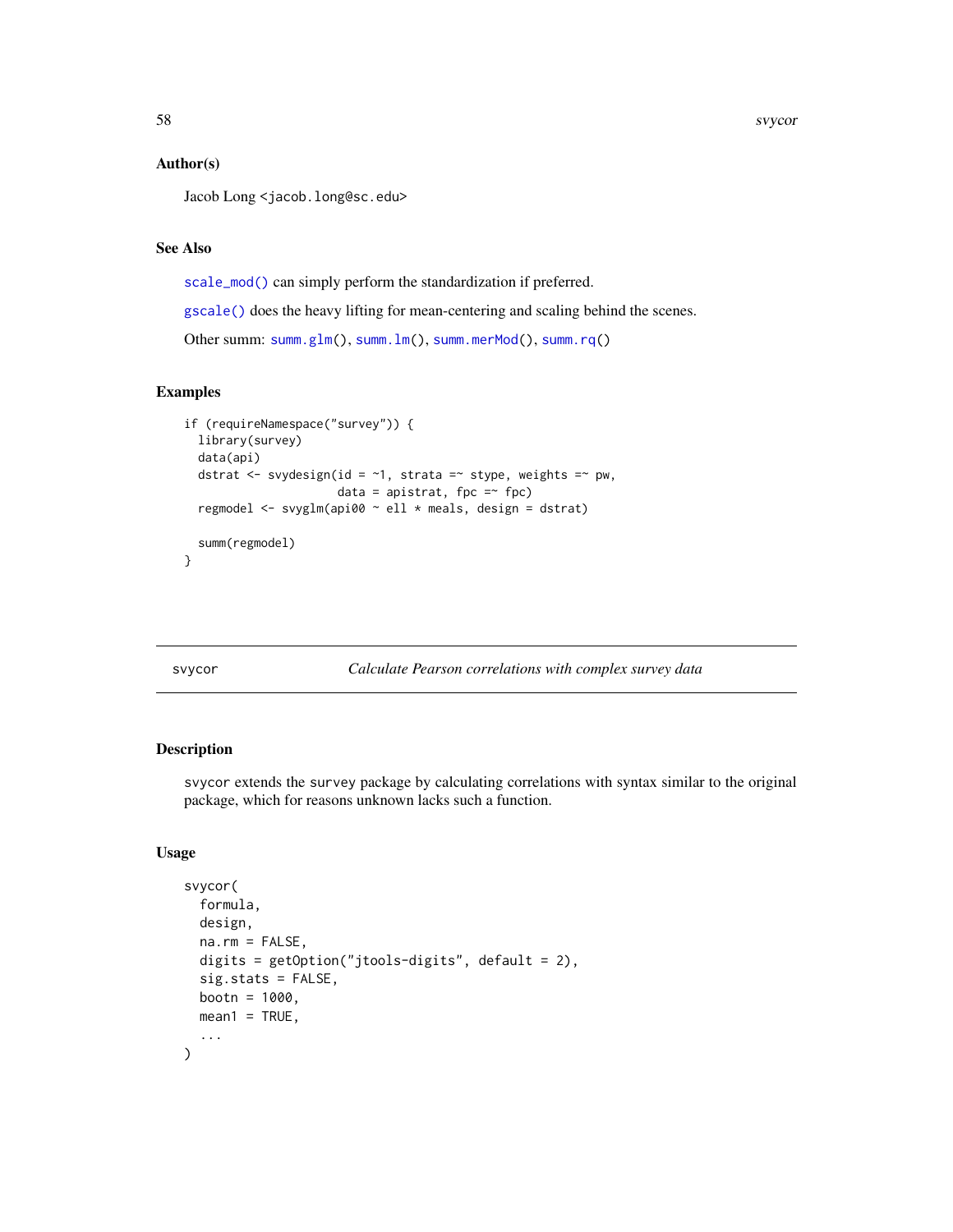#### svycor 59

## Arguments

| formula   | A formula (e.g., $\sim$ var1+var2) specifying the terms to correlate.                                                                                                                                                                                                                                                                               |
|-----------|-----------------------------------------------------------------------------------------------------------------------------------------------------------------------------------------------------------------------------------------------------------------------------------------------------------------------------------------------------|
| design    | The survey. design or svyrep. design object.                                                                                                                                                                                                                                                                                                        |
| na.rm     | Logical. Should cases with missing values be dropped?                                                                                                                                                                                                                                                                                               |
| digits    | An integer specifying the number of digits past the decimal to report in the out-<br>put. Default is 2. You can change the default number of digits for all jtools<br>functions with options ("jtools-digits" = digits) where digits is the de-<br>sired number.                                                                                    |
| sig.stats | Logical. Perform non-parametric bootstrapping (using wtd.cor) to generate<br>standard errors and associated t- and p-values. See details for some considera-<br>tions when doing null hypothesis testing with complex survey correlations.                                                                                                          |
| bootn     | If sig. stats is TRUE, this defines the number of bootstraps to be run to gen-<br>erate the standard errors and p-values. For large values and large datasets, this<br>can contribute considerably to processing time.                                                                                                                              |
| mean1     | If sig. stats is TRUE, it is important to know whether the sampling weights<br>should have a mean of 1. That is, should the standard errors be calculated as if<br>the number of rows in your dataset is the total number of observations (TRUE)<br>or as if the sum of the weights in your dataset is the total number of observations<br>(FALSE)? |
| .         | Additional arguments passed to svyvar().                                                                                                                                                                                                                                                                                                            |

# Details

This function extends the survey package by calculating the correlations for user-specified variables in survey design and returning a correlation matrix.

Using the [wtd.cor](#page-0-0) function, this function also returns standard errors and p-values for the correlation terms using a sample-weighted bootstrapping procedure. While correlations do not require distributional assumptions, hypothesis testing (i.e.,  $r > 0$ ) does. The appropriate way to calculate standard errors and use them to define a probability is not straightforward in this scenario since the weighting causes heteroskedasticity, thereby violating an assumption inherent in the commonly used methods for converting Pearson's correlations into t-values. The method provided here is defensible, but if reporting in scientific publications the method should be spelled out.

## Value

If significance tests are not requested, there is one returned value:

| cors | The correlation matrix (without rounding) |  |  |  |
|------|-------------------------------------------|--|--|--|
|------|-------------------------------------------|--|--|--|

If significance tests are requested, the following are also returned:

| p.values | A matrix of p values        |
|----------|-----------------------------|
| t.values | A matrix of t values        |
| std.err  | A matrix of standard errors |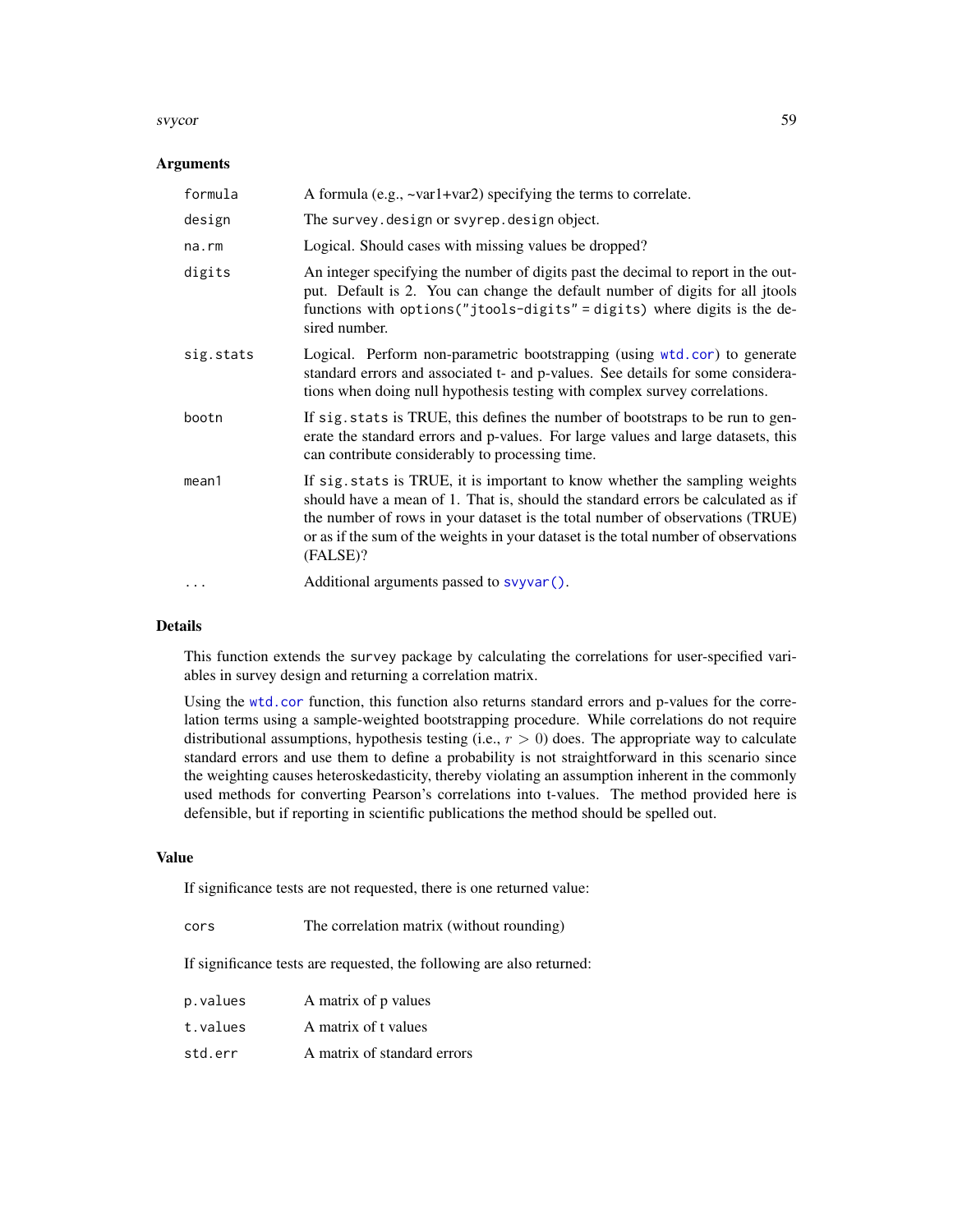# Note

This function was designed in part on the procedure recommended by Thomas Lumley, the author of the survey package, on [Stack Overflow.](https://stackoverflow.com/questions/34418822/pearson-correlation-coefficient-in-rs-survey-package#41031088) However, he has not reviewed or endorsed this implementation. All defects are attributed to the author.

## Author(s)

Jacob Long <jacob.long@sc.edu>

## See Also

[wtd.cor](#page-0-0), [svymean\(\)](#page-0-0)

Other survey package extensions: [svysd\(](#page-59-0))

Other survey tools: [pf\\_sv\\_test\(](#page-30-0)), [svysd\(](#page-59-0)), [weights\\_tests\(](#page-65-0)), [wgttest\(](#page-66-0))

# Examples

```
if (requireNamespace("survey")) {
library(survey)
data(api)
# Create survey design object
dstrat \leq svydesign(id = \sim1, strata = \simstype, weights = \simpw,
                      data = apistrat, fpc = \simfpc)
# Print correlation matrix
svycor(~api00 + api99 + dnum, design = dstrat)
# Save the results, extract correlation matrix
out \leq svycor(\approxapi00 + api99 + dnum, design = dstrat)
out$cors
}
```
<span id="page-59-0"></span>svysd *Calculate standard deviations with complex survey data*

# Description

svysd extends the survey package by calculating standard deviations with syntax similar to the original package, which provides only a [svyvar\(\)](#page-0-0) function.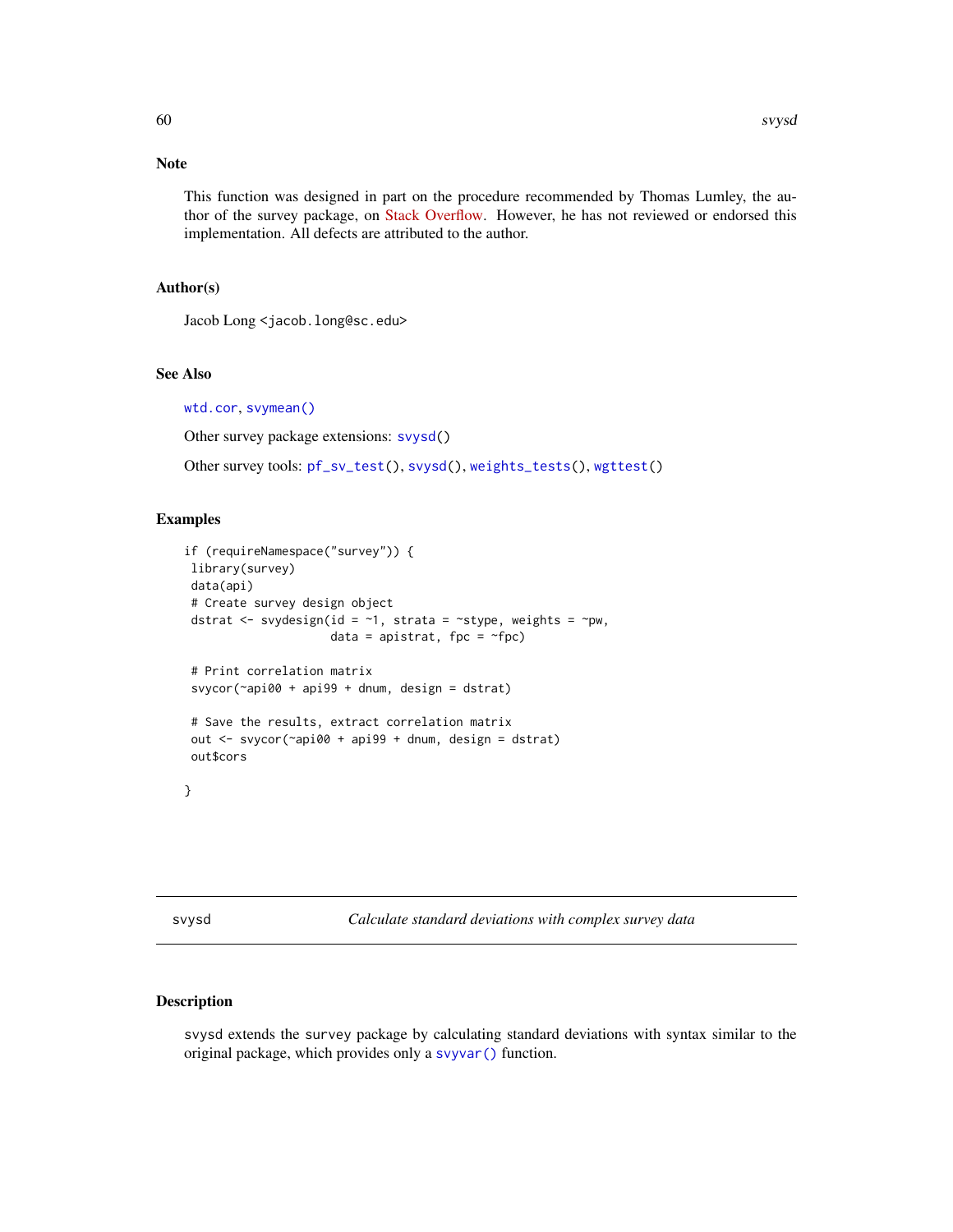svysd 61

# Usage

```
svysd(
  formula,
  design,
 na.rm = FALSE,
  digits = getOption("jtools-digits", default = 3),
  ...
\lambda
```
## Arguments

| formula | A formula (e.g., $\sim$ var1+var2) specifying the term(s) of interest.                                                                                                                                                                                           |
|---------|------------------------------------------------------------------------------------------------------------------------------------------------------------------------------------------------------------------------------------------------------------------|
| design  | The survey. design or svyrep. design object.                                                                                                                                                                                                                     |
| na.rm   | Logical. Should cases with missing values be dropped?                                                                                                                                                                                                            |
| digits  | An integer specifying the number of digits past the decimal to report in the out-<br>put. Default is 3. You can change the default number of digits for all jtools<br>functions with options ("jtools-digits" = digits) where digits is the de-<br>sired number. |
| .       | Additional arguments passed to svyvar().                                                                                                                                                                                                                         |
|         |                                                                                                                                                                                                                                                                  |

# Details

An alternative is to simply do sqrt(svyvar(~term,design = design)). However, if printing and sharing the output, this may be misleading since the output will say "variance."

# Note

This function was designed independent of the survey package and is neither endorsed nor known to its authors.

# See Also

# [svyvar\(\)](#page-0-0)

```
Other survey package extensions: svycor()
Other survey tools: pf_sv_test(), svycor(), weights_tests(), wgttest()
```
# Examples

```
if (requireNamespace("survey")) {
library(survey)
data(api)
# Create survey design object
dstrat \leq svydesign(id = \leq1, strata = \leqstype, weights = \simpw, data = apistrat,
                      fpc=~fpc)
# Print the standard deviation of some variables
svysd(~api00+ell+meals, design = dstrat)
}
```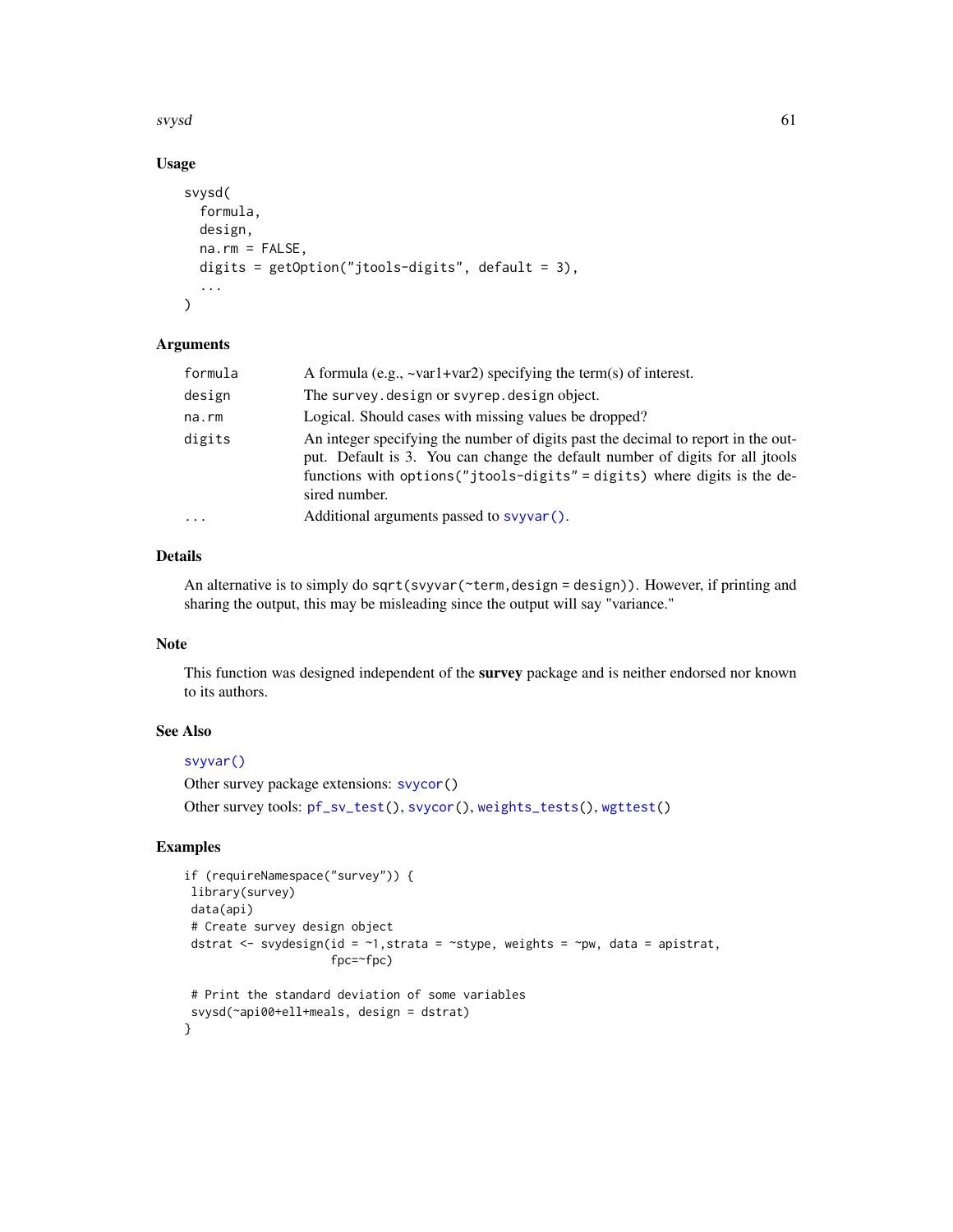theme\_apa() is designed to work like any other complete theme from [ggplot](#page-0-0). To the extent possible, it aligns with the (vague) APA figure guidelines.

# Usage

```
theme_apa(
  legend.pos = "right",
  legend.use.title = FALSE,
 legend.font.size = 12,
 x.font.size = 12,
 y.font.size = 12,
 facet.title.size = 12,
  remove.y.gridlines = TRUE,
 remove.x.gridlines = TRUE
)
```
# Arguments

| legend.pos         | One of "right", "left", "top", "bottom", "topleft", "topright", "topmiddle",<br>"bottomleft", "bottomright", or "bottommiddle". Positions the legend,<br>which will layer on top of any geoms, on the plane. |
|--------------------|--------------------------------------------------------------------------------------------------------------------------------------------------------------------------------------------------------------|
| legend.use.title   |                                                                                                                                                                                                              |
|                    | Logical. Specify whether to include a legend title. Defaults to FALSE.                                                                                                                                       |
| legend.font.size   |                                                                                                                                                                                                              |
|                    | Integer indicating the font size of the labels in the legend. Default and APA-<br>recommended is 12, but if there are many labels it may be necessary to choose<br>a smaller size.                           |
| x.font.size        | Font size of x-axis label.                                                                                                                                                                                   |
| y.font.size        | Font size of x-axis label.                                                                                                                                                                                   |
| facet.title.size   |                                                                                                                                                                                                              |
|                    | Font size of facet labels.                                                                                                                                                                                   |
| remove.y.gridlines |                                                                                                                                                                                                              |
|                    | Should the coordinate grid on the y-axis (horizontal lines) be removed? Default<br>is TRUE.                                                                                                                  |
| remove.x.gridlines |                                                                                                                                                                                                              |
|                    | Should the coordinate grid on the x-axis (vertical lines) be removed? Default is<br>TRUE.                                                                                                                    |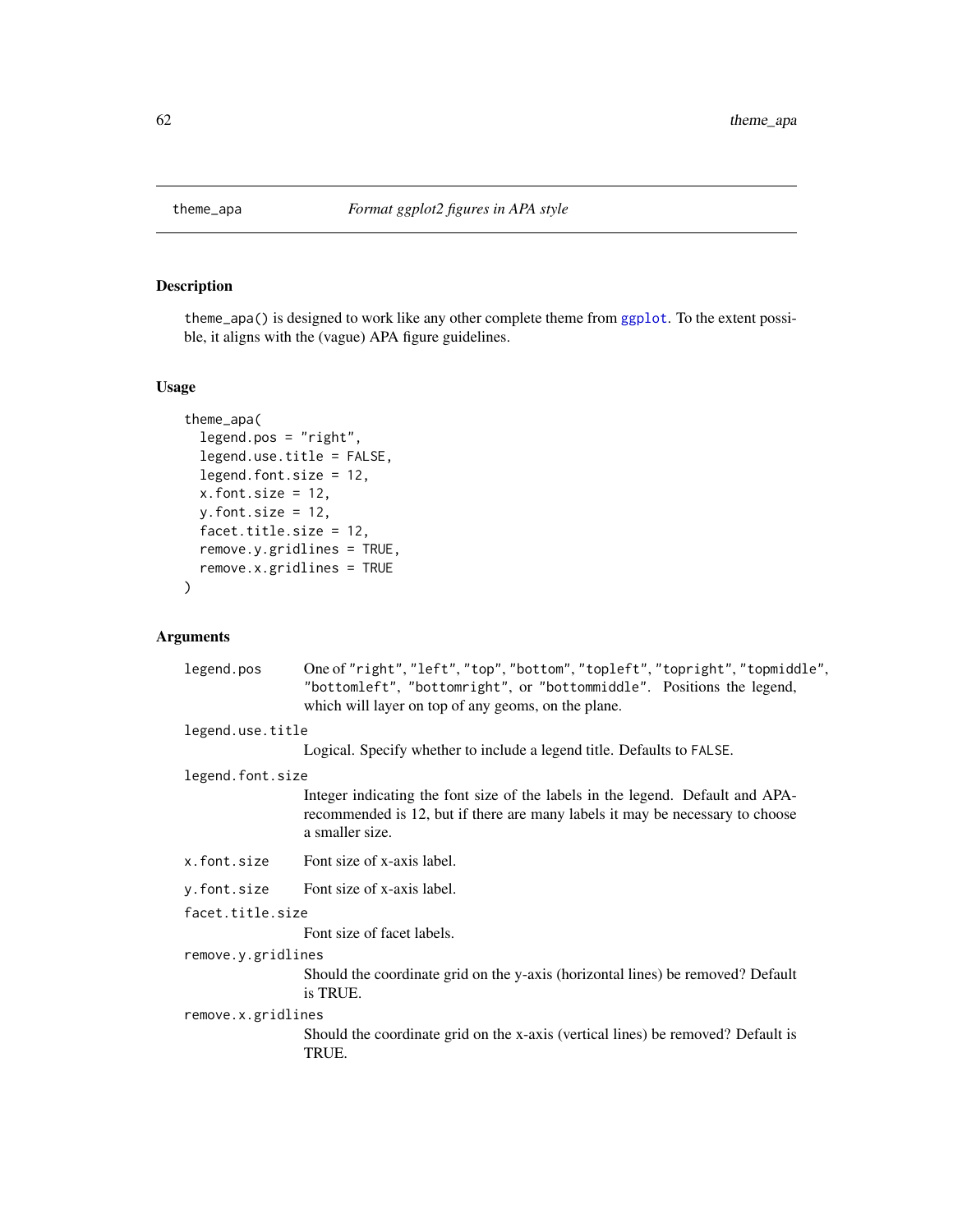#### theme\_apa 63

#### Details

This function applies a theme to ggplot2 figures with a style that is roughly in line with APA guidelines. Users may need to perform further operations for their specific use cases.

There are some things to keep in mind about APA style figures:

- Main titles should be written in the word processor or typesetter rather than on the plot image itself.
- In some cases, users can forgo a legend in favor of describing the figure in a caption (also written in the word processor/typesetter).
- Legends are typically embedded on the coordinate plane of the figure rather than next to it, as is default in ggplot2.
- Use of color is generally discouraged since most of the applications for which APA figures are needed involve eventual publication in non-color print media.
- There are no hard and fast rules on font size, though APA recommends choosing between 8 and 14-point. Fonts in figures should be sans serif.

Because APA style calls for positioning legends on the plane itself, this function includes options for choosing a position–top left, top right, bottom left, bottom right–to place the legend. ggplot2 provides no obvious way to automatically choose a position that overlaps least with the geoms (the plotted data), so users will need to choose one.

Facetting is supported, but APA guidelines are considerably less clear for such situations.

This theme was created with inspiration from Rudolf Cardinal's [code,](http://egret.psychol.cam.ac.uk/statistics/R/graphs2.html) which required updating for newer versions of ggplot2 and adaptations for APA style.

# Author(s)

Jacob Long <jacob.long@sc.edu>

## References

American Psychological Association. (2010). *Publication manual of the American Psychological Association, Sixth Edition*. Washington, DC: American Psychological Association.

Nicol, A.A.M. & Pexman, P.M. (2010). *Displaying your findings: A practical guide for creating figures, posters, and presentations, Sixth Edition*. Washington, D.C.: American Psychological Association.

## See Also

[ggplot](#page-0-0), [theme](#page-0-0)

# Examples

```
# Create plot with ggplot2
library(ggplot2)
plot <- ggplot(mpg, aes(cty, hwy)) +
 geom_jitter()
```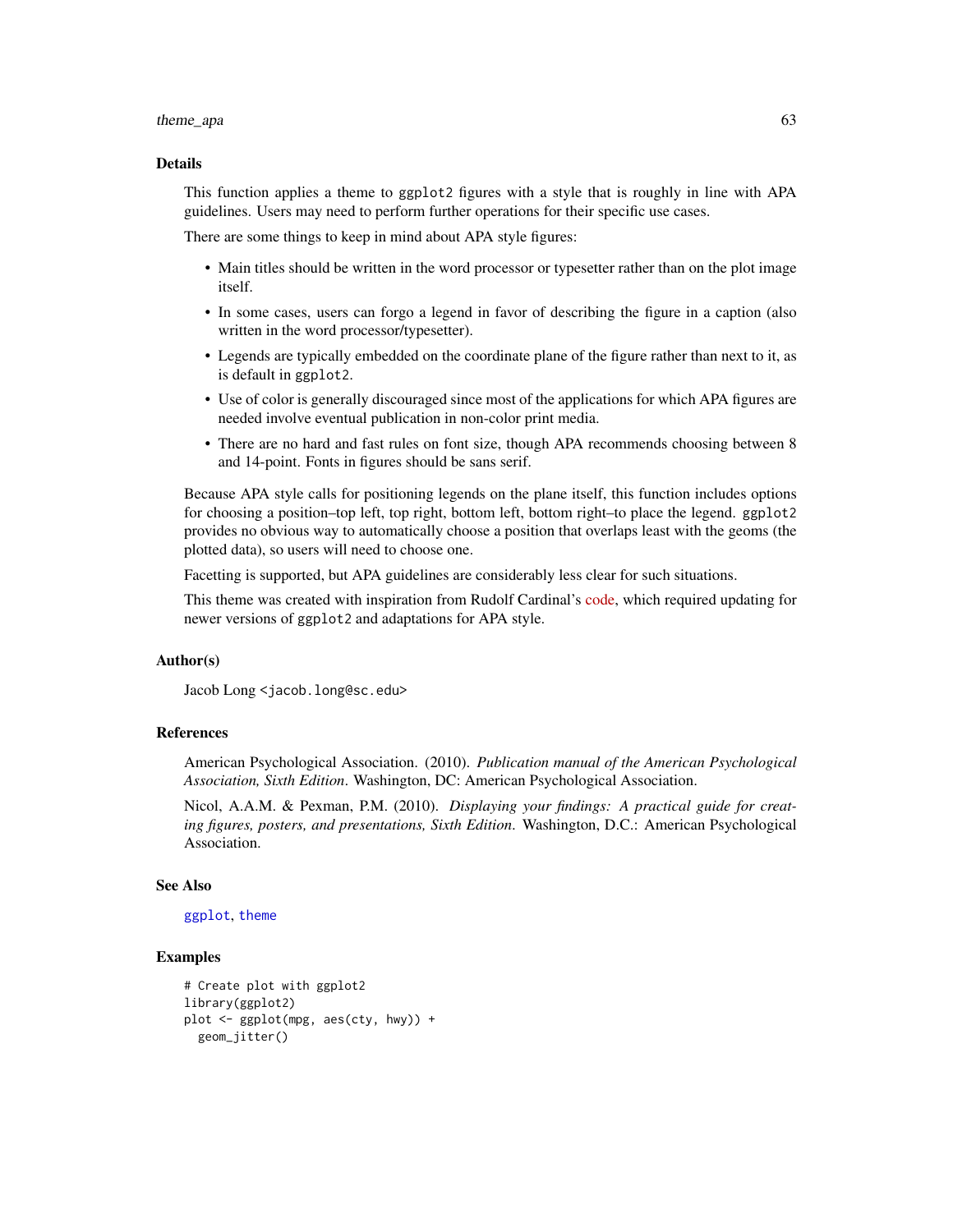```
# Add APA theme with defaults
plot + theme_apa()
```
theme\_nice *A nice, flexible* ggplot2 *theme*

# Description

theme\_nice is designed to work like any other complete theme from [ggplot](#page-0-0). It has a nice appearance.

# Usage

```
theme_nice(
  legend.pos = "right",
  style = c("white", "light", "dark_blue", "dark_gray"),
 base_size = 11,
 base_family = ",
 base_line_size = base_size/22,
 base_rect_size = base_size/22
\lambda
```
## Arguments

| legend.pos  | One of "right", "left", "top", "bottom" (outside the plotting area), "topleft",<br>"topright", "topmiddle", "bottomleft", "bottomright", or "bottommiddle"<br>(inside the plotting area). |
|-------------|-------------------------------------------------------------------------------------------------------------------------------------------------------------------------------------------|
| style       | One of "white", "light", "dark_blue", or "dark_gray". "white" sets the<br>background to white, "light" to light gray, "dark_gray" to dark gray, "dark_blue"<br>to dark blue.              |
| base_size   | base font size, given in pts.                                                                                                                                                             |
| base_family | base font family                                                                                                                                                                          |
|             | base_line_size base size for line elements                                                                                                                                                |
|             | base_rect_size base size for rect elements                                                                                                                                                |

# Author(s)

Jacob Long <jacob.long@sc.edu>

# Examples

```
# Create plot with ggplot2
library(ggplot2)
plot <- ggplot(mpg, aes(cty, hwy)) +
  geom_jitter() + theme_nice()
```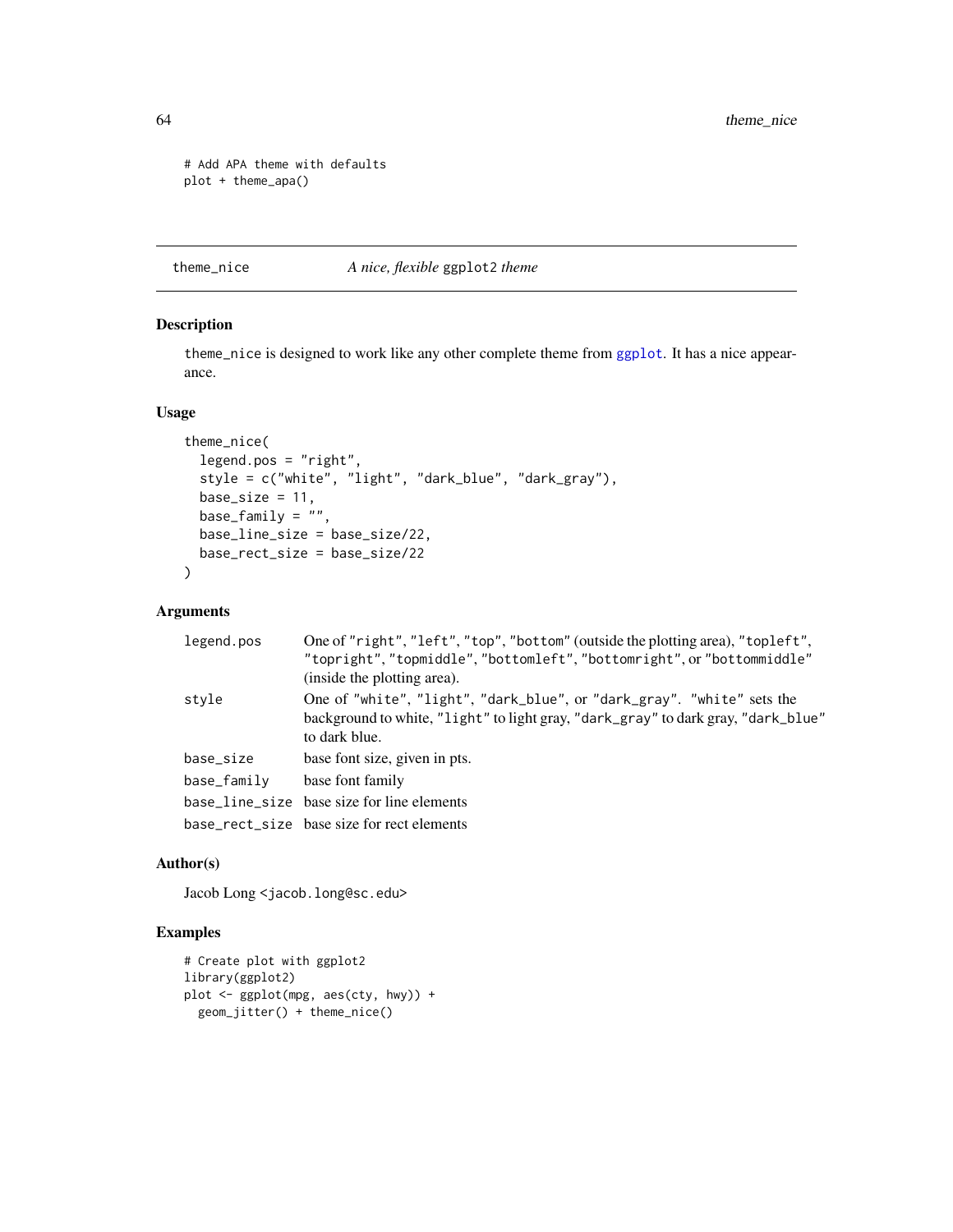These are functions used for compatibility with broom's tidying functions to facilitate use with huxreg, thereby making [export\\_summs](#page-10-0) works.

## Usage

```
## S3 method for class 'summ'
tidy(x, conf.int = FALSE, conf.level = 0.95, ...)
## S3 method for class 'summ.merMod'
tidy(x, conf.int = FALSE, conf.level = 0.95, ...)
## S3 method for class 'summ.lm'
glance(x, ...)
## S3 method for class 'summ.glm'
glance(x, \ldots)## S3 method for class 'summ.svyglm'
glance(x, \ldots)## S3 method for class 'summ.merMod'
\text{glance}(x, \ldots)## S3 method for class 'summ.rq'
\text{glance}(x, \ldots)
```
## Arguments

| $\mathsf{x}$ | The summ object.                                                        |
|--------------|-------------------------------------------------------------------------|
| conf.int     | Include confidence intervals? Default is FALSE.                         |
| conf.level   | How wide confidence intervals should be, if requested. Default is 0.95. |
| .            | Other arguments (usually ignored)                                       |

#### Value

A data.frame with columns matching those appropriate for the model type per glance documentation.

## See Also

[glance](#page-0-0)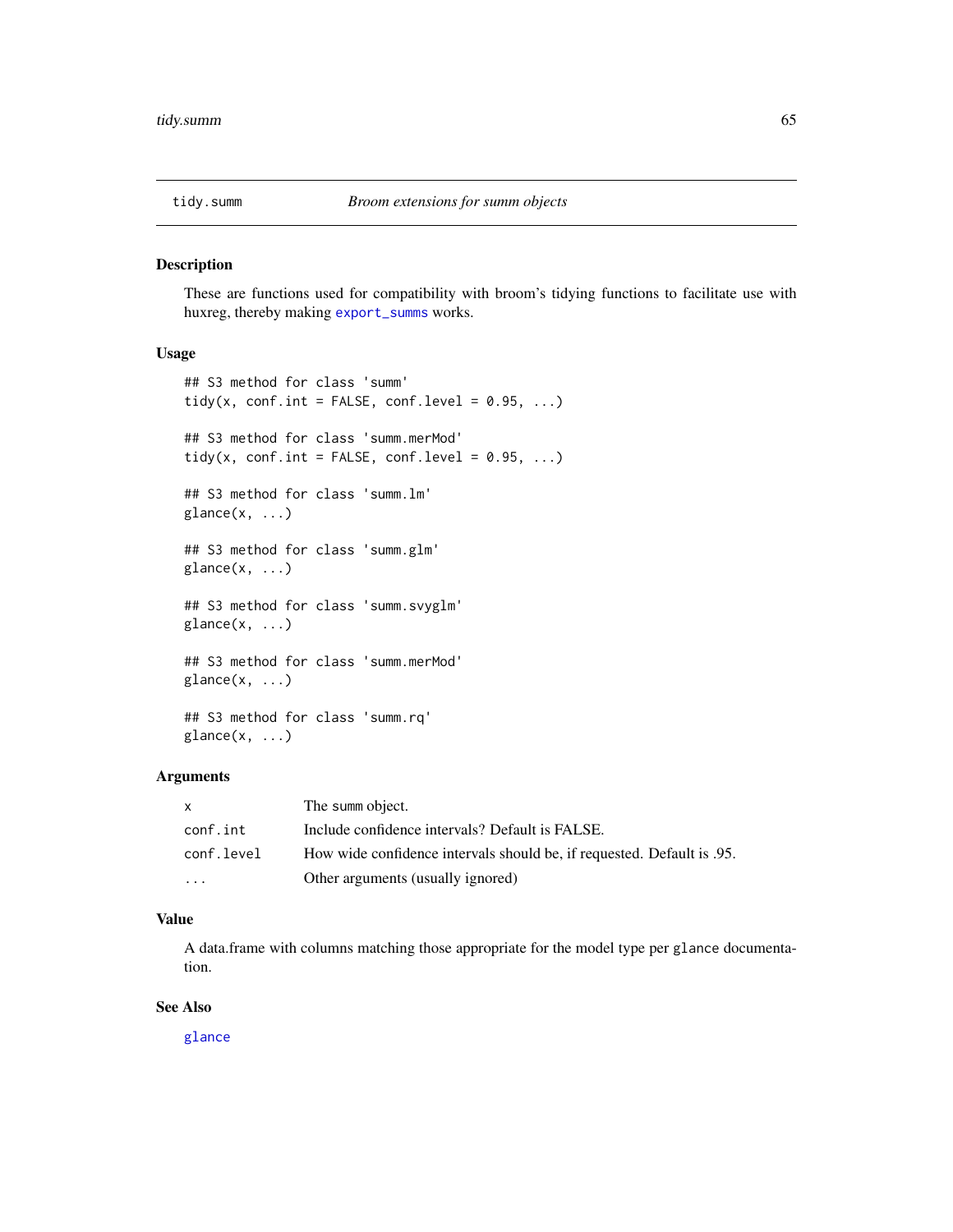<span id="page-65-0"></span>

Use the tests proposed in Pfeffermann and Sverchkov (1999) and DuMouchel and Duncan (1983) to check whether a regression model is specified correctly without weights.

# Usage

```
weights_tests(
  model,
 weights,
  data,
  model_output = TRUE,
  test = NULL,
  sims = 1000,digits = getOption("jtools-digits", default = 2)
)
```
## Arguments

| model        | The fitted model, without weights                                                                                                                                                                                                                                |  |
|--------------|------------------------------------------------------------------------------------------------------------------------------------------------------------------------------------------------------------------------------------------------------------------|--|
| weights      | The name of the weights column in model's data frame or a vector of weights<br>equal in length to the number of observations included in model.                                                                                                                  |  |
| data         | The data frame with the data fed to the fitted model and the weights                                                                                                                                                                                             |  |
| model_output | Should a summary of the model with weights as predictor be printed? Default<br>is TRUE, but you may not want it if you are trying to declutter a document.                                                                                                       |  |
| test         | Which type of test should be used in the ANOVA? The default, NULL, chooses<br>based on the model type ("F" for linear models). This argument is passed to<br>anova.                                                                                              |  |
| sims         | The number of bootstrap simulations to use in estimating the variance of the<br>residual correlation. Default is 1000, but for publications or when computing<br>power/time is sufficient, a higher number is better.                                            |  |
| digits       | An integer specifying the number of digits past the decimal to report in the out-<br>put. Default is 3. You can change the default number of digits for all jtools<br>functions with options ("jtools-digits" = digits) where digits is the de-<br>sired number. |  |

## Details

This function is a wrapper for the two tests implemented in this package that test whether your regression model is correctly specified. The first is [wgttest](#page-66-0), an R adaptation of the Stata macro of the same name. This test can otherwise be referred to as the DuMouchel-Duncan test. The other test is the Pfeffermann-Sverchkov test, which can be accessed directly with [pf\\_sv\\_test](#page-30-0).

For more details on each, visit the documentation on the respective functions. This function just runs each of them for you.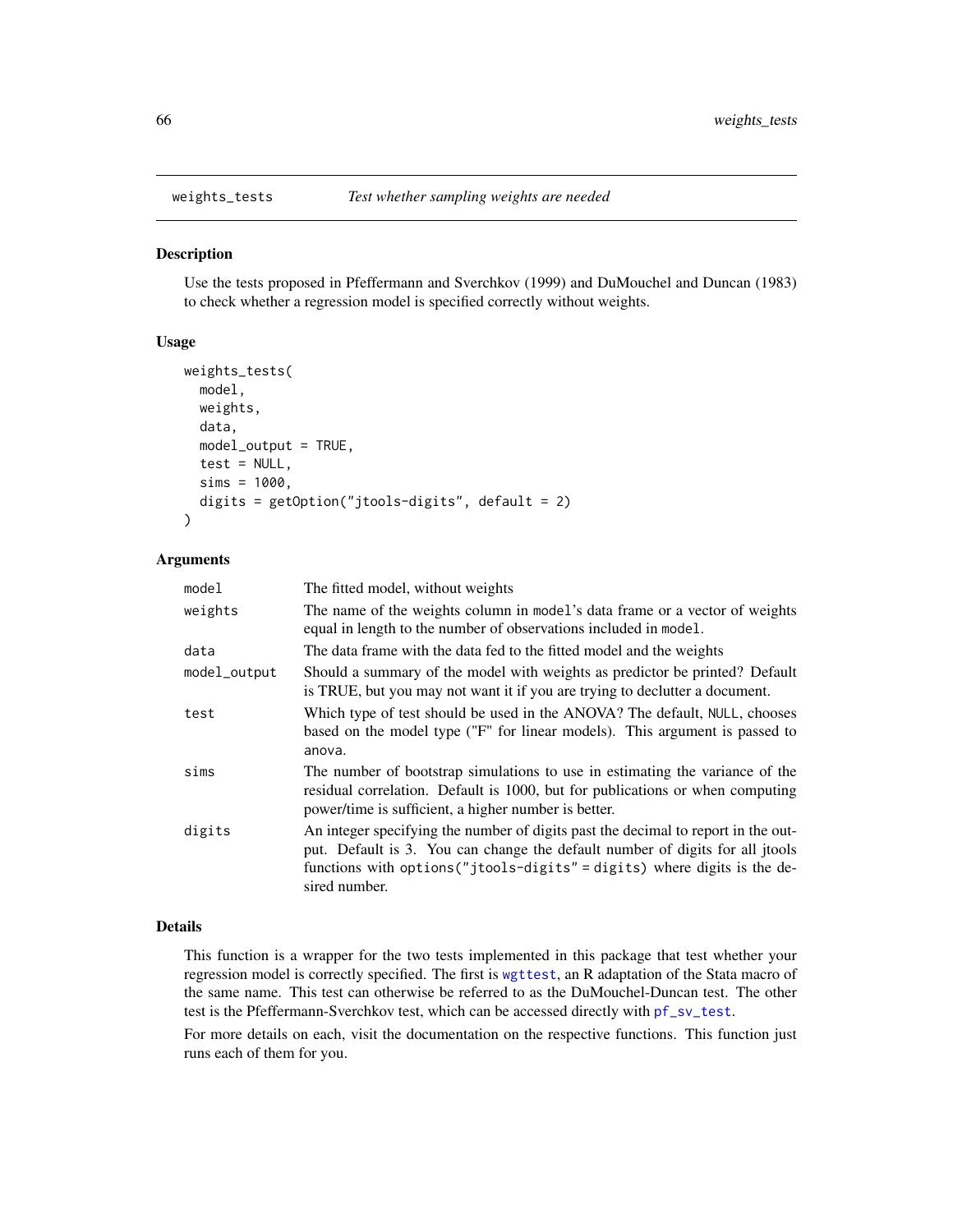#### wgttest 67

## References

DuMouchel, W. H. & Duncan, D.J. (1983). Using sample survey weights in multiple regression analyses of stratified samples. *Journal of the American Statistical Association*, *78*. 535-543.

Nordberg, L. (1989). Generalized linear modeling of sample survey data. *Journal of Official Statistics; Stockholm*, *5*, 223-239.

Pfeffermann, D., & Sverchkov, M. (1999). Parametric and semi-parametric estimation of regression models fitted to survey data. *Sankhya: The Indian Journal of Statistics*, *61*. 166-186.

# See Also

```
Other survey tools: pf_sv_test(), svycor(), svysd(), wgttest()
```
## Examples

```
# Note: This is a contrived example to show how the function works,
# not a case with actual sammpling weights from a survey vendor
if (requireNamespace("boot")) {
  states <- as.data.frame(state.x77)
  set.seed(100)
  states$wts <- runif(50, 0, 3)
  fit \leq lm(Murder \sim Illiteracy + Frost, data = states)
  weights_tests(model = fit, data = states, weights = wts, sims = 100)
}
```
<span id="page-66-0"></span>wgttest *Test whether sampling weights are needed*

# Description

Use the DuMouchel-Duncan (1983) test to assess the need for sampling weights in your linear regression analysis.

```
wgttest(
 model,
 weights,
 data = NULL,
 model_output = FALSE,
 test = NULL,
  digits = getOption("jtools-digits", default = 3)
)
```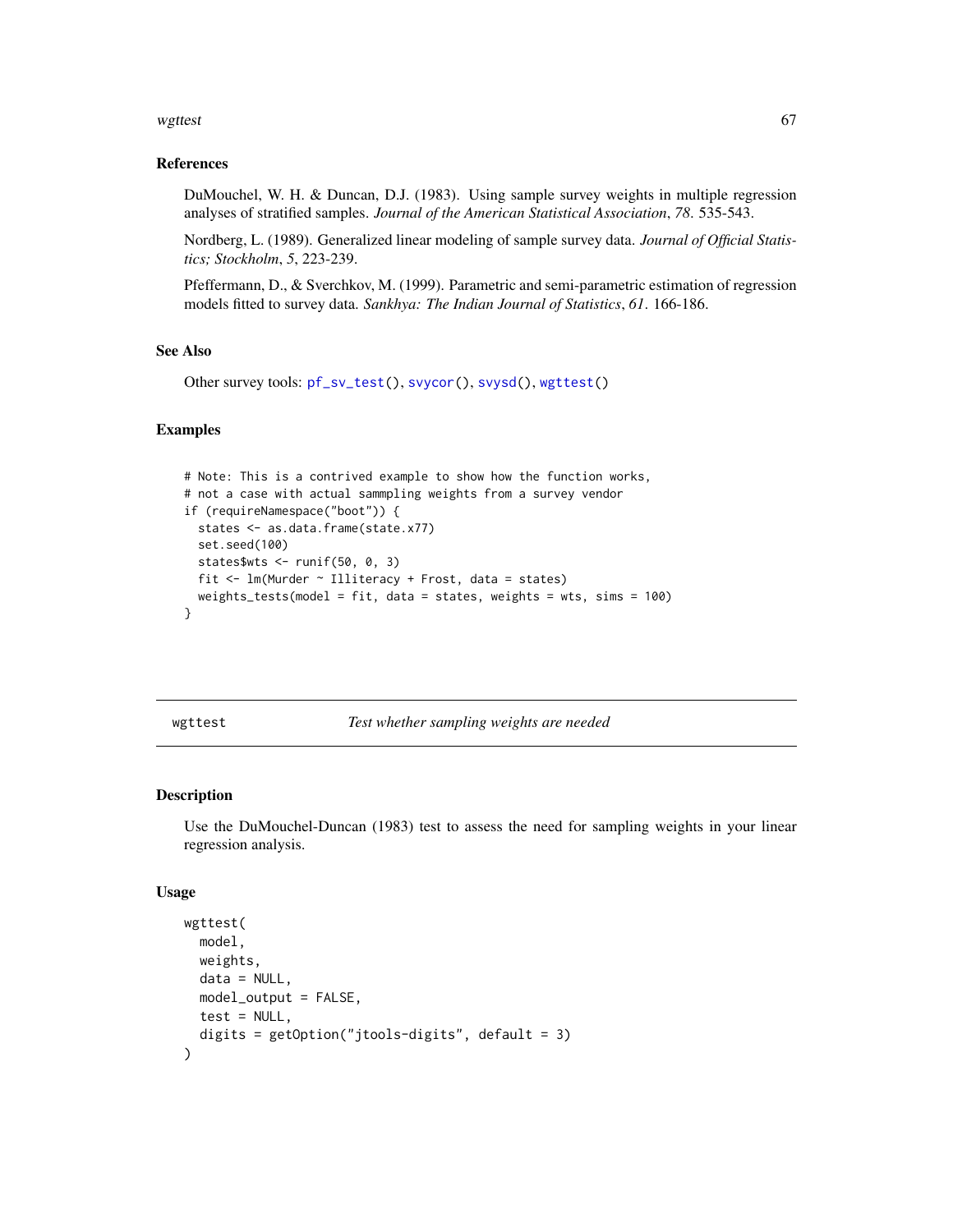## Arguments

| model        | The unweighted linear model (must be 1m, g1m, see details for other types) you<br>want to check.                                                                                                                                                                 |
|--------------|------------------------------------------------------------------------------------------------------------------------------------------------------------------------------------------------------------------------------------------------------------------|
| weights      | The name of the weights column in model's data frame or a vector of weights<br>equal in length to the number of observations included in model.                                                                                                                  |
| data         | The data frame with the data fed to the fitted model and the weights                                                                                                                                                                                             |
| model_output | Should a summary of the model with weights as predictor be printed? Default<br>is FALSE since the output can be very long for complex models.                                                                                                                    |
| test         | Which type of test should be used in the ANOVA? The default, NULL, chooses<br>based on the model type ("F" for linear models). This argument is passed to<br>anova.                                                                                              |
| digits       | An integer specifying the number of digits past the decimal to report in the out-<br>put. Default is 3. You can change the default number of digits for all jtools<br>functions with options ("jtools-digits" = digits) where digits is the de-<br>sired number. |

#### Details

This is designed to be similar to the wgttest macro for Stata ([http://fmwww.bc.edu/repec/](http://fmwww.bc.edu/repec/bocode/w/wgttest.html) [bocode/w/wgttest.html](http://fmwww.bc.edu/repec/bocode/w/wgttest.html)). This method, advocated for by DuMouchel and Duncan (1983), is fairly straightforward. To decide whether weights are needed, the weights are added to the linear model as a predictor and interaction with each other predictor. Then, an omnibus test of significance is performed to compare the weights-added model to the original; if insignificant, weights are not significantly related to the result and you can use the more efficient estimation from unweighted OLS.

It can be helpful to look at the created model using model\_output = TRUE to see which variables might be the ones affected by inclusion of weights.

This test can support most GLMs in addition to LMs, a use validated by Nordberg (1989). This, to my knowledge, is different from the Stata macro. It does not work for mixed models (e.g., lmer or lme) though it could plausibly be implemented. However, there is no scholarly consensus how to properly incorporate weights into mixed models. There are other types of models that may work, but have not been tested. The function is designed to be compatible with as many model types as possible, but the user should be careful to make sure s/he understands whether this type of test is appropriate for the model being considered. DuMouchel and Duncan (1983) were only thinking about linear regression when the test was conceived. Nordberg (1989) validated its use with generalized linear models, but to this author's knowledge it has not been tested with other model types.

#### **References**

DuMouchel, W. H. & Duncan, D.J. (1983). Using sample survey weights in multiple regression analyses of stratified samples. *Journal of the American Statistical Association*, *78*. 535-543.

Nordberg, L. (1989). Generalized linear modeling of sample survey data. *Journal of Official Statistics; Stockholm*, *5*, 223–239.

Winship, C. & Radbill, L. (1994). Sampling weights and regression analysis. *Sociological Methods and Research*, *23*, 230-257.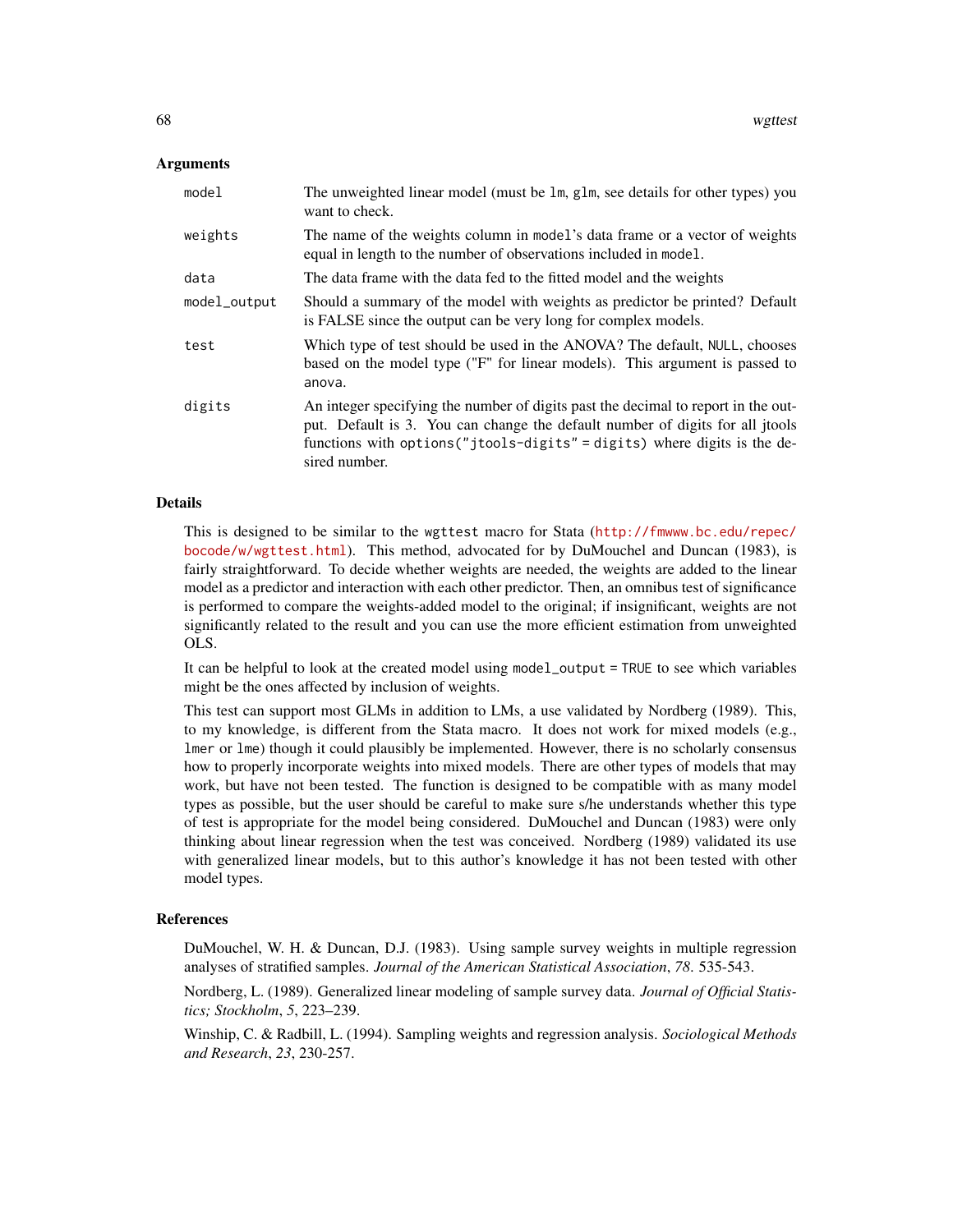#### wrap\_str 69

## See Also

Other survey tools: [pf\\_sv\\_test\(](#page-30-0)), [svycor\(](#page-57-0)), [svysd\(](#page-59-0)), [weights\\_tests\(](#page-65-0))

#### Examples

```
# First, let's create some fake sampling weights
wts <- runif(50, 0, 5)
# Create model
fit <- lm(Income ~ Frost + Illiteracy + Murder,
          data = as.data.frame(state.x77))
# See if the weights change the model
wgttest(fit, weights = wts)
# With a GLM
wts <- runif(100, 0, 2)
x \le- rnorm(100)
y <- rbinom(100, 1, .5)
fit \leq glm(y \sim x, family = binomial)
wgttest(fit, wts)
## Can specify test manually
wgttest(fit, weights = wts, test = "Rao")
# Quasi family is treated differently than likelihood-based
## Dobson (1990) Page 93: Randomized Controlled Trial (plus some extra values):
counts <- c(18,17,15,20,10,20,25,13,12,18,17,15,20,10,20,25,13,12)
outcome <- gl(3,1,18)
treatment \leq gl(3,6)
glm.D93 < - glm(counts ~outcome ~+ treatment, family = quasipoisson)wts \le runif(18, 0, 3)
wgttest(glm.D93, weights = wts)
```
wrap\_str cat*,* message*,* warning*, and* stop *wrapped to fit the console's width.*

#### Description

These are convenience functions that format printed output to fit the width of the user's console.

```
wrap\_str(..., sep = "")cat_{wrap(..., brk = "")}warn_wrap(..., \text{ brk} = "n", \text{ class} = \text{NULL}, \text{ call.} = \text{FALSE}stop_wrap(
   ...,
```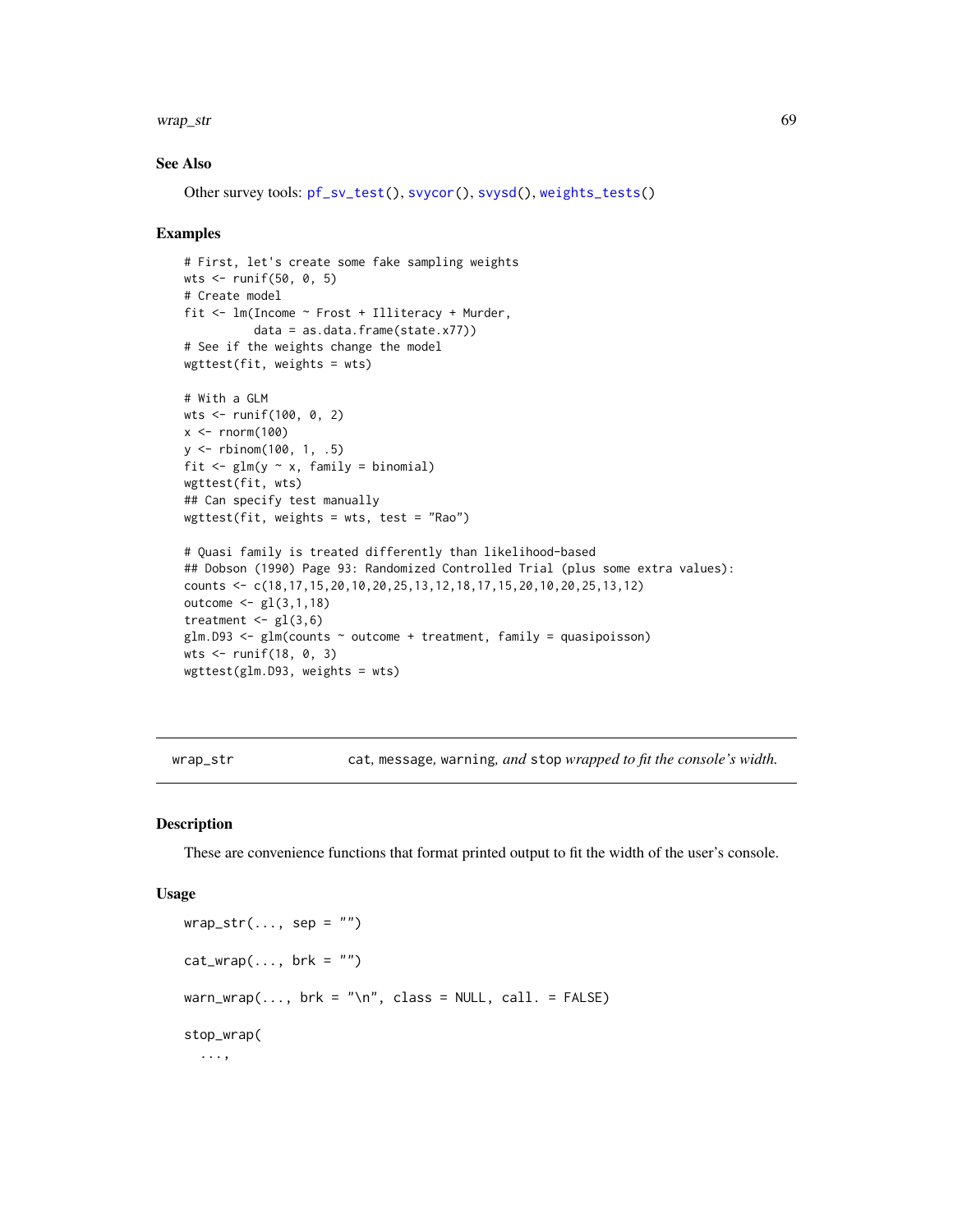```
brk = " \n\rangle n",
  trace = rlang::trace_back(bottom = rlang::caller_env()),
  class = NULL,
  call. = NULL
)
msg\_wrap(..., class = NULL, brk = "\\n")
```
## Arguments

| .     | Objects to print. For stop_wrap(), warn_wrap(), and msg_wrap(), any named<br>objects are instead diverted to the  argument of $rlang::abort()$ , $rlang::warm()$ ,<br>and $r$ lang::inform(), respectively. |
|-------|-------------------------------------------------------------------------------------------------------------------------------------------------------------------------------------------------------------|
| sep   | Separator between , Default: "                                                                                                                                                                              |
| brk   | What should the last character of the message/warning/error be? Default is<br>" $\n\times$ ", meaning the console output ends with a new line.                                                              |
| class | Subclass of the condition.                                                                                                                                                                                  |
| call. | Here for legacy reasons. It is ignored.                                                                                                                                                                     |
| trace | A trace object created by trace_back().                                                                                                                                                                     |
|       |                                                                                                                                                                                                             |

# Details

The point of these functions is to allow you to print output/messages/warnings/errors to the console without having to figure out where to place newline characters. These functions get the width of the console from the "width" option, which in most editors adjusts dynamically as you resize.

So instead of writing a warning like this:

warning("I have to give you this very important message that may be too\n", "wide for your screen")

You can do it like this:

warn\_wrap("I have to give you this very important message that may be too wide for your screen")

And the function will automatically insert line breaks to fit the console. As a note, it will also ignore any newlines you insert. This means you can make your own fit your editor's screen and indent in the middle of a string without that formatting being carried over into the output.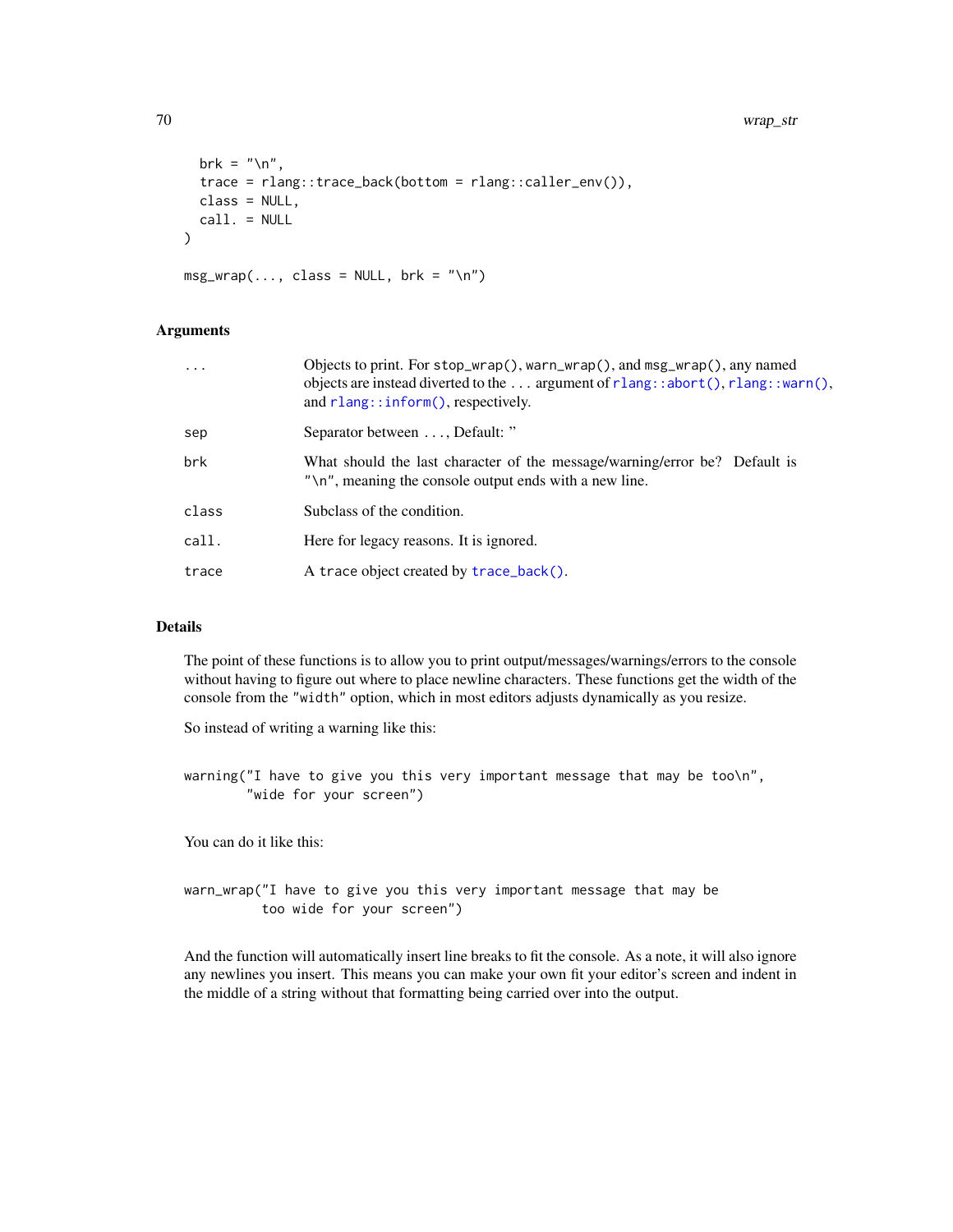This function calculates standard deviations with weights and is a counterpart to the built-in weighted.mean function.

# Usage

wtd.sd(x, weights)

# Arguments

|         | A vector of values for which you want the standard deviation |
|---------|--------------------------------------------------------------|
| weights | A vector of weights equal in length to x                     |

# Description

This function does the very opposite of %in%

# Usage

x %nin% table

# Arguments

|       | An object                              |
|-------|----------------------------------------|
| table | The object you want see if x is not in |

# Value

A logical vector

# See Also

Other subsetters: [%not%\(](#page-71-0))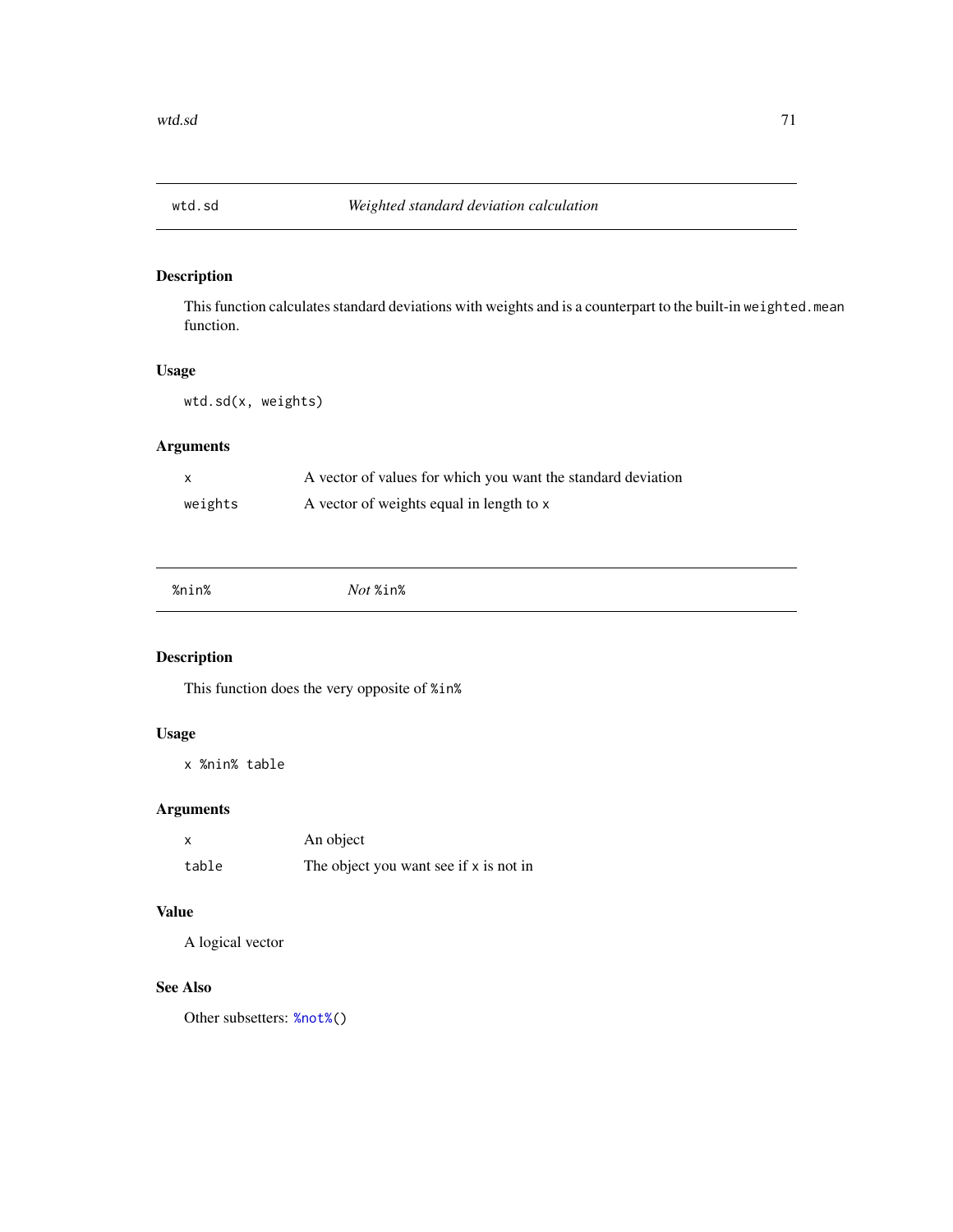<span id="page-71-0"></span>%just% and %not% are subsetting convenience functions for situations when you would do  $x[x]$ %in% y] or x[x %nin% y]. See details for behavior when x is a data frame or matrix.

```
x %not% y
x %not% y <- value
x %just% y
x %just% y <- value
## Default S3 method:
x %not% y
## Default S3 method:
x %not% y <- value
## S3 method for class 'data.frame'
x %not% y
## S3 method for class 'data.frame'
x %not% y <- value
## S3 method for class 'matrix'
x %not% y
## S3 method for class 'matrix'
x %not% y <- value
## S3 method for class 'list'
x %not% y
## S3 method for class 'list'
x %not% y <- value
## Default S3 method:
x %just% y
## Default S3 method:
x %just% y <- value
```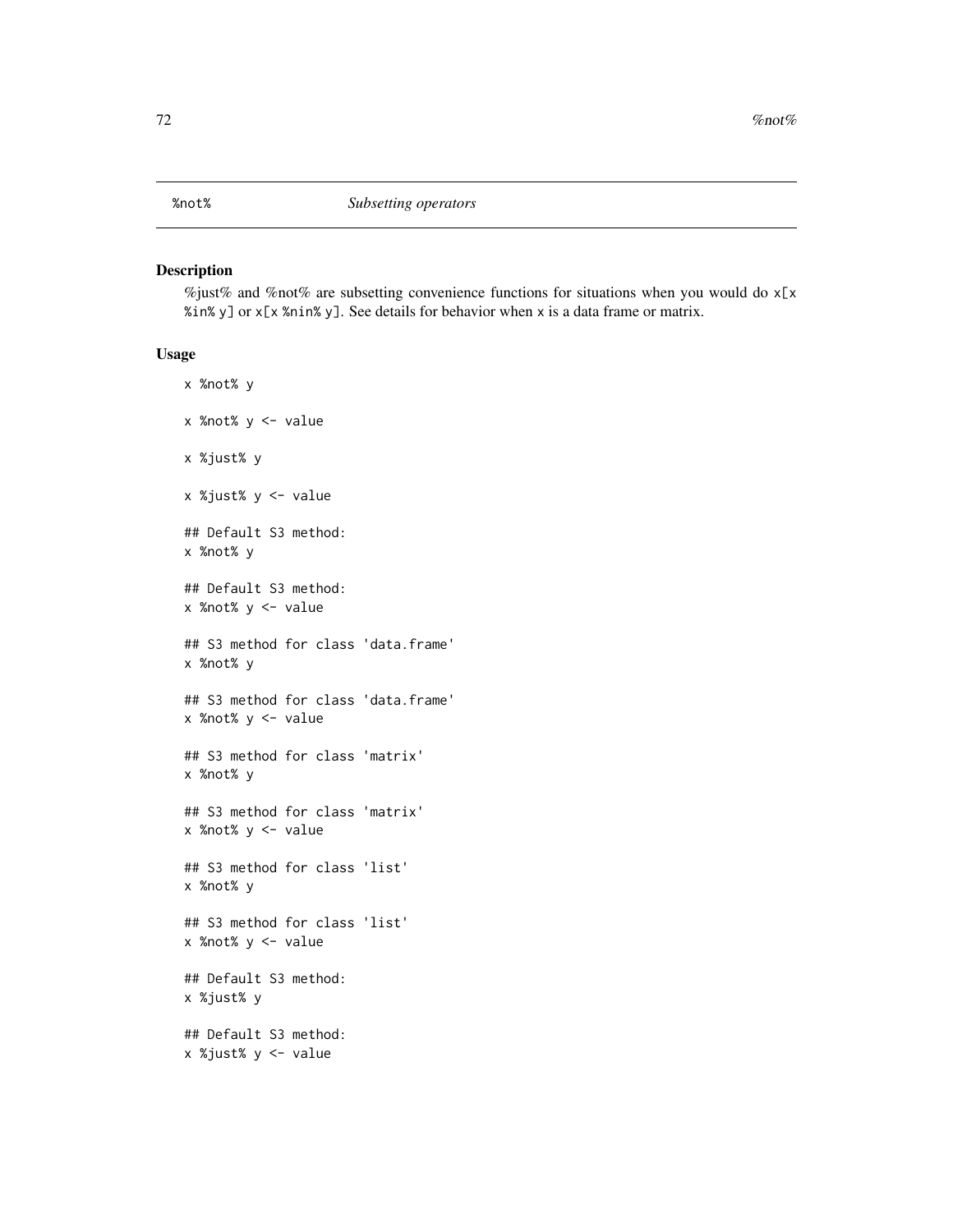#### <span id="page-72-0"></span>% $\sim$  73

```
## S3 method for class 'data.frame'
x %just% y
## S3 method for class 'data.frame'
x %just% y <- value
## S3 method for class 'matrix'
x %just% y
## S3 method for class 'matrix'
x %just% y <- value
## S3 method for class 'list'
x %just% y
## S3 method for class 'list'
x %just% y <- value
```
# Arguments

| X.    | Object to subset                                 |
|-------|--------------------------------------------------|
|       | List of items to include if they are/aren't in x |
| value | The object(s) to assign to the subsetted $x$     |

## Details

The behavior of  $\%$ not $\%$  and  $\%$ just $\%$  are different when you're subsetting data frames or matrices. The subset y in this case is interpreted as column names or indices.

You can also make assignments to the subset in the same way you could if subsetting with brackets.

# Value

All of x that are in y (%just%) or all of x that are not in y (%not%).

#### See Also

Other subsetters: [%nin%\(](#page-70-0)) Other subsetters: [%nin%\(](#page-70-0)) Other subsetters: [%nin%\(](#page-70-0)) Other subsetters: [%nin%\(](#page-70-0)) Other subsetters: [%nin%\(](#page-70-0)) Other subsetters: [%nin%\(](#page-70-0)) Other subsetters: [%nin%\(](#page-70-0)) Other subsetters: [%nin%\(](#page-70-0)) Other subsetters: [%nin%\(](#page-70-0))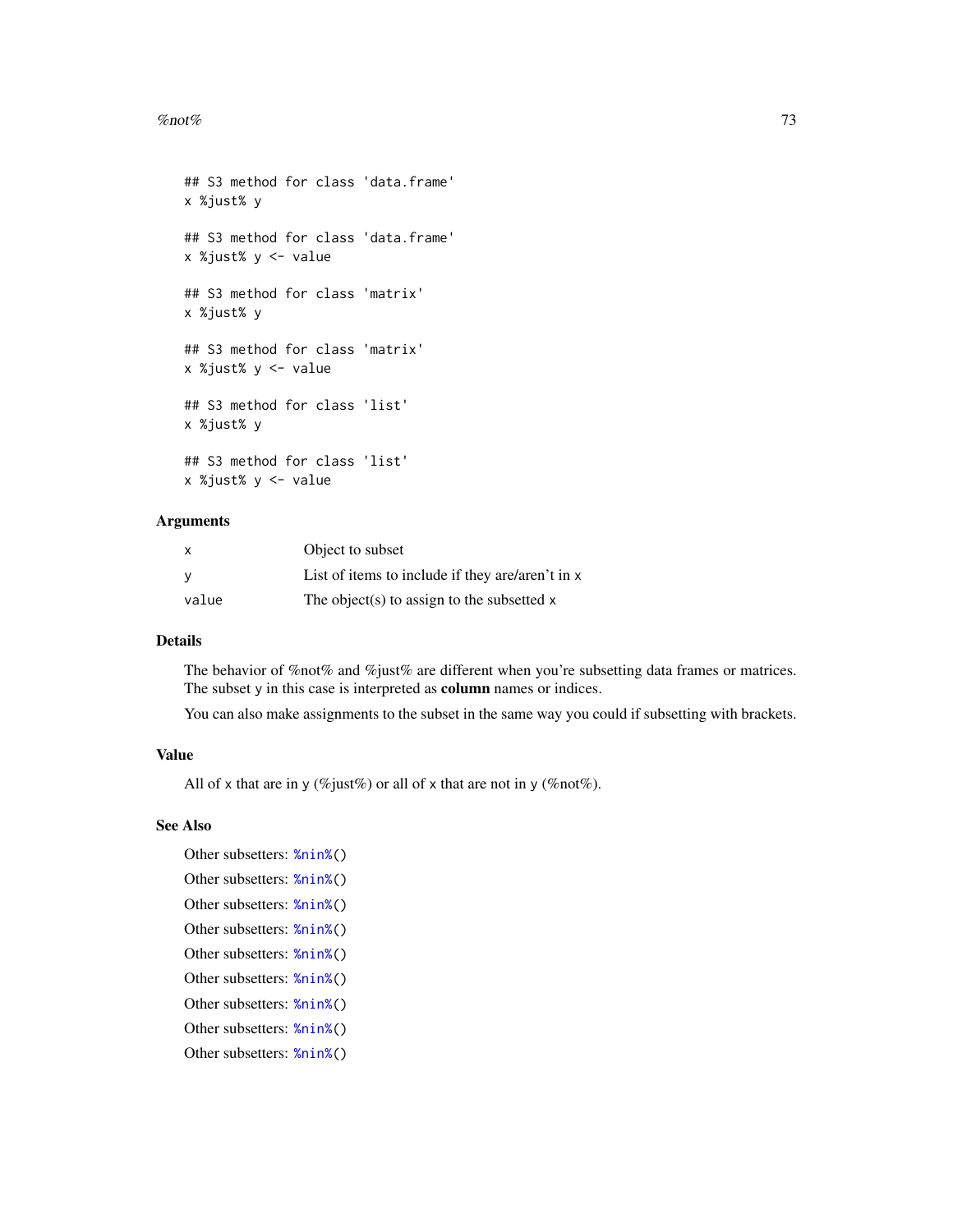$74$  %not%

```
Other subsetters: %nin%()
Other subsetters: %nin%()
Other subsetters: %nin%()
Other subsetters: %nin%()
Other subsetters: %nin%()
Other subsetters: %nin%()
Other subsetters: %nin%()
Other subsetters: %nin%()
Other subsetters: %nin%()
Other subsetters: %nin%()
Other subsetters: %nin%()
```
### Examples

```
x \le -1:5y \le -3:8x %just% y # 3 4 5
x %not% y # 1 2
# Assignment works too
x %just% y <- NA # 1 2 NA NA NA
x %not% y <- NA # NA NA 3 4 5
mtcars %just% c("mpg", "qsec", "cyl") # keeps only columns with those names
mtcars %not% 1:5 # drops columns 1 through 5
# Assignment works for data frames as well
mtcars %just% c("mpg", "qsec") <- gscale(mtcars, c("mpg", "qsec"))
mtcars %not% c("mpg", "qsec") <- gscale(mtcars %not% c("mpg", "qsec"))
```
<span id="page-73-0"></span>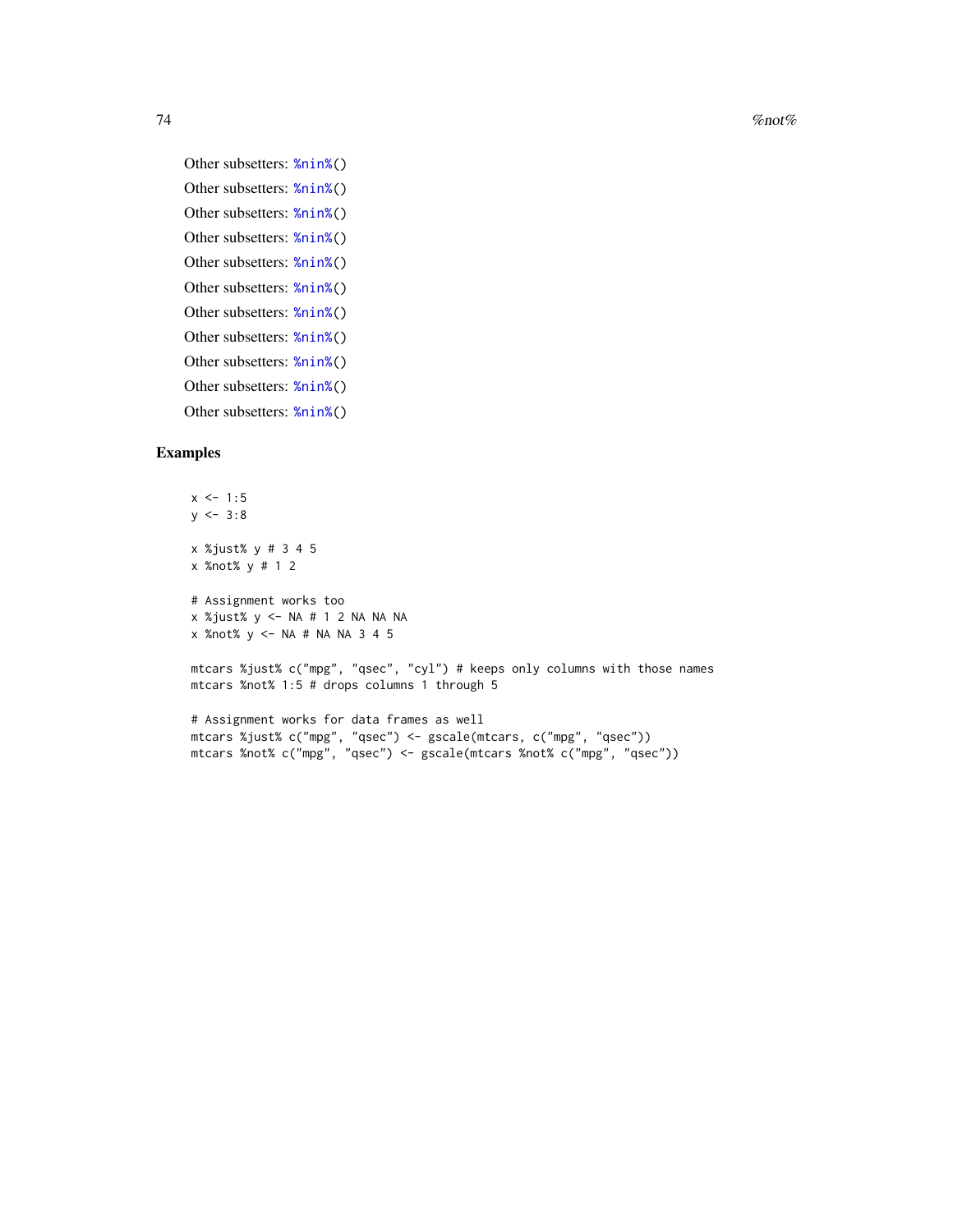# **Index**

∗ datasets movies, [28](#page-27-0) ∗ model\_utils get\_offset\_name, [16](#page-15-0) ∗ plotting tools make\_predictions, [24](#page-23-0) ∗ standardization center, [3](#page-2-0) center\_mod, [4](#page-3-0) gscale, [18](#page-17-0) scale\_mod, [37](#page-36-0) standardize, [40](#page-39-0) ∗ subsetters %nin%, [71](#page-70-1) %not%, [72](#page-71-0) ∗ summ summ.glm, [42](#page-41-0) summ.lm, [46](#page-45-0) summ.merMod, [49](#page-48-0) summ.rq,  $53$ summ.svyglm, [56](#page-55-0) ∗ survey package extensions svycor, [58](#page-57-0) svysd, [60](#page-59-0) ∗ survey tools pf\_sv\_test, [31](#page-30-0) svycor, [58](#page-57-0) svysd, [60](#page-59-0) weights\_tests, [66](#page-65-0) wgttest, [67](#page-66-0) %just% *(*%not%*)*, [72](#page-71-0) %just%<- *(*%not%*)*, [72](#page-71-0) %not%<- *(*%not%*)*, [72](#page-71-0) %nin%, [71,](#page-70-1) *[73,](#page-72-0) [74](#page-73-0)* %not%, *[71](#page-70-1)*, [72](#page-71-0) add\_gridlines, [3](#page-2-0)

add\_x\_gridlines *(*add\_gridlines*)*, [3](#page-2-0) add\_y\_gridlines *(*add\_gridlines*)*, [3](#page-2-0) broom::tidy(), *[13](#page-12-0)*, *[35](#page-34-0)* cat\_plot *(*interact\_plot*)*, [21](#page-20-0) cat\_wrap *(*wrap\_str*)*, [69](#page-68-0) center, [3,](#page-2-0) *[6](#page-5-0)*, *[20](#page-19-0)*, *[39](#page-38-0)*, *[41](#page-40-0)* center\_lm *(*center\_mod*)*, [4](#page-3-0) center\_mod, *[4](#page-3-0)*, [4,](#page-3-0) *[20](#page-19-0)*, *[39](#page-38-0)*, *[41](#page-40-0)* center\_mod(), *[44](#page-43-0)*, *[47,](#page-46-0) [48](#page-47-0)*, *[51](#page-50-0)*, *[55](#page-54-0)*, *[57](#page-56-0)* drop\_gridlines *(*add\_gridlines*)*, [3](#page-2-0) drop\_x\_gridlines *(*add\_gridlines*)*, [3](#page-2-0) drop\_y\_gridlines *(*add\_gridlines*)*, [3](#page-2-0) effect\_plot, [6](#page-5-0) effect\_plot(), *[24](#page-23-0)* export\_summs, [11,](#page-10-0) *[65](#page-64-0)* function, *[36](#page-35-0)* geom\_ribbon, *[8](#page-7-0)*, *[26](#page-25-0)* get\_colors, [14](#page-13-0) get\_data *(*get\_offset\_name*)*, [16](#page-15-0) get\_formula, [15](#page-14-0) get\_offset\_name, [16](#page-15-0) get\_response\_name *(*get\_offset\_name*)*, [16](#page-15-0) get\_robust\_se, [17](#page-16-0) get\_weights *(*get\_offset\_name*)*, [16](#page-15-0) ggplot, *[62](#page-61-0)[–64](#page-63-0)* ggplot2::facet\_wrap(), *[34](#page-33-0)* ggplot2::geom\_errorbar(), *[10](#page-9-0)* ggplot2::geom\_linerange(), *[10](#page-9-0)* ggplot2::geom\_rug(), *[9](#page-8-0)* ggplot2::position\_jitter(), *[9](#page-8-0)* ggplot2::theme(), *[3](#page-2-0)* glance, *[65](#page-64-0)* glance.summ.glm *(*tidy.summ*)*, [65](#page-64-0) glance.summ.lm *(*tidy.summ*)*, [65](#page-64-0) glance.summ.merMod *(*tidy.summ*)*, [65](#page-64-0) glance.summ.rq *(*tidy.summ*)*, [65](#page-64-0) glance.summ.svyglm *(*tidy.summ*)*, [65](#page-64-0) gscale, *[4](#page-3-0)*, *[6](#page-5-0)*, [18,](#page-17-0) *[39](#page-38-0)*, *[41](#page-40-0)*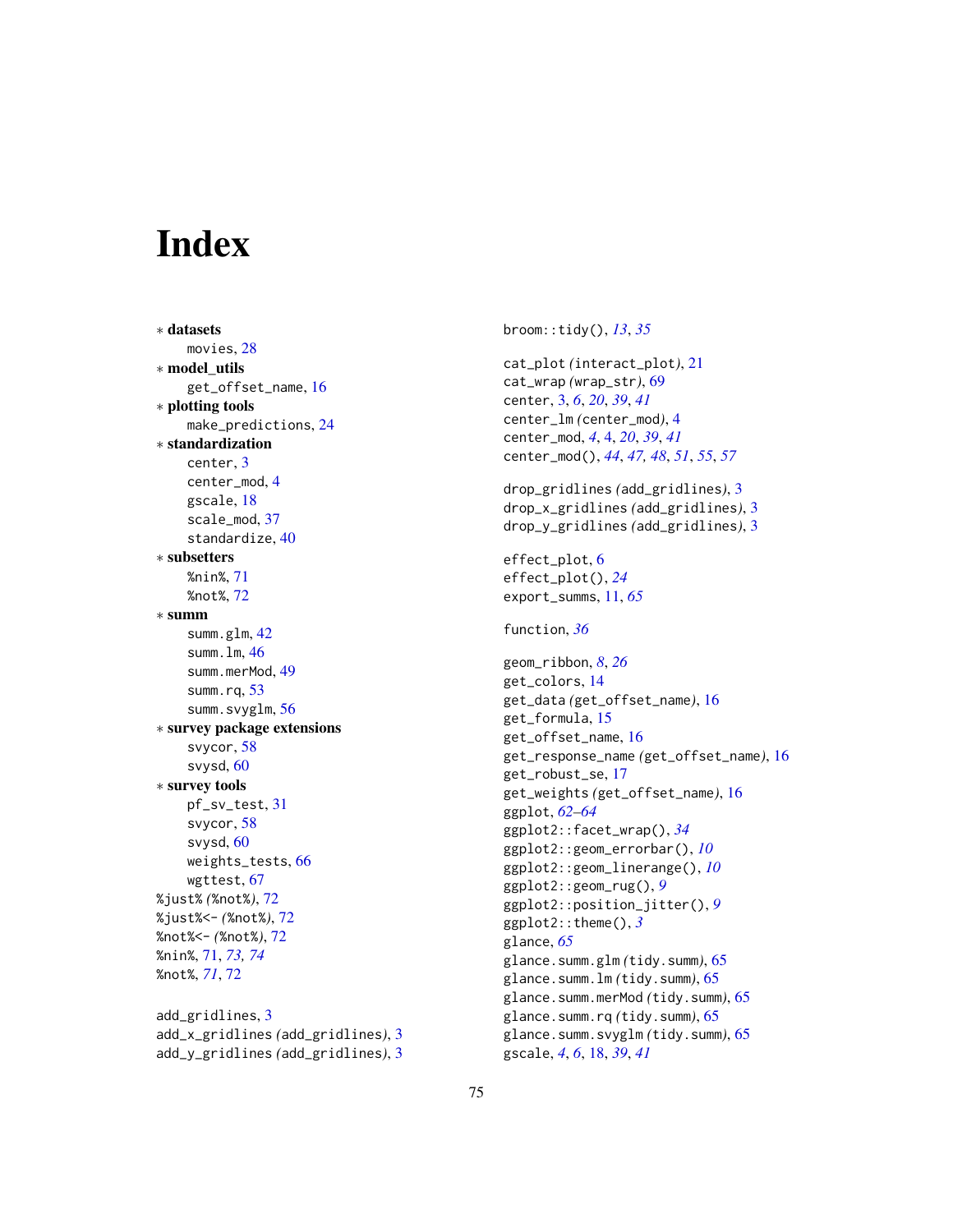```
gscale(), 3–5, 37, 40, 41, 44, 45, 48, 49, 51,
        53, 57, 58
huxreg, 12, 13
huxtable::huxreg(), 11, 13
huxtable::huxtable(), 13
huxtable::quick_docx(), 12
huxtable::quick_html(), 12
huxtable::quick_pdf(), 12
huxtable::quick_xlsx(), 12
interact_plot, 6, 21, 39
j_summ, 19
j_summ (summ), 42
j_summ.glm (summ.glm), 42
j_summ.lm (summ.lm), 46
j_summ.merMod (summ.merMod), 49
j_summ.svyglm (summ.svyglm), 56
johnson_neyman (interact_plot), 21
jtools_colors, 9, 14, 21, 34
knit_print.summ.glm
        (knit_print.summ.lm), 22
knit_print.summ.lm, 22
knit_print.summ.merMod
        (knit_print.summ.lm), 22
knit_print.summ.rq
        (knit_print.summ.lm), 22
knit_print.summ.svyglm
        (knit_print.summ.lm), 22
lme4::bootMer(), 36
lme4::confint.merMod(), 40, 50
lme4::merMod, 37
make_new_data, 23
make_new_data(), 26
make_predictions, 24
md_table, 27
md_table(), 40
merMod, 7, 42, 50
movies, 28
msg_wrap (wrap_str), 69
na.pass, 36
num_print, 29
options(), 39
```
partialize, [29](#page-28-0)

```
partialize(), 26
pbkrtest::get_ddf_Lb(), 53
pf_sv_test, 31, 60, 61, 66, 67, 69
plot_coefs (plot_summs), 32
plot_summs, 32
predict_merMod, 35
probe_interaction (interact_plot), 21
pvalues, 51
quantreg::boot.rq(), 54
quantreg::summary.rq(), 54
RColorBrewer::brewer.pal(), 22
rlang::abort(), 70
rlang::inform(), 70
rlang::warn(), 70
rq, 7, 42
sandwich::vcovHC(), 17, 40, 43, 44, 47, 48
scale_lm (scale_mod), 37
scale_mod, 4, 6, 20, 37, 41
scale_mod(), 44, 45, 47–49, 51, 53, 55, 57, 58
set_summ_defaults, 39
sim_slopes, 6, 39
sim_slopes (interact_plot), 21
standardize, 4, 6, 20, 39, 40
stats::model.frame(), 5, 38, 44, 47, 50, 55
stop_wrap (wrap_str), 69
summ, 13, 42
summ(), 11–13, 34, 39
summ.glm, 42, 42, 49, 53, 55, 58
summ.lm, 42, 45, 46, 53, 55, 58
summ.merMod, 42, 45, 49, 49, 55, 58
summ.rq, 42, 45, 49, 53, 53, 58
summ.svyglm, 42, 45, 49, 53, 55, 56
svycor, 32, 58, 61, 67, 69
svydesign, 18
svyglm, 5, 7, 37, 42
svymean(), 19, 60
svysd, 32, 60, 60, 67, 69
svyvar(), 19, 59–61
theme, 63
```
theme\_apa, [62](#page-61-0) theme\_nice, [64](#page-63-0) tidy.summ, [65](#page-64-0) tidy.summ(), *[13](#page-12-0)* trace\_back(), *[70](#page-69-0)*

warn\_wrap *(*wrap\_str*)*, [69](#page-68-0)